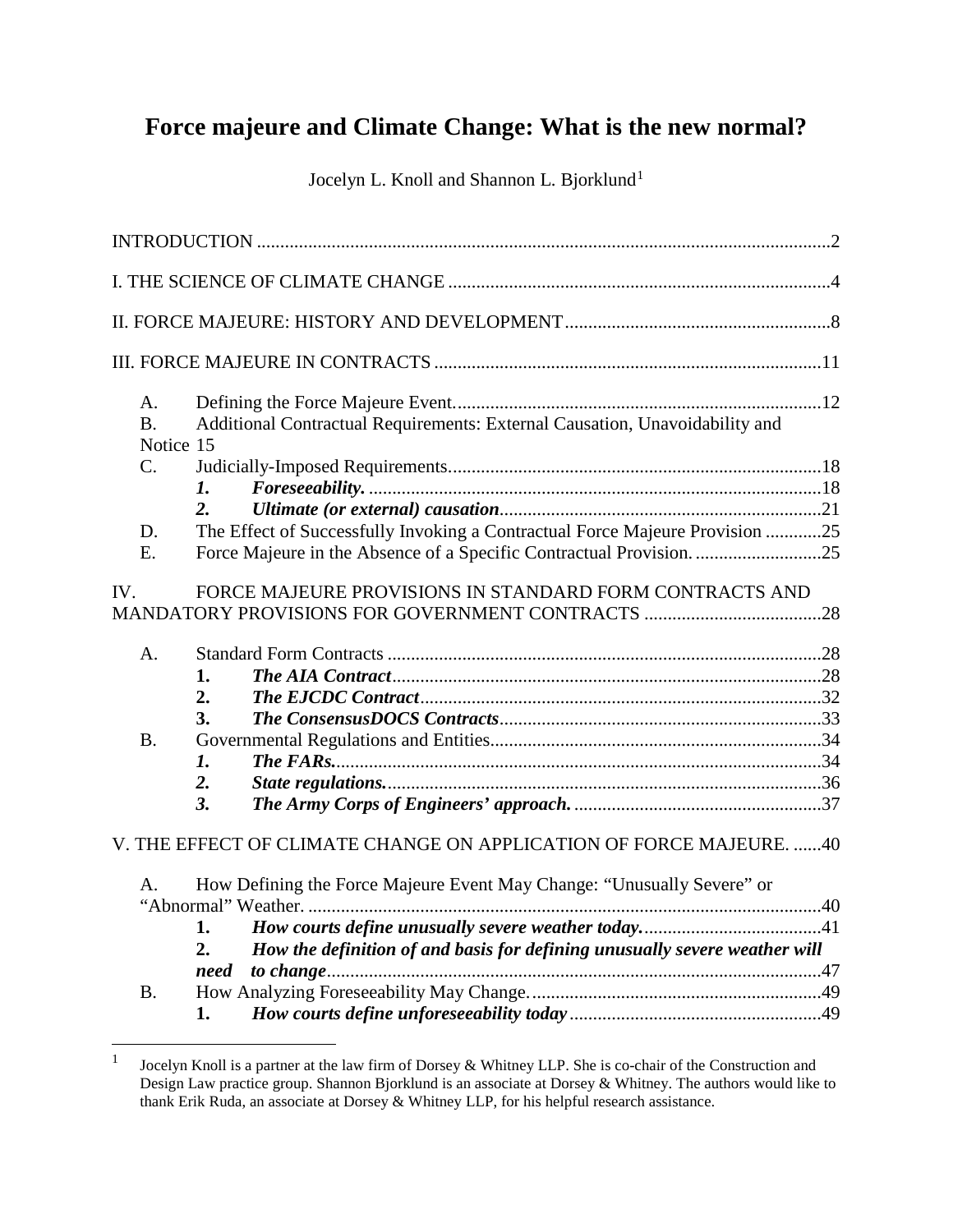| $C_{\cdot}$ |                                                                |  |
|-------------|----------------------------------------------------------------|--|
|             | VI. RECOMMENDATIONS FOR ADDRESSING THE INCREASING              |  |
|             | UNCERTAINTY IN WEATHER PATTERNS AND FORCE MAJEURE PROVISIONS56 |  |
|             |                                                                |  |
|             |                                                                |  |
|             |                                                                |  |

#### **Introduction**

<span id="page-1-0"></span>Recent years have brought more evidence that weather patterns are changing: hurricanes are more frequent and severe, major rainstorms and blizzards are more common, and average temperatures are rising. The concept of force majeure – both as a contractual provision and as a statutory or judicial exception – excuses parties from contractual obligations in the face of unusually severe, unexpected weather. But with changing weather patterns, what is "unusually severe"? What is "unexpected"? What is the new normal?

Force majeure can be a contractual or statutory construct. In both, contracting parties and courts applying force majeure provisions often look to historical weather patterns to define unexpectedly severe weather. But shifting weather patterns mean that historical data may not be an accurate predictor of future weather patterns.

This Article focuses on construction contracts in the United States and describes how parties and courts approach force majeure questions in various contexts, including how both currently distinguish expected but severe weather (not generally a force majeure event) from unexpectedly or unusually severe weather (potentially a force majeure event). It then examines how these methods will need to evolve in light of changing weather patterns. This Article also suggests modifications to the various approaches to determining when weather is unusually

-2-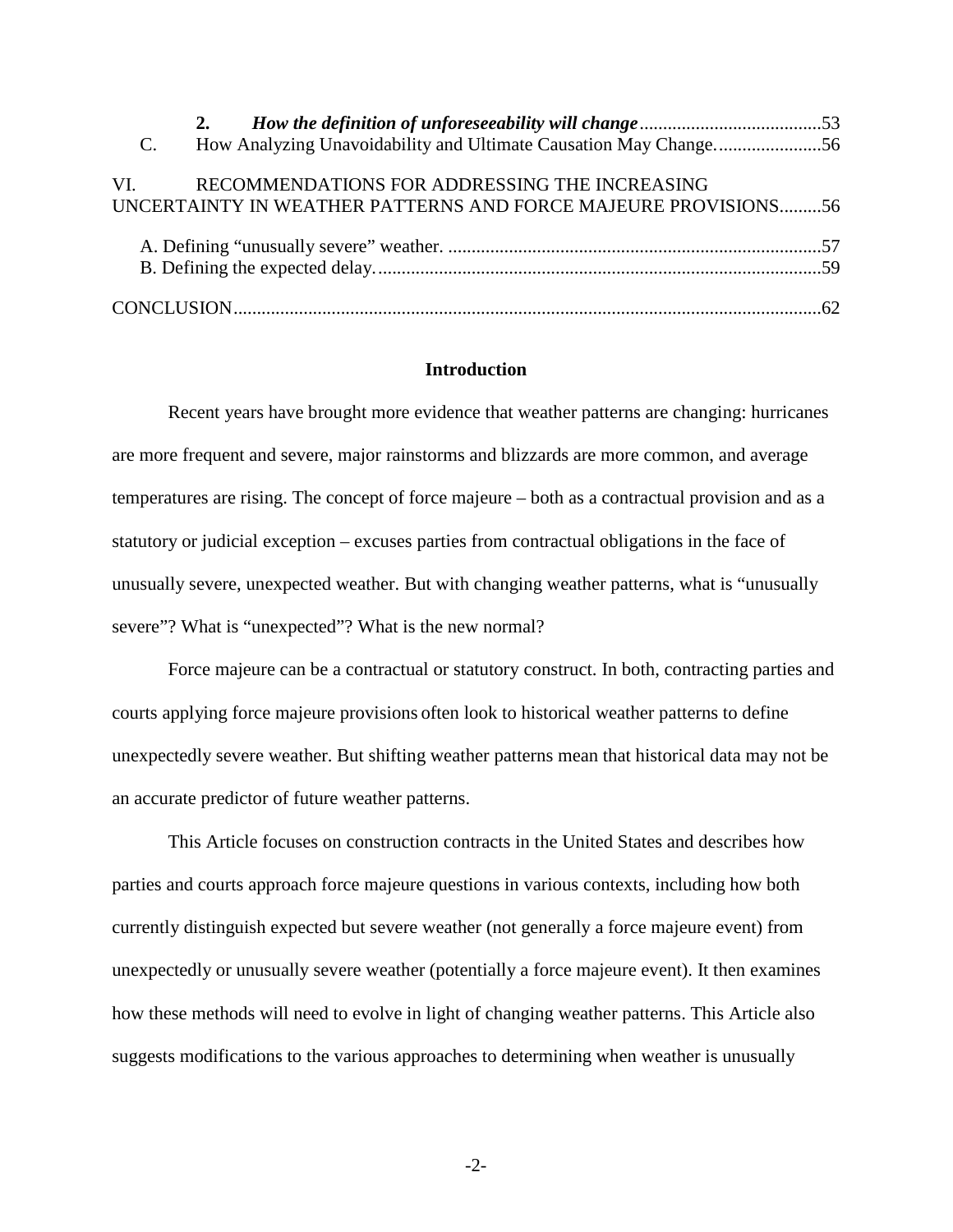severe with the aim of providing flexibility and accuracy in applying force majeure in a world with changing weather patterns.

Part I provides a brief overview of recent scientific evidence of climate change and observed and anticipated changes in weather patterns. Part II traces the history and application of force majeure. Part III explores force majeure as a contractual concept, examining how parties define force majeure events and under what conditions courts add judicially-created requirements of unforeseeability, diligence and causation. Part IV examines the force majeure provisions contained in three commonly-used form construction contracts: the American Institute of Architects ("AIA"), the Engineers Joint Contract Documents Committee ("EJCDC"), and the ConsensusDOCS Contracts. It also analyzes the Federal Acquisition Regulations (applicable to federal public contracts) and the Army Corps of Engineers' agency-specific approach to force majeure clauses. Part V examines how changing weather patterns will affect the established application of force majeure, particularly in the areas of: (1) defining abnormal weather, (2) foreseeability, and (3) necessary mitigation factors. The Article concludes by identifying existing contractual and litigation approaches that can deal most successfully with changing weather patterns and making concrete suggestions for parties to address force majeure issues in contract negotiations.

-3-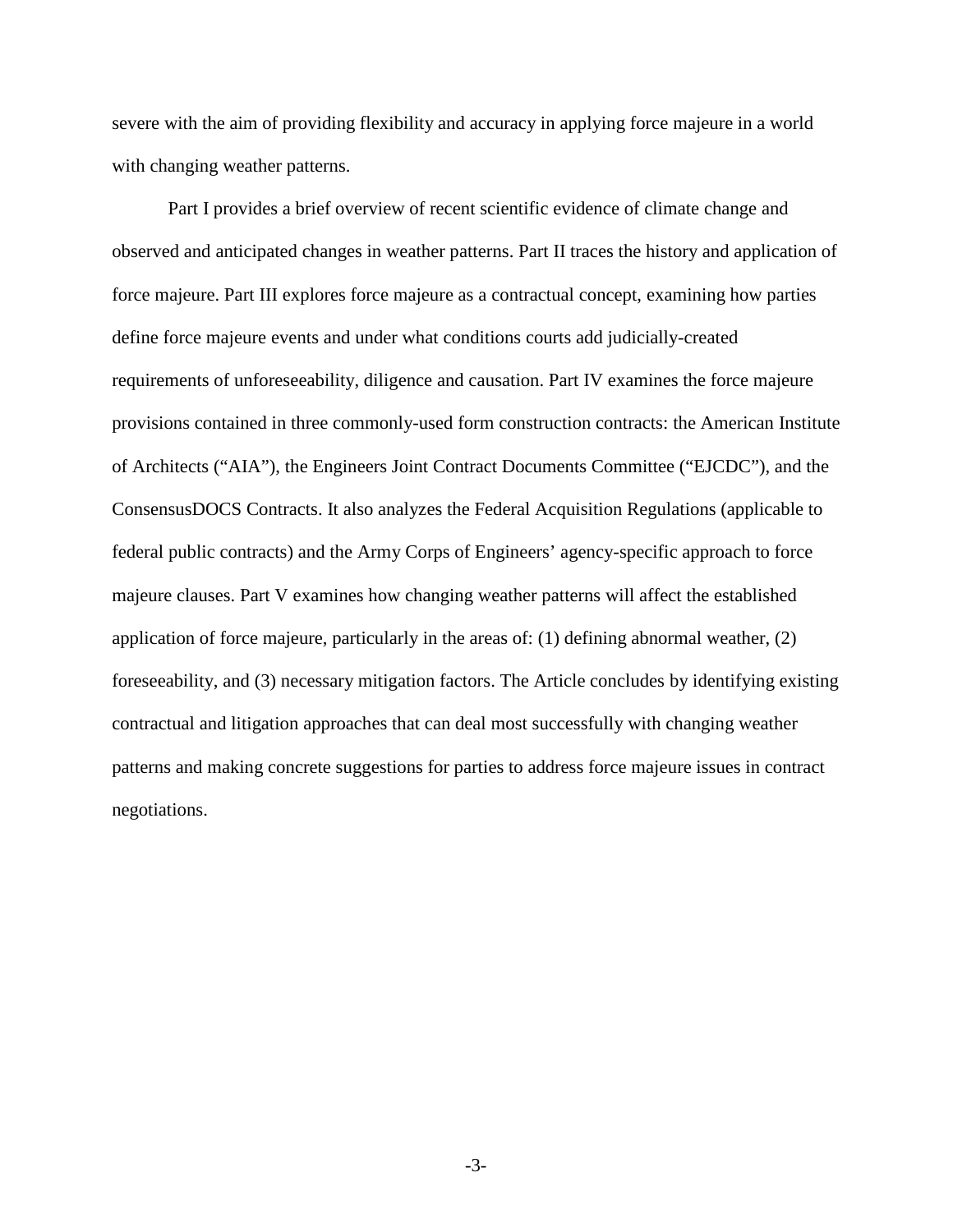# **I. The Science of Climate Change[2](#page-3-1)**

<span id="page-3-0"></span>In recent years, changing weather patterns have become more obvious and more troubling.<sup>[3](#page-3-2)</sup> "Climate change" is defined as "any significant change" in the climate over an extended period (decades or longer), whether measured in changes of temperature, precipitation, wind or other atmospheric conditions.<sup>[4](#page-3-3)</sup> According to the United Nations Intergovernmental Panel on Climate Change, "as Earth's average temperature has increased, some weather phenomena have become more frequent and intense (e.g., heat waves and heavy downpours), while others have become less frequent and intense (e.g., extreme cold events)."[5](#page-3-4) Catastrophic events such as hurricanes have increased in frequency and intensity over the past 20 years as the sea surface temperatures (especially in the Atlantic) have risen.<sup>[6](#page-3-5)</sup> "Tropical storm and hurricane frequencies

[http://www.ipcc.ch/organization/organization.shtml.](http://www.ipcc.ch/organization/organization.shtml)

<span id="page-3-1"></span><sup>&</sup>lt;sup>2</sup> The factual assertions in this section come from two authoritative scientific sources: the United States Environmental Protection Agency ("EPA") and the Intergovernmental Panel on Climate Change ("IPCC"), a UN-established body. The IPCC

is the leading international body for the assessment of climate change. It was established by the United Nations Environment Programme (UNEP) and the World Meteorological Organization (WMO) to provide the world with a clear scientific view on the current state of knowledge in climate change and its potential environmental and socio-economic impacts. The IPCC is a scientific body. It reviews and assesses the most recent scientific, technical and socioeconomic information produced worldwide relevant to the understanding of climate change.

<span id="page-3-2"></span> $3$  As used in this Article, "weather" is the description of atmospheric conditions now or during a discrete period. "Climate" is the broader description of weather patterns over a long period. For example, precipitation may be increasing an average of six percent over the next century (climate change), but next year may bring a drought (weather condition).

<span id="page-3-3"></span><sup>4</sup> United States Environmental Protection Agency, *Climate Change Indicators in the United States* 1, available at http://www.epa.gov/climatechange/pdfs/climateindicators-full.pdf (hereinafter "EPA, *Climate Change Indicators*").

<span id="page-3-4"></span><sup>5</sup> *IPCC Fourth Assessment Report: Climate Change 2007, Working Group I Report,"The Physical Science Basis"*, 1, FAQ 1.2 (Solomon et al., eds. 2007), available at [http://www.ipcc.ch/publications\\_and\\_data/ar4/wg1/en/contents.html](http://www.ipcc.ch/publications_and_data/ar4/wg1/en/contents.html) (hereinafter, "IPCC, *The Physical Science Basis*").

<span id="page-3-5"></span><sup>6</sup> EPA, *Climate Change Indicators* at 5.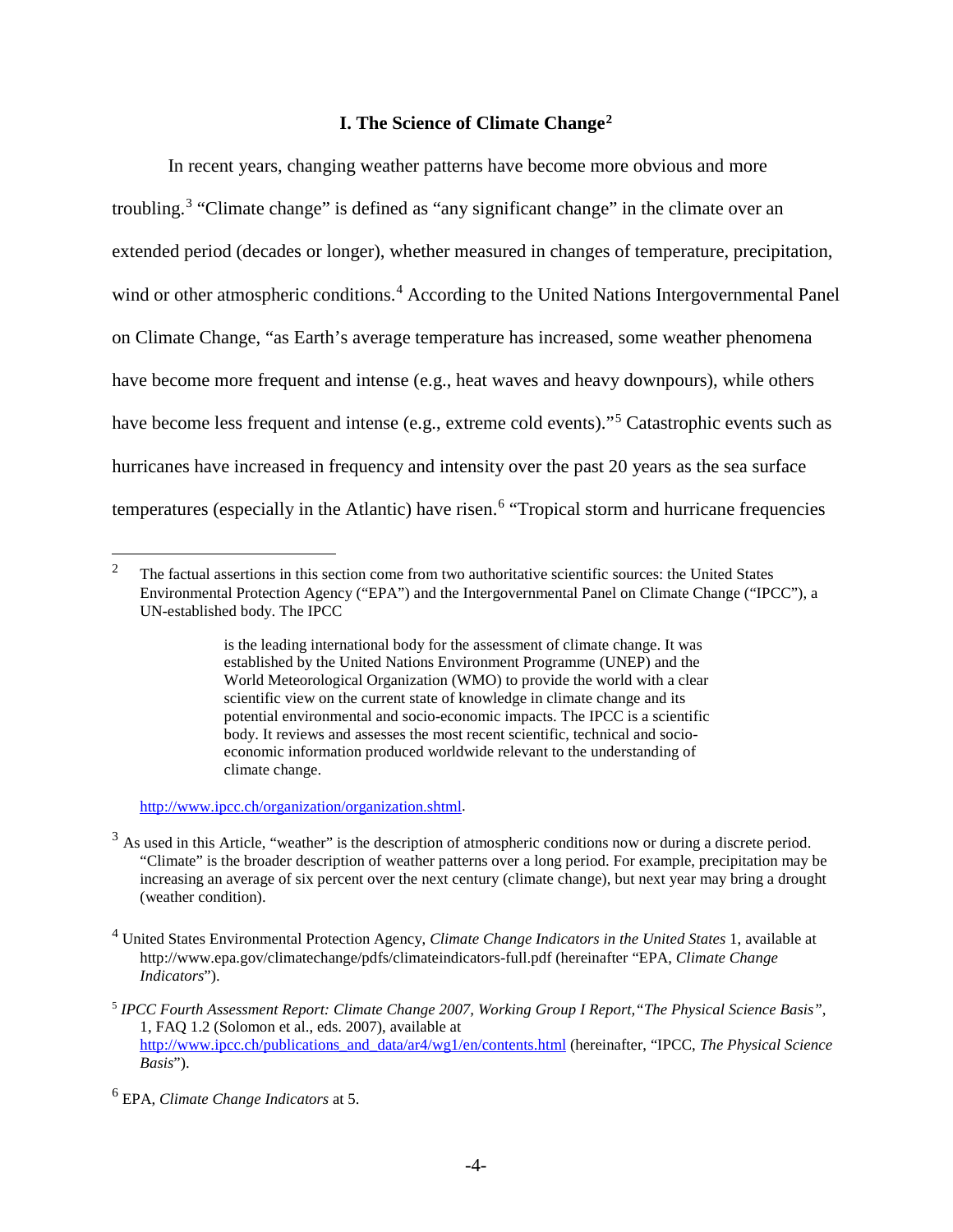vary considerably from year to year, but evidence suggests substantial increases in intensity and duration since the 1970s."[7](#page-4-0) For example, the average number of Category 4 and 5 hurricanes per year has increased by approximately 75 percent since 1970.<sup>[8](#page-4-1)</sup> Similarly, the number of heat waves worldwide per year has increased since the 1950s, and some areas have seen an increased number of heavy rain events that lead to flooding.<sup>[9](#page-4-2)</sup>

Even "normal" weather events such as daily temperatures and rainfall are changing.

Average temperatures have risen, particularly in the United States, which is currently warming at

approximately twice the global rate:

Average temperatures have risen across the lower 48 states since 1901, with an increased rate of warming over the past 30 years. Seven of the top 10 warmest years on record for the lower 48 states have occurred since 1990, and the last 10 five-year periods have been the warmest five-year periods on record. Average global temperatures show a similar trend.  $\dots$ <sup>[10](#page-4-3)</sup>

Around 1900, the rate of change for the average temperature both globally and in the United States was approximately 0.13°F per decade. Today, the United States is warming at more than triple that rate, with average temperatures currently rising between 0.35 to  $0.51^{\circ}$ F per decade.<sup>[11](#page-4-4)</sup> "Temperature is a fundamental component of climate, and it can have wide-ranging effects on human life and ecosystems."<sup>[12](#page-4-5)</sup> Even small increases in temperature can produce significant impacts.

<span id="page-4-1"></span><sup>8</sup> *Id.*

<span id="page-4-2"></span><sup>9</sup> *Id.*

<span id="page-4-4"></span><sup>11</sup> *Id.* at 23.

<span id="page-4-5"></span><sup>12</sup> *Id.* at 22.

<span id="page-4-0"></span> <sup>7</sup> IPCC, *The Physical Science Basis* at FAQ 3.3.

<span id="page-4-3"></span><sup>10</sup> EPA, *Climate Change Indicators* at 5.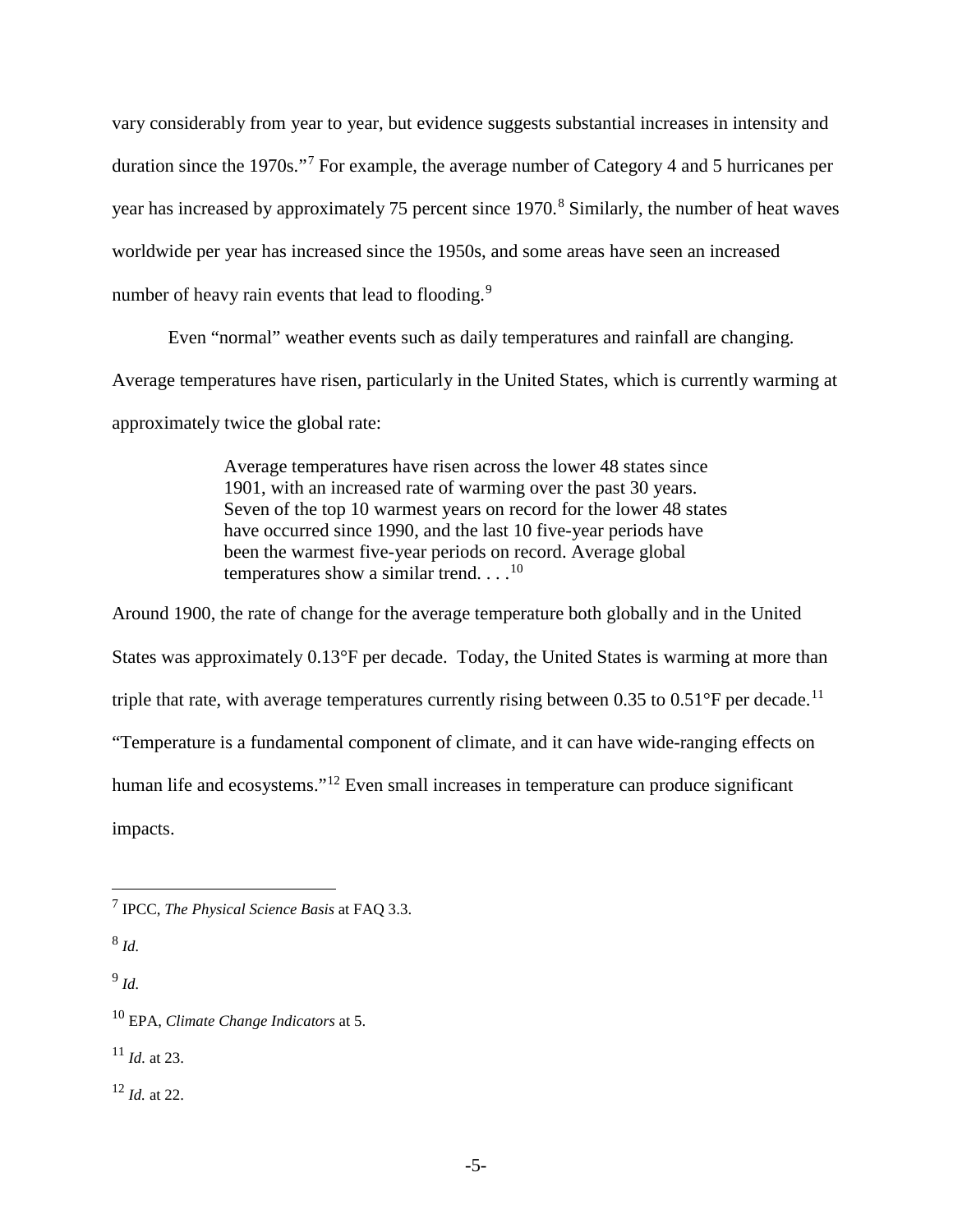Increased temperatures have led to changing precipitation patterns.[13](#page-5-0) Precipitation in the United States has increased by approximately six percent in the past century, and precipitation is increasing world-wide. [14](#page-5-1) Warmer oceans cause more water to evaporate, and warmer temperatures allow the evaporated water to remain in the air longer, building strength and volume before it falls back to land. Thus, even small temperature changes lead to appreciable changes in precipitation patterns.[15](#page-5-2) Changing precipitation patterns lead to differing soil conditions.[16](#page-5-3) "A rare 45-year record of soil moisture over agricultural areas of the Ukraine shows a large upward trend" in soil moisture.<sup>[17](#page-5-4)</sup> Data collected from other locations – including China, Russia, Mongolia, India and the United States – also show an increasing amount of soil moisture during the summer months. $18$ 

In addition to an overall increase in total precipitation, an increasing percentage of precipitation has come from intense, single-day events (whether as rain or snow).<sup>[19](#page-5-6)</sup> Intense, single-day precipitation events can produce severe consequences such as "crop damage, soil erosion, and an increase in flood risk."[20](#page-5-7) These effects are due to the intensity of the

<span id="page-5-2"></span><sup>15</sup> *Id.* at 30.

<span id="page-5-5"></span><sup>18</sup> *Id*.

<span id="page-5-7"></span><sup>20</sup> *Id.* at 30.

<span id="page-5-0"></span> <sup>13</sup> IPCC, *The Physical Science Basis* at 3.3.5 ("Significant large-scale correlations between observed monthly mean temperature and precipitation for North America and Europe have stood up to the test of time and been expanded globally.") (citations omitted).

<span id="page-5-1"></span><sup>14</sup> EPA, *Climate Change Indicators* at 5.

<span id="page-5-3"></span><sup>&</sup>lt;sup>16</sup> Changed soil conditions can have a significant effect on construction contracts.

<span id="page-5-4"></span><sup>17</sup> IPCC, *The Physical Science Basis* at § 3.3.4.

<span id="page-5-6"></span><sup>19</sup> EPA, *Climate Change Indicators* at 31.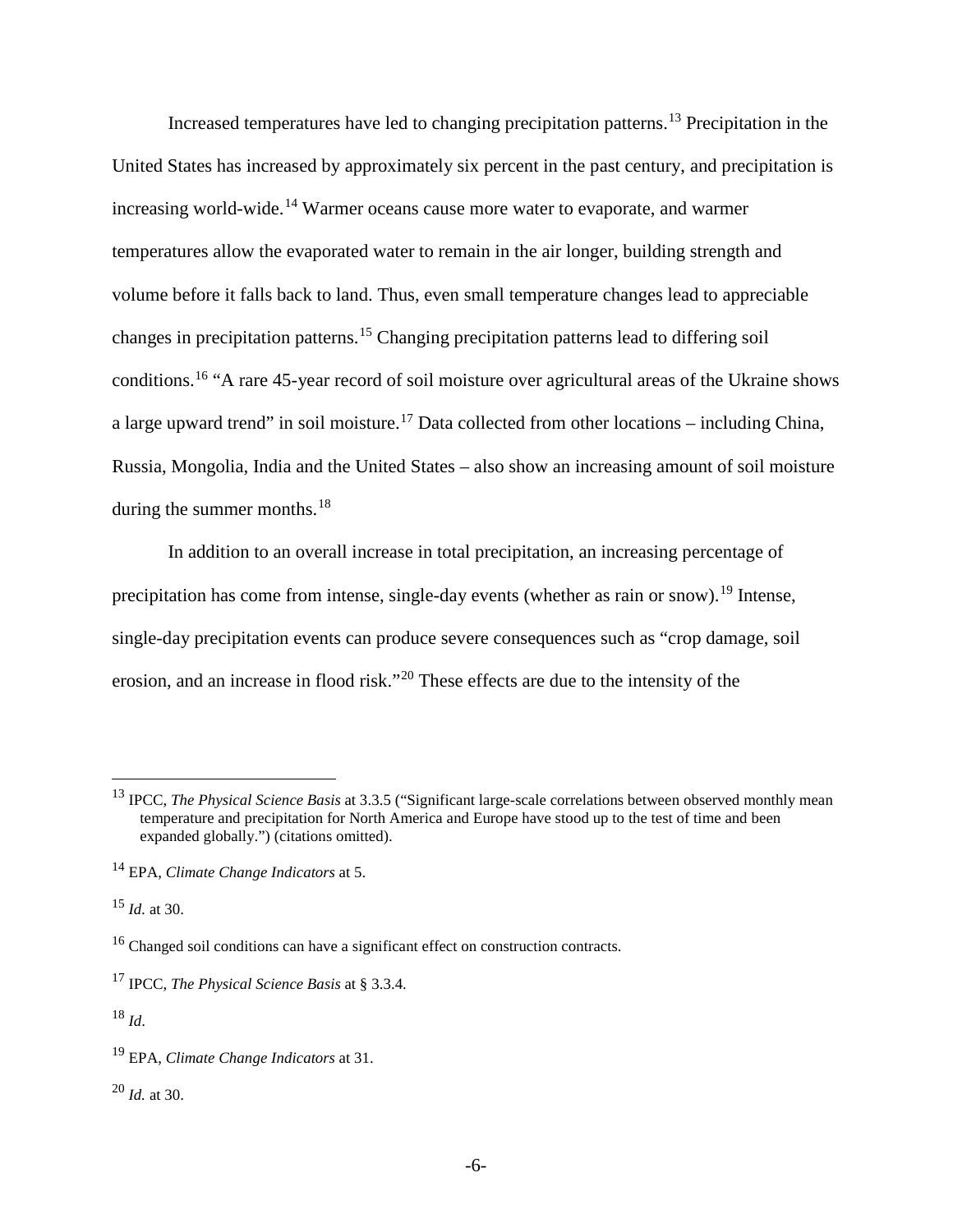precipitation. The same amount of rain or snow over several days or weeks may not have adverse effects.

Although precipitation has been increasing in most parts of the United States, shifting weather patterns have led to decreased precipitation in some areas, such as Hawaii and the Southwest United States.<sup>[21](#page-6-0)</sup> Other areas of the world such as Australia have seen an increasing number of droughts.<sup>[22](#page-6-1)</sup> "Large multi-year oscillations [in precipitation] appear to be more frequent and extreme after the late 1960s than previously in the century."[23](#page-6-2) Warmer temperatures cause more precipitation to fall as rain rather than snow, decreasing the amount of snow pack, which leads to diminished water resources in the summer when demand is highest.<sup>[24](#page-6-3)</sup>

Finally, changing weather patterns have affected crop cultivation. The current average growing season is approximately two weeks longer than in the early 1900s. The length has risen slowly, with a marked and faster increase in the past 30 years.<sup>[25](#page-6-4)</sup> In addition, plant hardiness zones – areas where specific categories of plants can survive the winter temperature – "have

<span id="page-6-2"></span><sup>23</sup> *Id.* at § 3.3.4.

<span id="page-6-0"></span> $^{21}$  *Id.* at 5. The fact that precipitation or temperature decreases in specific places is not evidence against climate change. As the IPCC explained:

Another common confusion of these issues is thinking that a cold winter or a cooling spot on the globe is evidence against global warming. There are always extremes of hot and cold, although their frequency and intensity change as climate changes. But when weather is averaged over space and time, the fact that the globe is warming emerges clearly from the data.

IPCC, *The Physical Science Basis* at FAQ 1.2.

<span id="page-6-1"></span><sup>22</sup> *Id.* at § 3.3.5.

<span id="page-6-3"></span><sup>24</sup> *Id.* at FAQ 3.2.

<span id="page-6-4"></span><sup>25</sup> EPA, *Climate Change Indicators* at 7.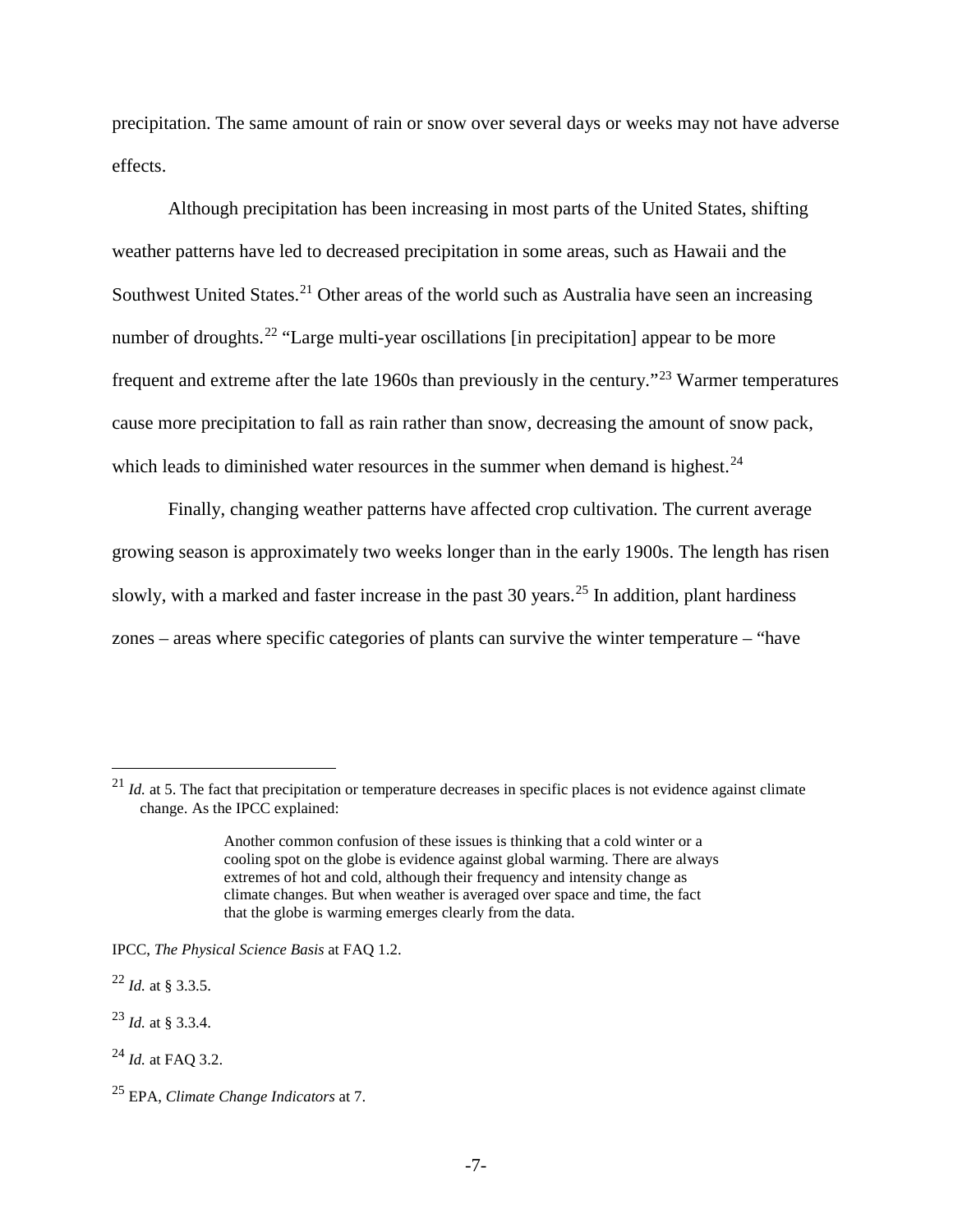shifted noticeably northward since 1900" and "[l]arge portions of several states have warmed by at least one hardiness zone."[26](#page-7-1)

These changes – both singularly and collectively – can have a significant impact on many industries, including farming, shipping, oil and gas production, and of course construction.

#### **II. Force Majeure: History and Development**

<span id="page-7-0"></span>Force majeure excuses a party from performing a contract in the face of an unusual event beyond the control of either party. Because the underlying purpose and past application of force majeure can inform attempts to apply the concept amid changing weather patterns, it is important to understand the history and development of force majeure.

Force majeure is a French word meaning "superior force," and is defined in the law as "[a]n event or effect that cannot be anticipated nor controlled."[27](#page-7-2) Although related to events considered "acts of God," force majeure is a broader concept that can be expanded further by contract. Some force majeure events can be considered "acts of God" (such as floods, tornados and volcanic eruptions), while others are acts of people (such as terrorist attacks, labor strikes and new governmental regulations).<sup>[28](#page-7-3)</sup> This Article focuses on weather-related force majeure events (such as hurricanes, tornados, floods and unusually severe rain, wind, snow and temperature), but the interpretation and application of force majeure is relatively consistent regardless of the type of force majeure event.

<span id="page-7-1"></span> <sup>26</sup> *Id.*

<span id="page-7-2"></span><sup>27</sup> Black's Law Dictionary (9th ed. 2009), "force majeure."

<span id="page-7-3"></span><sup>28</sup> *Id.*; *see also* Jennifer Sniffen, *In the Wake of the Storm: Nonperformance of Contract Obligations Resulting from a Natural Disaster*, 31 Nova L. Rev. 552, 555 (2006-2007) ("This term includes both acts of nature (e.g., floods and hurricanes) and acts of people (e.g., riots, strikes and wars.").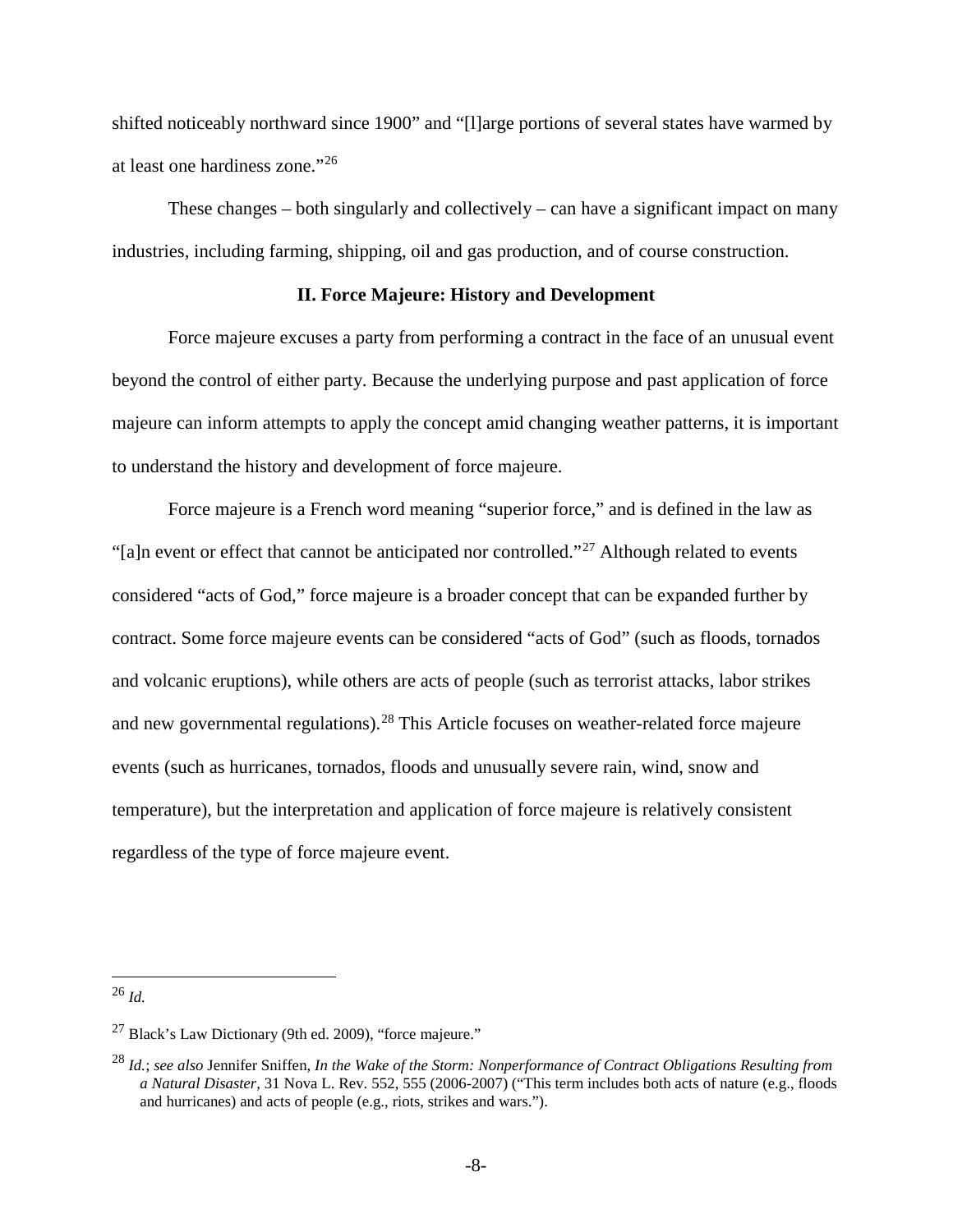Force majeure is derived from the confluence of two Roman legal doctrines: *pacta sunt servanda* ("agreements must be kept") and *rebus sic stantibus* ("things standing thus").<sup>[29](#page-8-0)</sup> Taken together, they support the notion that contracts must be honored provided the circumstances remain the same. The doctrine later appeared in the Napoleonic Code, and from there spread into many different legal systems, changing along the way.<sup>[30](#page-8-1)</sup> Today, force majeure exists in civil law countries such as France, Greece and Germany.<sup>[31](#page-8-2)</sup> A slightly modified version made its way into common law countries, more specifically the British and American legal systems.<sup>[32](#page-8-3)</sup>

Several international sources – such as the International Institute for Unification of Private Law ("UNIDROIT") and the International Chamber of Commerce ("ICC") – have analyzed and consolidated the doctrine of force majeure into a relatively universal statement for purposes of international contracting. Three common themes emerge in interpreting force majeure provisions worldwide: unforeseeability, external causation and unavoidability.<sup>[33](#page-8-4)</sup> An event must have been *unforeseeable* at the time of contracting or the party is presumed to have assumed the risk of that event occurring. An event must be *caused by an external force* (outside of a party's control) in order to be a force majeure event. Finally, the effects of a force majeure event must be *unavoidable* in that a party cannot mitigate or avoid the resulting damage.<sup>[34](#page-8-5)</sup> If a party can take reasonable steps to avoid the occurrence or effects of a force majeure event, then

<span id="page-8-0"></span> <sup>29</sup> Marel Katsivela, *Contracts: Force Majeure Concept or Force Majeure Clauses?*, 12 Unif. L. Rev. 101, 101-02 (2007) (origins of American force majeure); Bruner & O'Connor on Construction Law § 7:229 (linking the two phrases to force majeure); Encyclopedia Brittanica (providing translations).

<span id="page-8-1"></span> $30$  Bruner & O'Connor on Construction Law § 15:22 (origin in Roman and Napoleonic law).

<span id="page-8-2"></span> $31$  *Id.* at § 7:229 (French and German law).

<span id="page-8-3"></span><sup>32</sup> *Id.* at § 7:229 (British, French and German law); Katsivela, 12 Unif. L. Rev. at 102 (French, Greek and Quebec law).

<span id="page-8-4"></span><sup>33</sup> Katsivela, 12 Unif. L. Rev. at 103.

<span id="page-8-5"></span><sup>34</sup> In this Article, we will refer to these themes as *unforeseeability, external causation* and *unavoidability*.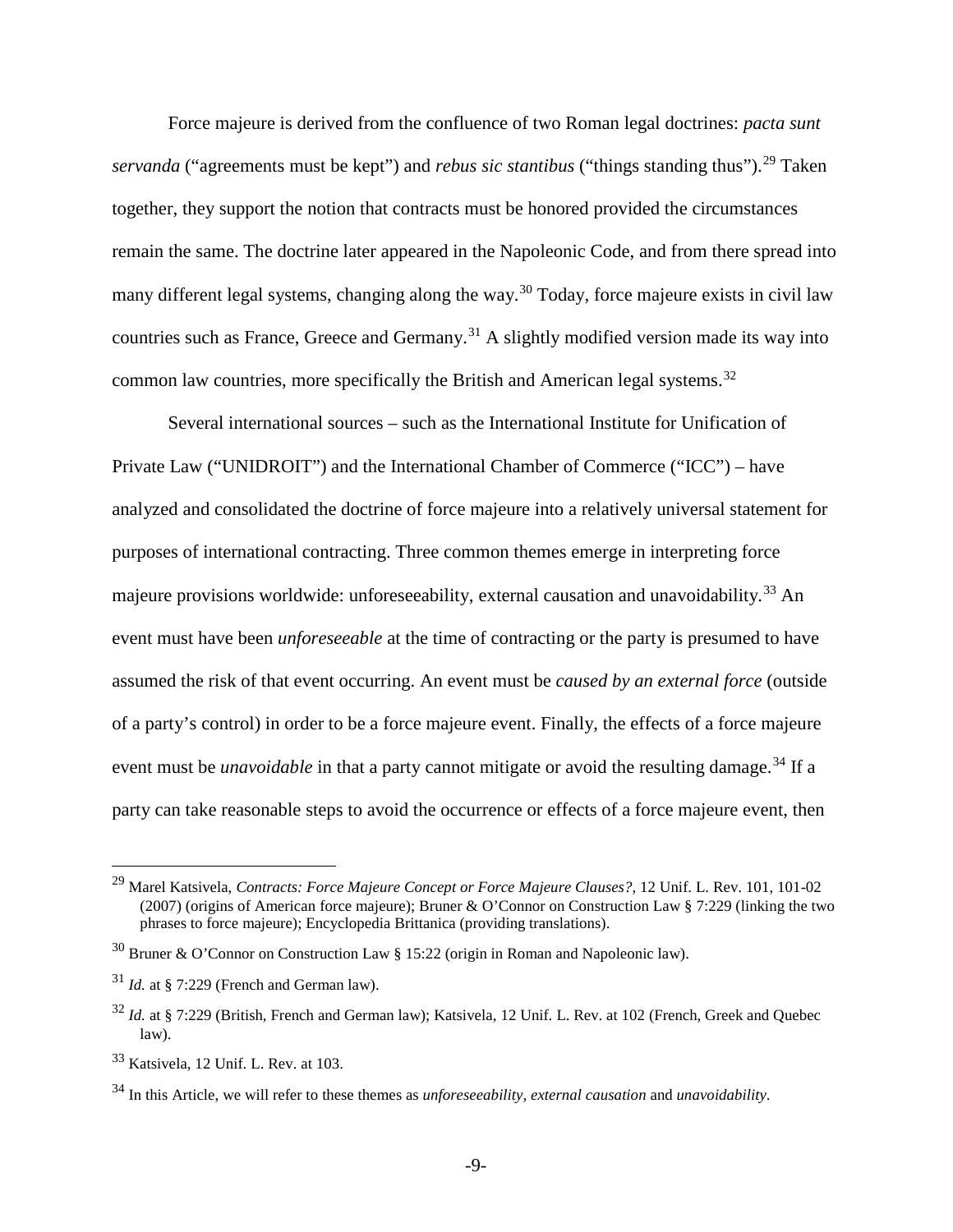the party will not be excused from the contract. As a practical matter, external causation and unavoidability are simply two sides of the same coin: the party claiming force majeure must not have been negligent, either by causing the force majeure event (external causation) or by causing or failing to prevent the results of the force majeure event (unavoidability).

Both the UNIDROIT and ICC provisions describe the concepts of unforeseeability, external causation and unavoidability. The UNIDROIT Principles of International Commercial Contracts summarizes the general trends across multiple jurisdictions and expressly incorporates unforeseeability, external causation and unavoidability:

> Non-performance by a party is excused if the party proves that the non-performance was due to an impediment *beyond its control* [external causation] and that it *could not have reasonably be expected* to have taken the impediment into account at the time of the conclusion of the contract [unforeseeability] or *to have avoided or overcome its consequences* [unavoidability].[35](#page-9-0)

The International Chamber of Commerce ("ICC") model force majeure clause also requires unforeseeability, external causation and unavoidability.<sup>[36](#page-9-1)</sup> If a party claims force majeure based on an event in the ICC force majeure list, the court will presume that the event is externally caused and was unforeseeable, but the party must still demonstrate that the harm was unavoidable. $37$ 

In the United States, force majeure continues to occupy a somewhat blurry position among the doctrines of impossibility, impracticability and frustration. One commentator aptly described these doctrines in the following terms:

<span id="page-9-0"></span> <sup>35</sup> UNIDROIT ("International Institute for the Unification of Private Law"), Principles of International Commercial Contracts § 7.1.7, available a[t http://www.unidroit.org/english/principles/contracts/main.htm.](http://www.unidroit.org/english/principles/contracts/main.htm)

<span id="page-9-1"></span><sup>36</sup> ICC Force Majeure Clause 2003 § 1.

<span id="page-9-2"></span><sup>37</sup> *Id.* at § 3.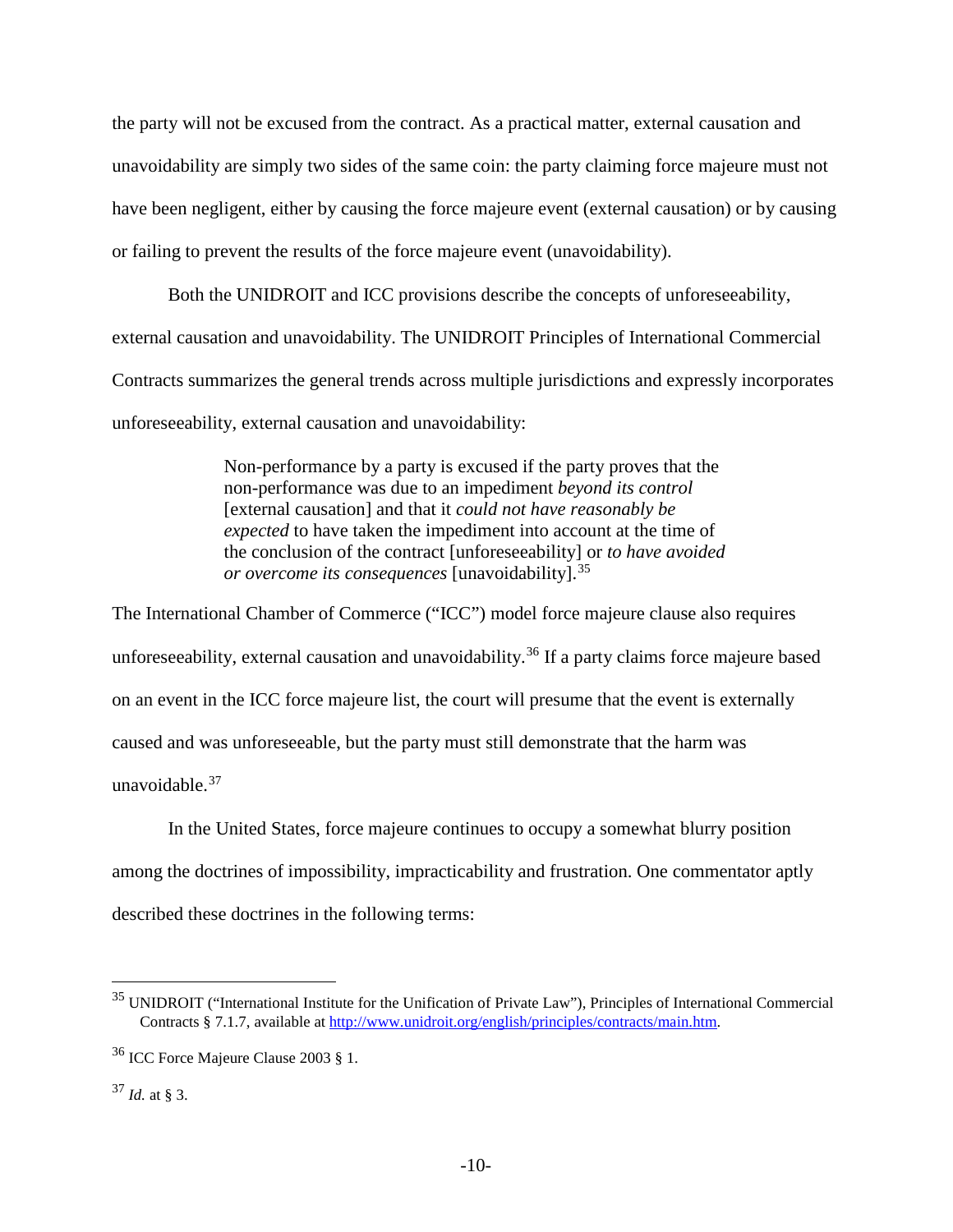Physical impossibility can be described as the destruction of the subject matter of a contract which makes performance objectively impossible, i.e., the thing cannot be done. If the contract is capable of being performed, but the underlying purpose of the contract no longer exists, one should speak of frustration of purpose. . . . In a case of commercial impracticability, performance is still possible and the purpose of the contract can still be fulfilled. However, due to a change in circumstances, the performance of the promisor's obligations has become economically senseless.[38](#page-10-1)

Force majeure is slightly different than any of these three doctrines, but overlaps with all of them. Some force majeure events may make a contract impossible to perform. For example, a tornado may destroy a building and make it impossible for a contractor to finish a remodeling project. A force majeure event also may frustrate a contract, as when a hurricane destroys a manufacturing facility and compromises the essential purpose for building a parking lot for that facility. Force majeure events may make the contract commercially impracticable, where repeated flooding changes the soil composition, rendering it cost-prohibitive to construct a building at that site. Finally, a force majeure event may fall in none of these categories, such as a severe weather event that simply delays completion of the contract for a period of time.

## **III. Force Majeure in Contracts**

<span id="page-10-0"></span>Force majeure applies in different contexts, including tort law, statutory enforcement and contract claims. A force majeure event can preclude tort liability when it causes a reasonably-constructed dam to break and flood a nearby area.<sup>[39](#page-10-2)</sup> A force majeure event also can exempt a party from compliance with state or federal law, such as where a party is excused from exceeding water pollution limits during a hurricane or "hundred year flood."<sup>[40](#page-10-3)</sup> Finally, a force

<span id="page-10-1"></span> <sup>38</sup> P.J.M. Declercq, *Modern Analysis of the Legal Effect of Force Majeure Clauses in Situations of Commercial Impracticability*, 15 J. L. & Commerce 213, 215 (1995).

<span id="page-10-2"></span><sup>39</sup> *Cf. Barr v. Game, Fish and Parks Comm'n*, 497 P.2d 340 (Col. Ct. App. 1972), discussed at the text surrounding footnote[s 81-](#page-21-0)[85.](#page-21-1)

<span id="page-10-3"></span><sup>40</sup> See also footnotes [102](#page-25-0)[-110](#page-26-0) and corresponding text.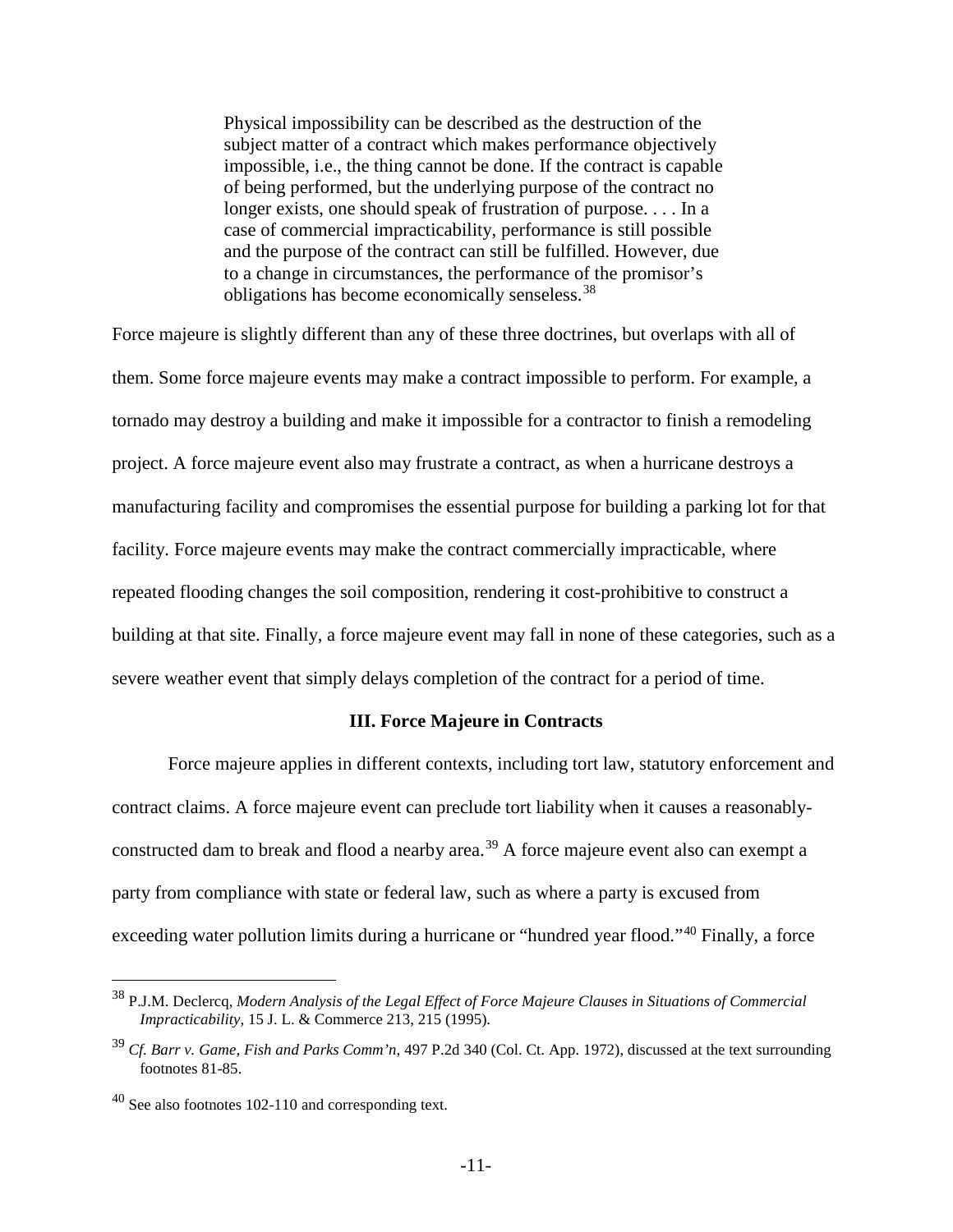majeure event can excuse a party from non-performance of a contract. This Article, for the most part, focuses on this last context.

Force majeure is a narrow exception to the rule that contracting parties are bound to fulfill the contract or pay damages. In the United States, force majeure is akin to an affirmative defense, although it can also be used offensively to terminate a contract.<sup>[41](#page-11-1)</sup> As a starting point, "the risk of abnormal weather is commonly held to be assumed by a [ ] contractor, except where provision otherwise is made in the contract;"<sup>[42](#page-11-2)</sup> though the notion is softened by the common law doctrines of impossibility, impracticability and frustration. Understanding this risk, some parties choose to allocate the risk differently, by including a force majeure clause in their contract. In such circumstances, the force majeure clause trumps the three common law doctrines. As one court noted: "Contractual terms are controlling regarding force majeure with common law rules merely filling in gaps left by the document."<sup>[43](#page-11-3)</sup>

## <span id="page-11-0"></span>**A. Defining the Force Majeure Event.**

At the time of contracting, both parties are operating behind a veil of ignorance with respect to future force majeure events. Each party has an *ex ante* interest in defining force majeure events with enough specificity that it can anticipate how the provision will be applied, while leaving enough flexibility to allow the provision to apply with equal effect to an

<span id="page-11-1"></span><sup>&</sup>lt;sup>41</sup> Williston on Contracts § 77:31 (4th ed. Richard A. Lord) (akin to affirmative defense); Bruner & O'Connor on Construction Law § 7:229 (can be used to terminate contract). Because force majeure can be invoked by either a plaintiff or a defendant, we refer to the party seeking a force majeure exemption as "the party claiming force majeure."

<span id="page-11-2"></span><sup>42</sup> *Assoc. Engineers & Contractors, Inc. v. State of Hawaii*, 568 P.2d 512 (Haw. 1977); *see also* Bruner & O'Connor on Construction Law § 7:230 ("There are no shortage of cases holding that contractors on a fixed-price contract assume weather risks."); *Eastern Air Lines, Inc. v. McDonnell Douglas Corp.*, 532 F.2d 957, 991-92 (6th Cir. 1976) ("[T]he purpose of a contract is to place the reasonable risk of performance on the promisor, [who] is presumed . . . to have agreed to bear any loss occasioned by an event which was foreseeable at the time of contracting.").

<span id="page-11-3"></span><sup>43</sup> *R & B Falcon Drilling Co. v. Am. Exploration Co.*, 154 F. Supp. 2d 969 (S.D. Tex. 2000).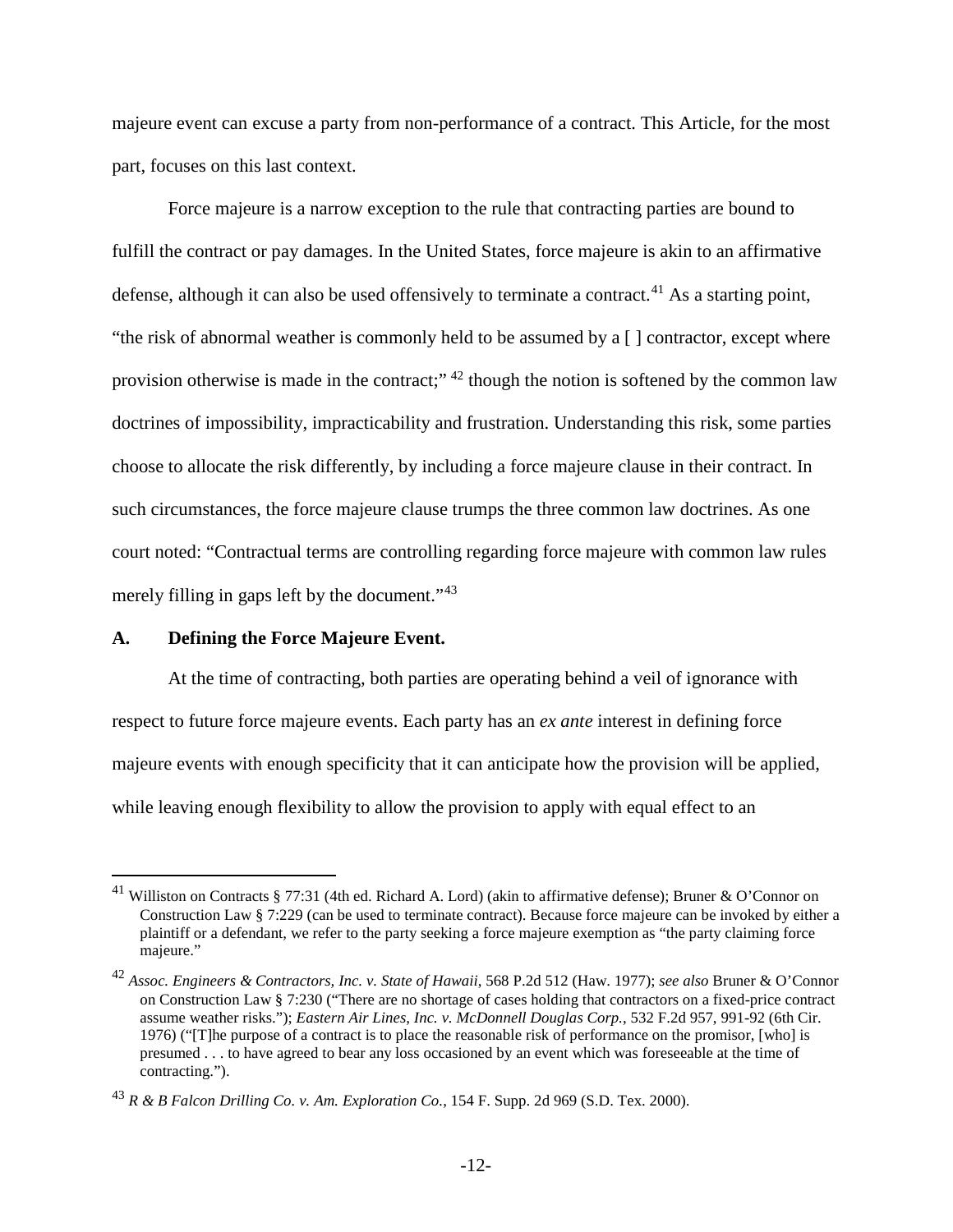unexpected or new type of event.<sup>[44](#page-12-0)</sup> Drafting a force majeure clause too broadly would erode one of the core purposes of a contract: to guarantee performance at the agreed-upon price during the agreed-upon time.<sup>[45](#page-12-1)</sup> Conversely, drafting the provision too narrowly could unfairly burden the contractor when the source of delay was truly outside of its control. Parties seek to draft force majeure provisions that are narrow enough to prevent parties from misusing it to avoid the consequences of an unfavorable bargain, but generous enough to provide necessary relief if a material unforeseeable event does occur.

Parties generally use one of two approaches when drafting a force majeure provision: (1) a clause with general language, or (2) a clause that provides a list of specific force majeure events. General force majeure clauses often include language relating to unforeseeability, external causation and unavoidability.<sup>[46](#page-12-2)</sup> Such a provision may describe a force majeure event as "not reasonably within the [party's] control . . . and which, by the exercise of due diligence of such party, could not have been prevented or is unable to be overcome."<sup>[47](#page-12-3)</sup> Alternatively, a contract may address the consequence of the event rather than attempting to define the event

<span id="page-12-0"></span><sup>&</sup>lt;sup>44</sup> For example, after the September 11th terrorist attacks, several commentators noted that future force majeure provisions should specifically address whether terrorism is a force majeure event. *See* Bruce Leshine, *Force Majeure after 9/11: New Issues in a New World*, available at [http://www.outsourcing-center.com/2003-02](http://www.outsourcing-center.com/2003-02-force-majeure-after-911-new-issues-in-a-new-world-article-37927.html) [force-majeure-after-911-new-issues-in-a-new-world-article-37927.html](http://www.outsourcing-center.com/2003-02-force-majeure-after-911-new-issues-in-a-new-world-article-37927.html)**.** 

<span id="page-12-1"></span><sup>45</sup> *N. Ind. Public Serv. Co. v. Carbon County Coal Co.*, 799 F.2d 265, 275 (7th Cir. 1986) ("A force majeure clause is not intended to buffer a party against the normal risks of a contract. The normal risk of a fixed-price contract is that the market price will change. If it rises, the buyer gains at the expense of the seller . . . ; if it falls, as here, the seller gains at the expense of the buyer. The whole purpose of a fixed-price contract is to operate this way. A force majeure clause, interpreted to excuse the buyer from the consequences of the risk he expressly assumed, would nullify a central term of the contract.").

<span id="page-12-2"></span><sup>46</sup> *See, e.g.*, *URI Cogeneration Partners, LP v. Board of Governors for Higher Education*, 915 F. Supp. 1267, 1276 (D.R.I. 1996) (external causation and unavoidability).

<span id="page-12-3"></span><sup>47</sup> *Tejas Power Corp. v. Amerada Hess Corp.*, No. 14-98-00346-CV, 1999 WL 605550 \*1, \*3 (Tex. Ct. App. Aug. 12, 1999).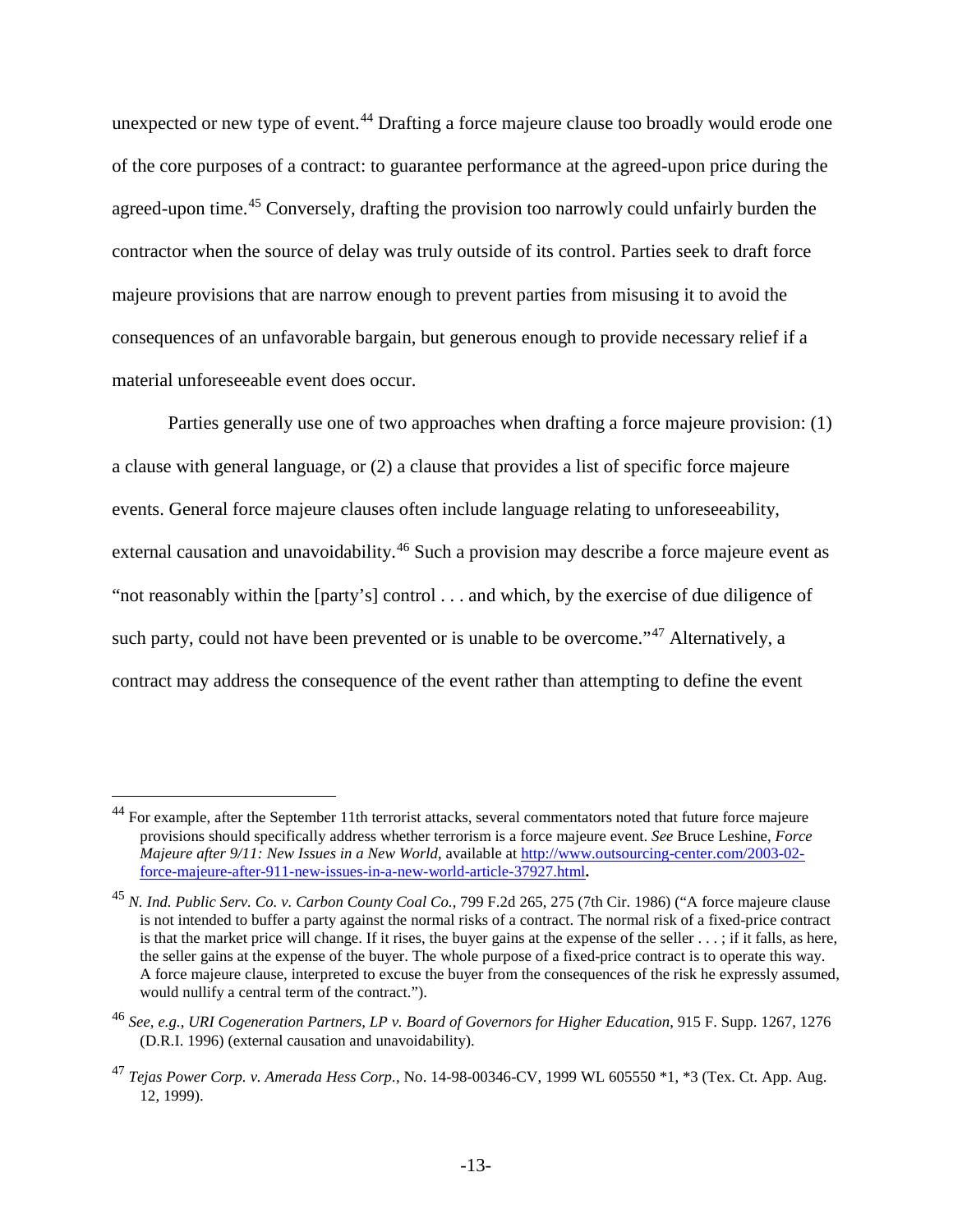itself, by providing relief for any event that causes a certain amount of delay.<sup>[48](#page-13-0)</sup> The greatest benefit of a general force majeure clause is that it provides flexibility. The drawback is that it is difficult to predict how a court will interpret and apply a general force majeure clause, which makes it little better than relying on the common law doctrines of impossibility, impracticability and frustration.[49](#page-13-1)

The second approach in drafting a force majeure clause is to provide a list of specific events, often preceded or followed by a catch-all phrase. This approach allows for greater clarity at the contracting stage, but the clause may prove to be too narrow because of the difficulty of anticipating and enumerating all of the possible events that could disrupt a contract. Some courts may refuse to apply a force majeure clause to a situation different from the listed events even though the clause itself provides that the list is not exclusive.<sup>[50](#page-13-2)</sup> As one court noted: "Ordinarily, only if the force majeure clause specifically includes the event that prevents a party's performance will that party be excused."[51](#page-13-3) A comprehensive list may unduly limit parties if a later-occurring event is not listed in the parade of horribles in the force majeure clause.

The definition of the force majeure event is only a starting point. A party claiming force majeure must also satisfy any additional requirements in the contract (such as providing notice of the force majeure event in a designated away), along with any judicially-created requirements for claiming force majeure. These include elements such as external causation, unavoidability, notice and foreseeability.

<span id="page-13-0"></span><sup>&</sup>lt;sup>48</sup> For example, the Army Corps of Engineers uses contractual provisions that provide relief from the contract if weather delays exceed a given amount of time in a defined period. *See* Part IV.D.

<span id="page-13-1"></span><sup>49</sup> *See* Sniffen, 31 Nova L. Rev. at 559-60 (describing the limits of a general force majeure clause).

<span id="page-13-2"></span><sup>50</sup> *URI Cogeneration Partners,* 915 F. Supp. at 1276 (holding that zoning approval was not force majeure event because it was not mentioned in the contract's non-exclusive list and it was foreseeable).

<span id="page-13-3"></span><sup>51</sup> *Id.*, *quoting Kel Kim Corp. v. Central Markets, Inc.*, 519 N.E.2d 295, 296 (N.Y. Ct. App. 1987).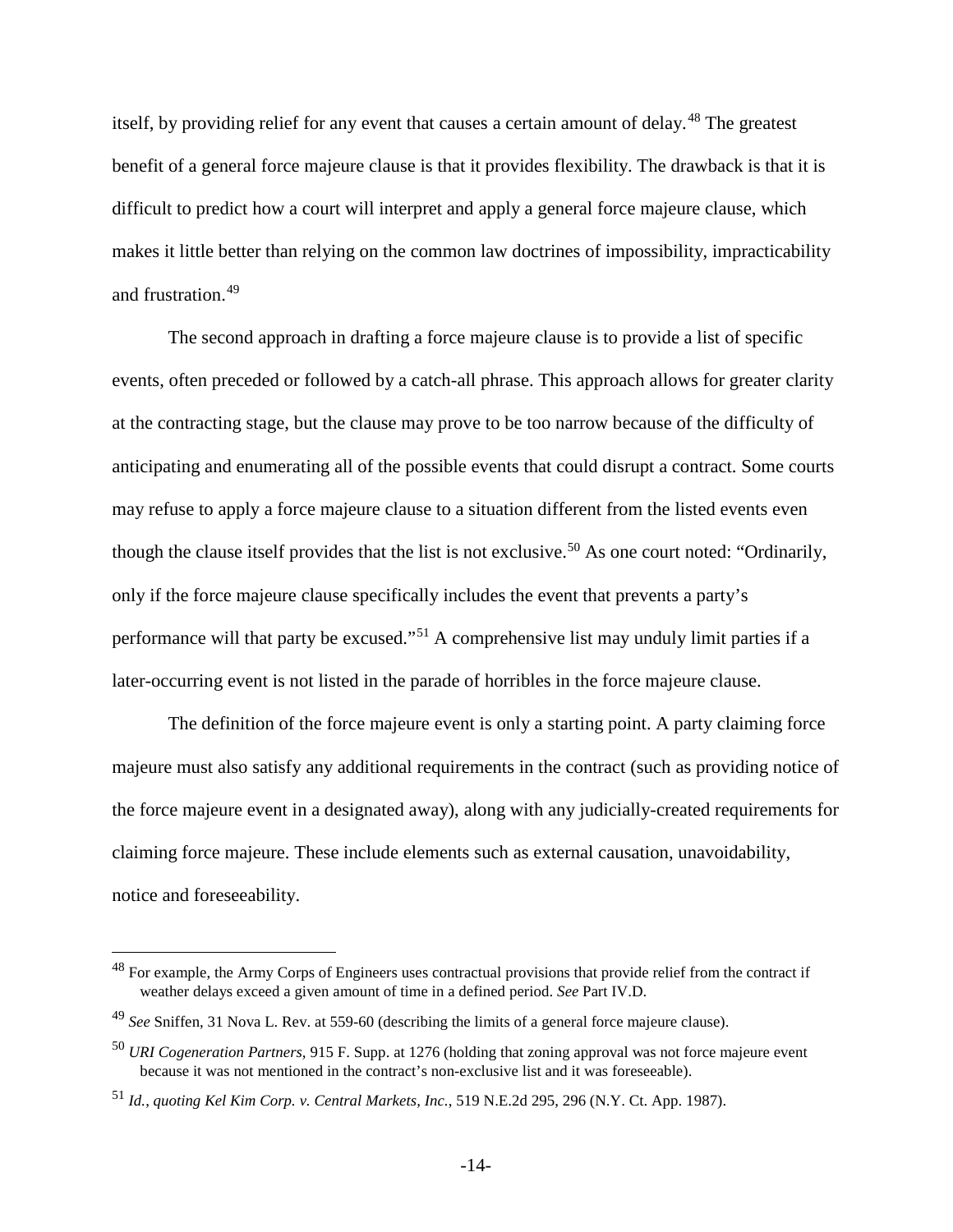# <span id="page-14-0"></span>**B. Additional Contractual Requirements: External Causation, Unavoidability and Notice**

In addition to defining force majeure, some contracts require that the party seeking relief demonstrate that it did not cause the event, took reasonable measures to prevent the damage, and gave timely notice of the event.

Contracts commonly provide that a force majeure event cannot be caused by the party claiming force majeure (external causation). For example, a contract may require that a force majeure event be "due to events beyond the reasonable control of and without the fault or negligence of the party claiming Force Majeure,"<sup>[52](#page-14-1)</sup> or be caused by an act of God "or any other cause of like kind not reasonably within the [seller's] control . . . and which, by the exercise of due diligence of such party, could not have been prevented or is unable to be overcome."<sup>[53](#page-14-2)</sup>

Other contracts focus on whether *the effects* of the force majeure event were impossible to avoid (unavoidability). For example, a contract may provide a laundry list of force majeure events, plus language like this: "however, [force majeure] shall not mean or include any cause which by the exercise of due diligence the party claiming force majeure is able to overcome."<sup>[54](#page-14-3)</sup> In this circumstance, a contractor who fails to secure building materials and reasonably protect the project from the effect of a hurricane may be unable to claim force majeure because, although the hurricane itself was unavoidable, the damage to the materials might have been

<span id="page-14-1"></span> <sup>52</sup> *URI Cogeneration Partners*, 915 F. Supp. at 1276 (construction contract).

<span id="page-14-2"></span><sup>53</sup> *Tejas Power Corp. v. Amerada Hess Corp.*, No. 14-98-00346-CV, 1999 WL 605550 \*1, \*3 (Tex. Ct. App. Aug. 12, 1999) (force majeure is an act of God "or any other cause of like kind not reasonably within the [seller's] control . . . and which, by the exercise of due diligence of such party, could not have been prevented or is unable to be overcome"); *Gulf Oil Corp. v. FERC,* 706 F.2d 444, 454 (6th Cir. 1983) ("Gulf must show that it tried to overcome the results of the events' occurrences by doing everything in its control to prevent or minimize the event's occurrence and its effects.").

<span id="page-14-3"></span><sup>54</sup> *Gulf Oil Corp.,* 706 F.2d at 448 n.8.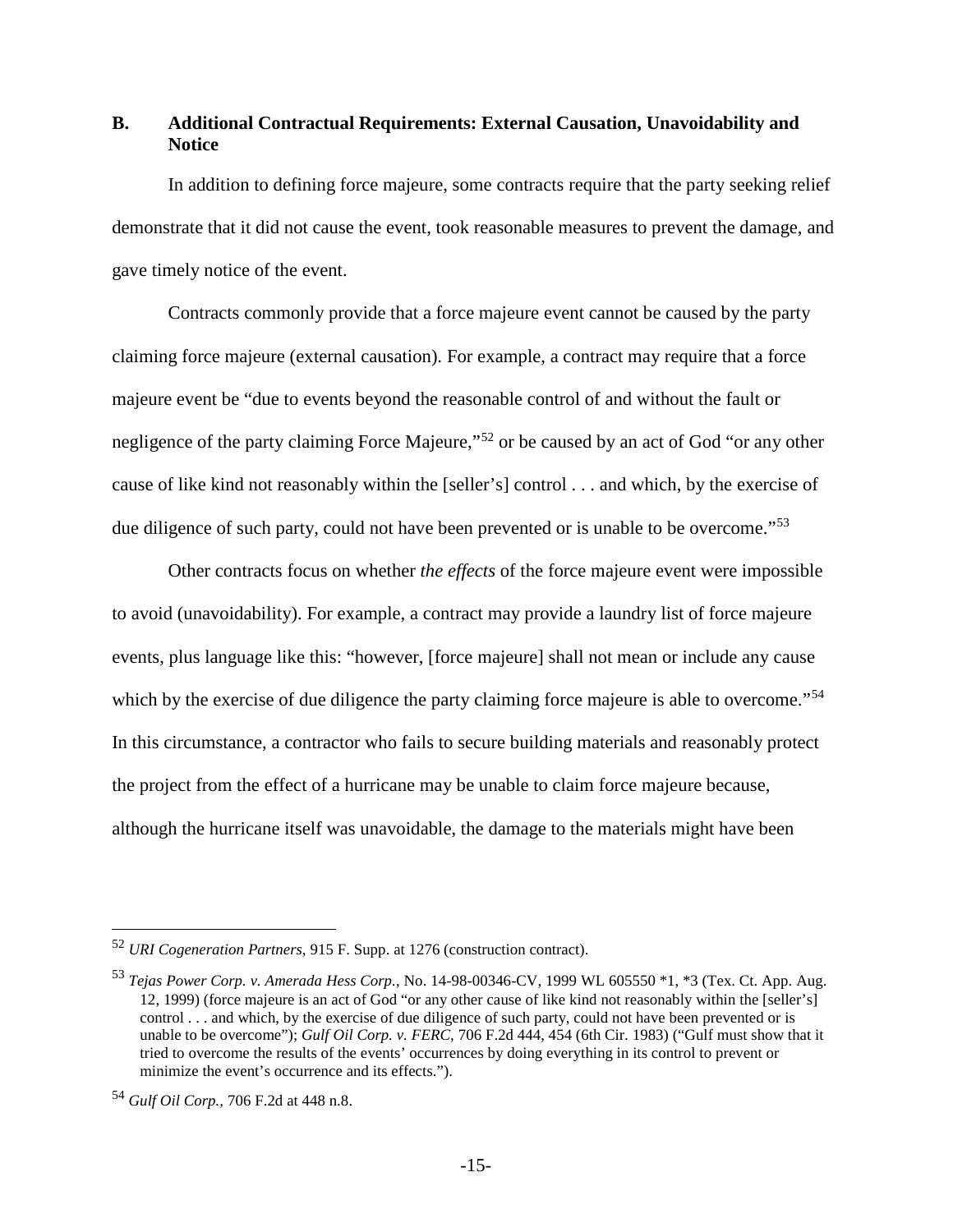prevented if the contractor had taken reasonable steps.<sup>[55](#page-15-0)</sup> When avoidability is an issue, a party "must show that it tried to overcome the results . . . by doing everything within its control to prevent or to minimize the event's occurrence and its effects."[56](#page-15-1)

For example, in *McDevitt & Street Co. v. Marriott Corp.*, [57](#page-15-2) a federal district court denied a contractor's claim for an extension of time because the contractor failed to take actions that could have prevented the weather damage:

> [W]hile [the contractor] does not control the weather, [the owner] has pointed to specific precautionary measures [the contractor] could have taken to minimize the adverse effects of precipitation. In some instances, these preventive or mitigating measures were contractually required. Yet [the contractor] chose not to take these actions. This failure to prevent or mitigate the effects undercuts its claim for excusable delay.[58](#page-15-3)

In the court's view, the fact that *the weather* was outside the control of the contractor was not

enough; the contractor had to prove that *the effects* of the weather were also outside its control.

The mitigation measures in *McDevitt* were in the contract – albeit not in the force majeure

provision – but courts have applied the concept of unavoidability even when there was no

contractual requirement to take specific precautions.<sup>[59](#page-15-4)</sup>

When viewed through the prism of unavoidability, force majeure is essentially a

restatement of duty and negligence principles. In his seminal article, Professor Binder wrote: "It

<span id="page-15-0"></span> <sup>55</sup> The avoidance requirement is related to causation – whether the detrimental effects were caused entirely by the force majeure event or were partially caused by the party's negligence. *See* Part III.A.4 (describing causation in relationship to force majeure events). The avoidance requirement is also an analog to the tort doctrine of force majeure. A party will be liable for damage to another unless the event was outside the control of the party and it took reasonable steps to avoid the damage.

<span id="page-15-1"></span><sup>56</sup> *Gulf Oil Corp.,* 706 F.2d at 454.

<span id="page-15-2"></span><sup>57</sup> 713 F. Supp. 906 (E.D. Va. 1989).

<span id="page-15-3"></span><sup>58</sup> *Id.* at 915.

<span id="page-15-4"></span><sup>59</sup> *See, e.g., Domar Ocean Trans., Ltd. v. Indep. Refining Co.*, 783 F.2d 1185 (5th Cir. 1986).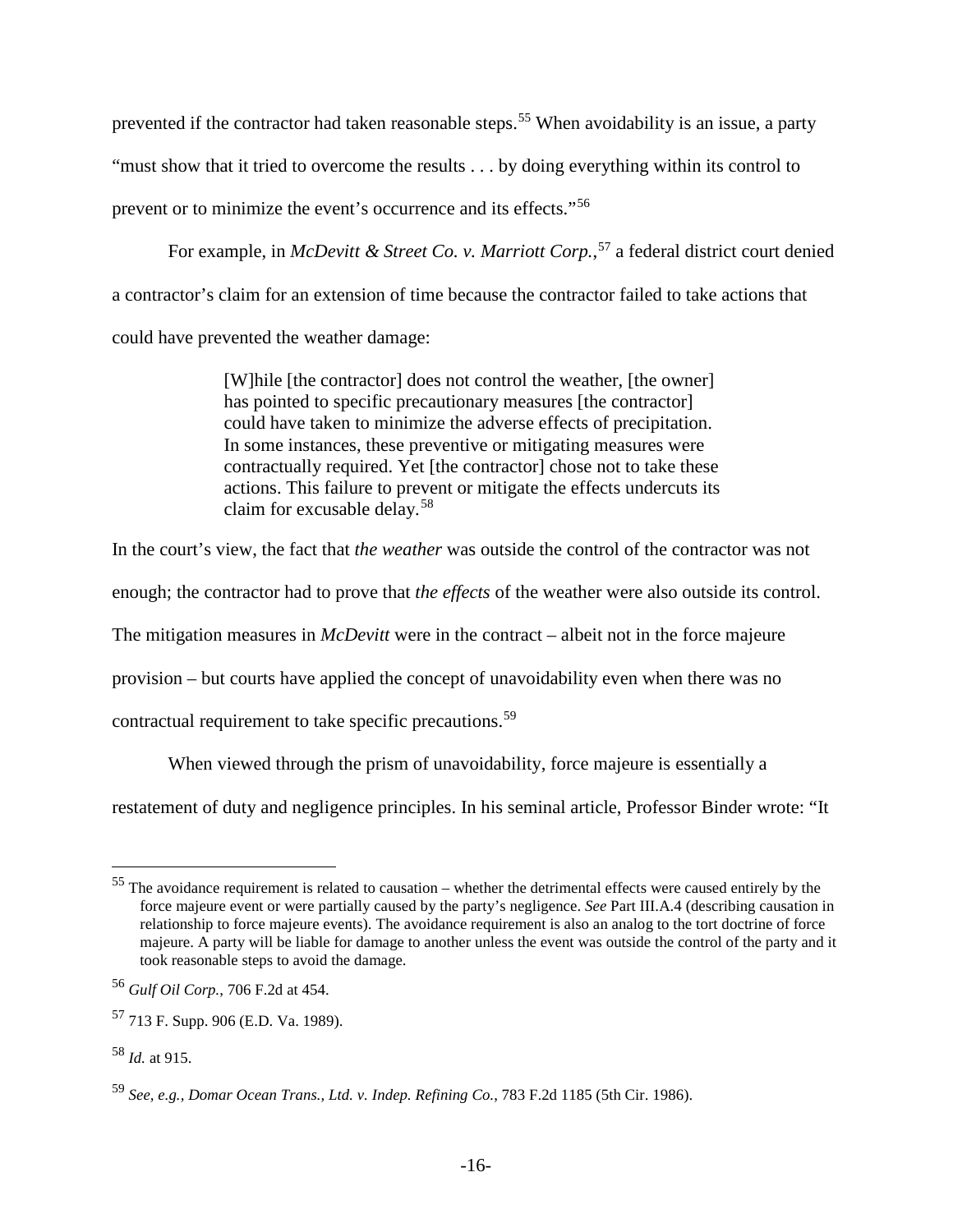is time to recognize that the act of God defense mirrors the standard issue of duty. . . . [A]n act of God exists only when reasonable foreseeability and reasonable measures would not prevent the incident."[60](#page-16-0) Although Professor Binder analyzed tort defenses, his observation is equally applicable to contractual force majeure provisions. An event is not force majeure if the party, taking reasonable precautions, could have avoided the event or its effects.

Some contracts require a party claiming force majeure to give the other party notice within a defined period. A notice requirement may allow the other party to gather evidence during the pendency of the force majeure event, preventing a surprise claim of force majeure months later during litigation over some other portion of the contract. "The utility of a written request, or its functional equivalent, is that it would have provided [the owner] with a meaningful opportunity to evaluate the legitimacy of [the contractor's] claim" prior to litigation.[61](#page-16-1) To provide such notice, the party claiming force majeure is often required to keep adequate records to document the weather or other site conditions and the resulting delays and interference with performance. Such records may be necessary to establish the force majeure event caused the delay or damages to the project. $62$ 

At least one court has held that a notice requirement is not a condition precedent to the contract; in which case the party claiming force majeure can succeed if the lack of notice is not a material breach of the contract.<sup>[63](#page-16-3)</sup> When the other party had actual notice that the factory had been hit by a hurricane and was in daily contact discussing the damage with the party who later

<span id="page-16-0"></span> <sup>60</sup> Denis Binder, *Act of God? Or Act of Man?: A Reappraisal of the Act of God Defense in Tort Law*, 15 Review of Litig. 1, 64-65 (1996).

<span id="page-16-1"></span><sup>61</sup> *Marriott Corp. v. Dasta Constr. Co.*, 26 F.3d 1057, 1067 (11th Cir. 1994).

<span id="page-16-2"></span> $62$  Adequate records and weather data are also necessary to establish that the weather was "abnormal" or "unusually severe," and thus within the force majeure clause. *See* Part IV for a discussion of the evidence and weather data necessary to establish force majeure claims.

<span id="page-16-3"></span><sup>63</sup> *Toyomenka Pac. Petroleum, Inc. v. Hess Oil Virgin Islands Corp.*, 771 F. Supp. 63, 67 (S.D.N.Y. 1991).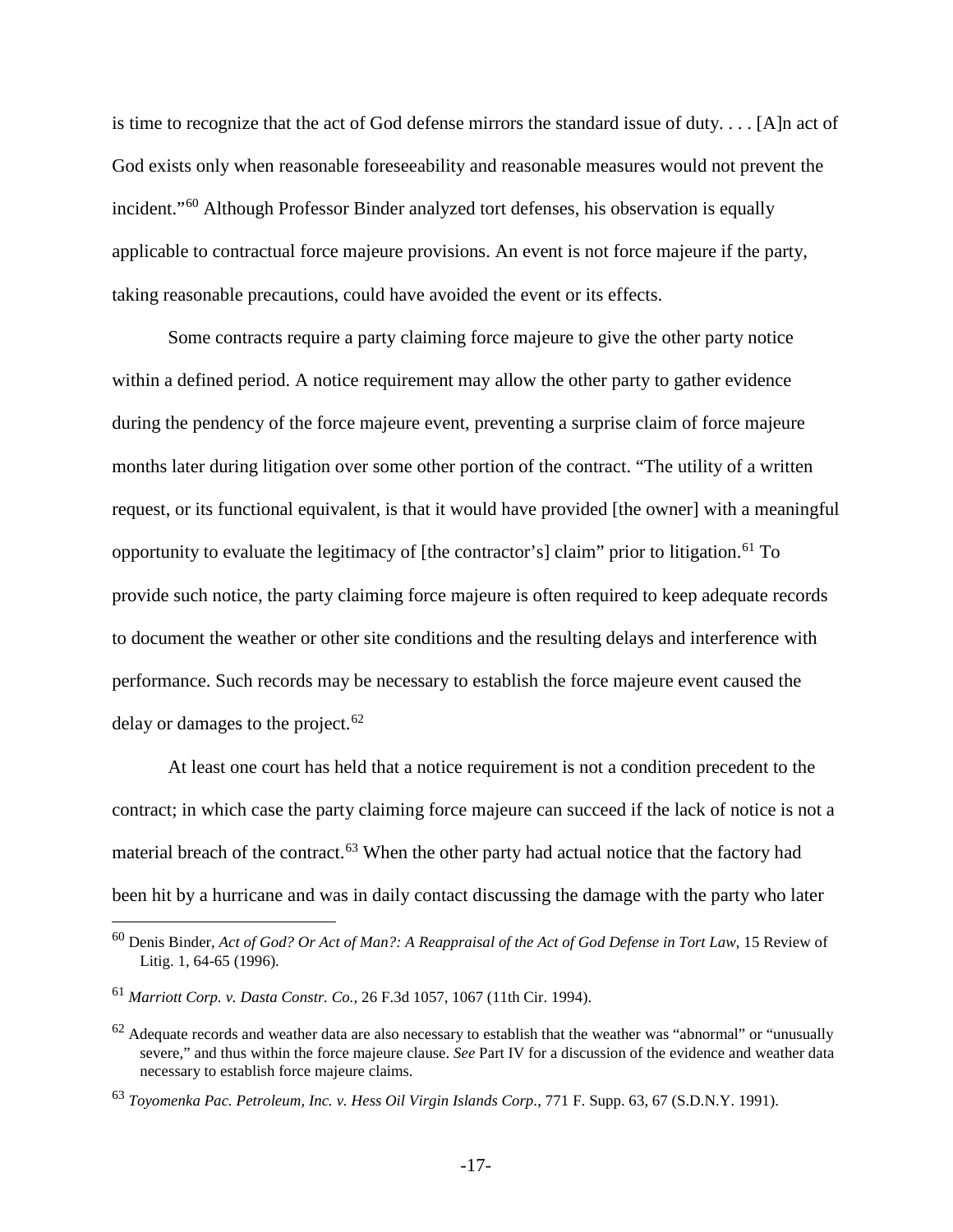claimed force majeure, the court held that failure to give a formal notice of force majeure was not a material breach of the contract.<sup>[64](#page-17-2)</sup>

## <span id="page-17-0"></span>**C. Judicially-Imposed Requirements.**

#### <span id="page-17-1"></span>*1. Foreseeability.*

Even if an event qualifies as a force majeure occurrence under the contractual definition

and other requirements, it does not necessarily follow that a party will be excused from

performance. Foreseeability often plays a crucial role in determining whether a party may obtain

force maieure relief.<sup>[65](#page-17-3)</sup> Foreseeability applies in two ways: (1) it is an additional element that a

party seeking force majeure relief must satisfy; or (2) it is a factor in determining the intent of the

parties.

An important case applying the unforeseeability requirement to a contractual force

majeure clause is *Gulf Oil Corp. v. Federal Energy Regulatory Commission*. [66](#page-17-4) There, the Sixth

Circuit reversed FERC's grant of force majeure, reasoning:

The Commission defined the contract term to allow force majeure as an excuse to a party's performance whenever an event can be classified as one of the twenty-six listed in Article X of the contract. We find the Commission's definition in legal error. . . . [I]t is well-settled that a force majeure clause . . . defines the area of unforeseeable events that might excuse nonperformance within the contract period.<sup>[67](#page-17-5)</sup>

The Court concluded it was not enough for the force majeure event to meet the contractual

definition; it also had to be unforeseeable, even though the contract imposed no such condition.

<span id="page-17-2"></span> <sup>64</sup> *Id*.

<span id="page-17-3"></span><sup>65</sup> Anthony Whitley, *Understanding and Controlling the Risk of Volatile Material Prices*, Texas Constr., Oct. 1, 2008 Vol. 16, issue 10, (p. 63?) (2008 WLNR 19791321) ("Whether explicitly stated or not, courts will often impose a similar foreseeability requirement before enforcing the force majeure clause.").

<span id="page-17-4"></span><sup>66</sup> 706 F.2d 444 (6th Cir. 1983). Although *Gulf Oil* addressed a warranty contract, other courts have expanded the reach of the court's holding*. See, e.g., Valero Transmission Co. v. Mitchell Energy Corp.*, 743 S.W.2d 658, 658 (Tex. App. 1988).

<span id="page-17-5"></span><sup>67</sup> *Gulf Oil*, 706 F.2d at 452.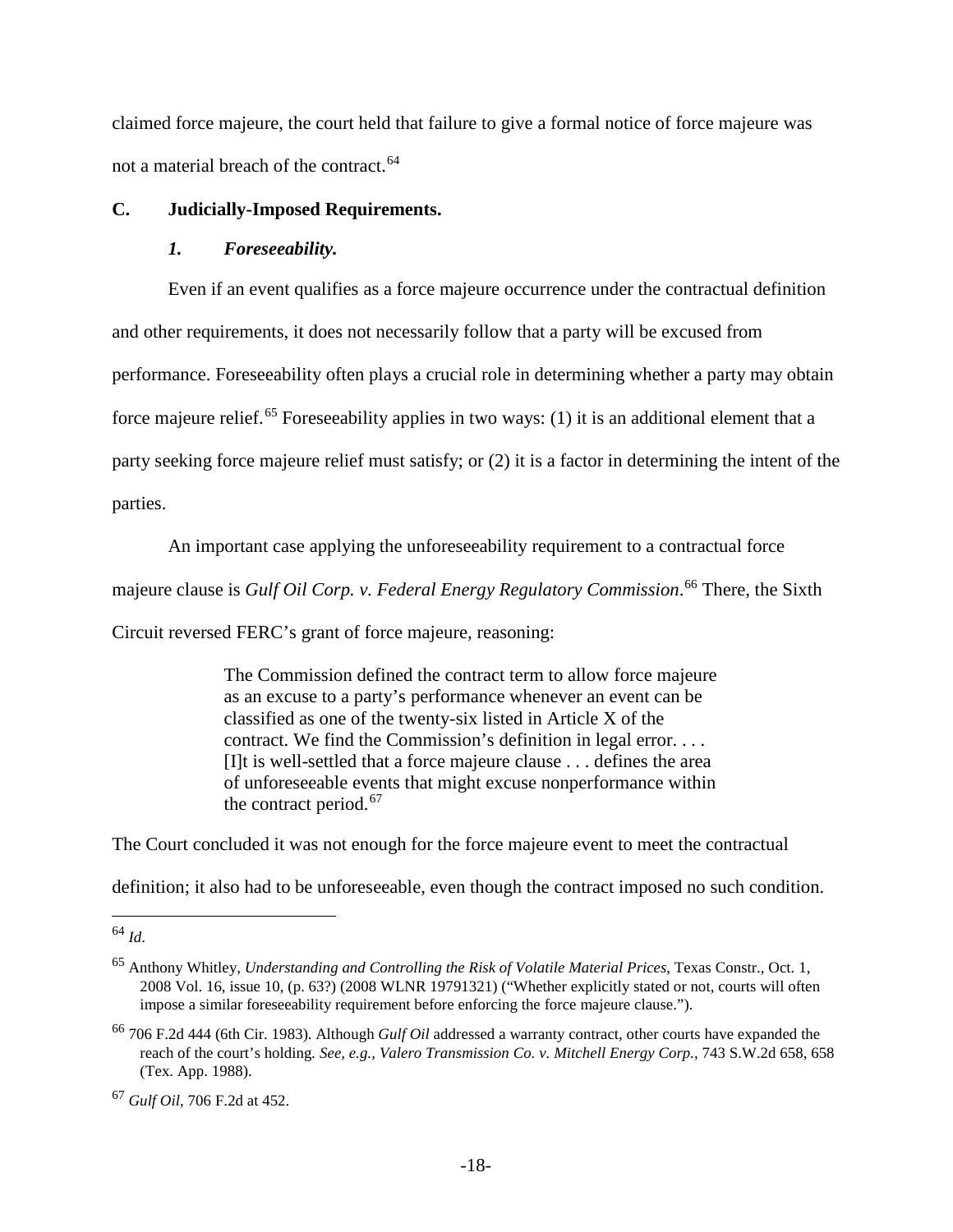Other courts disagree. In *Eastern Air Lines, Inc. v. McDonnell Douglas Corp.*, [68](#page-18-0) the district court held that a party could not invoke a force majeure clause – despite the fact that the event was specifically listed in the clause – because the force majeure event was foreseeable.<sup>[69](#page-18-1)</sup> The Fifth Circuit reversed, holding that the court should not change the allocation of risk that was agreed upon in the contract.<sup>[70](#page-18-2)</sup> Another court agreed, holding: "it is not for the reviewing court to determine why parties contracted as they did."[71](#page-18-3)

Although *Gulf Oil* treated unforeseeability as an additional element necessary to receive relief under a force majeure clause, other courts use it as a tool to help determine whether an event falls within a force majeure clause containing specific, enumerated examples. For example, in *URI Cogeneration Partners, LP v. Board of Governors for Higher Education*, the court ruled that failure to obtain a zoning variance was not a force majeure event even though the force majeure clause included a provision for "any changes in applicable laws or regulations affecting performance." While the result is unremarkable, the court's reasoning provides an interesting insight into a judicial approach to distinguishing force majeure and non-force majeure events:

<span id="page-18-0"></span> <sup>68</sup> 532 F.2d 957, 992 (5th Cir. 1976) ("Therefore, when the promisor has anticipated a particular event by specifically providing for it in a contract, he should be relieved of liability for the occurrence of such event regardless of whether it was foreseeable."). Similarly, some courts have refused to impose a requirement that the force majeure event be outside a party's control (unavoidability, *see* discussion *supra*), when not required by the contract. *See, e.g., PPG Indus., Inc. v. Shell Oil Co.*, 919 F.2d 17, 18 (5th Cir. 1990). The court stated: "[w]e decline to substitute the 'mercantile sense and reason' of either this court or Professor Hawkland for that of these two sophisticated corporations." *Id.* at 19.

<span id="page-18-1"></span><sup>69</sup> *Eastern Air* Lines, 532 F.2d at 990-93.

<span id="page-18-2"></span><sup>&</sup>lt;sup>70</sup> *Id.* at 992 ("Therefore, when the promisor has anticipated a particular event by specifically providing for it in a contract, he should be relieved of liability for the occurrence of such event regardless of whether it was foreseeable."). Similarly, some courts have refused to impose a requirement that the force majeure event be outside a party's control (unavoidability, *see* discussion *supra*), when not required by the contract. *See, e.g., PPG Indus., Inc. v. Shell Oil Co.*, 919 F.2d 17, 18 (5th Cir. 1990). The court stated: "[w]e decline to substitute the 'mercantile sense and reason' of either this court or Professor Hawkland for that of these two sophisticated corporations." *Id.* at 19.

<span id="page-18-3"></span><sup>71</sup> *Kodiak 1981 Drilling P'ship v. Delhi Gas Pipeline Corp.*, 736 S.W.2d 715, 722 (Tex. Ct. App. 1987).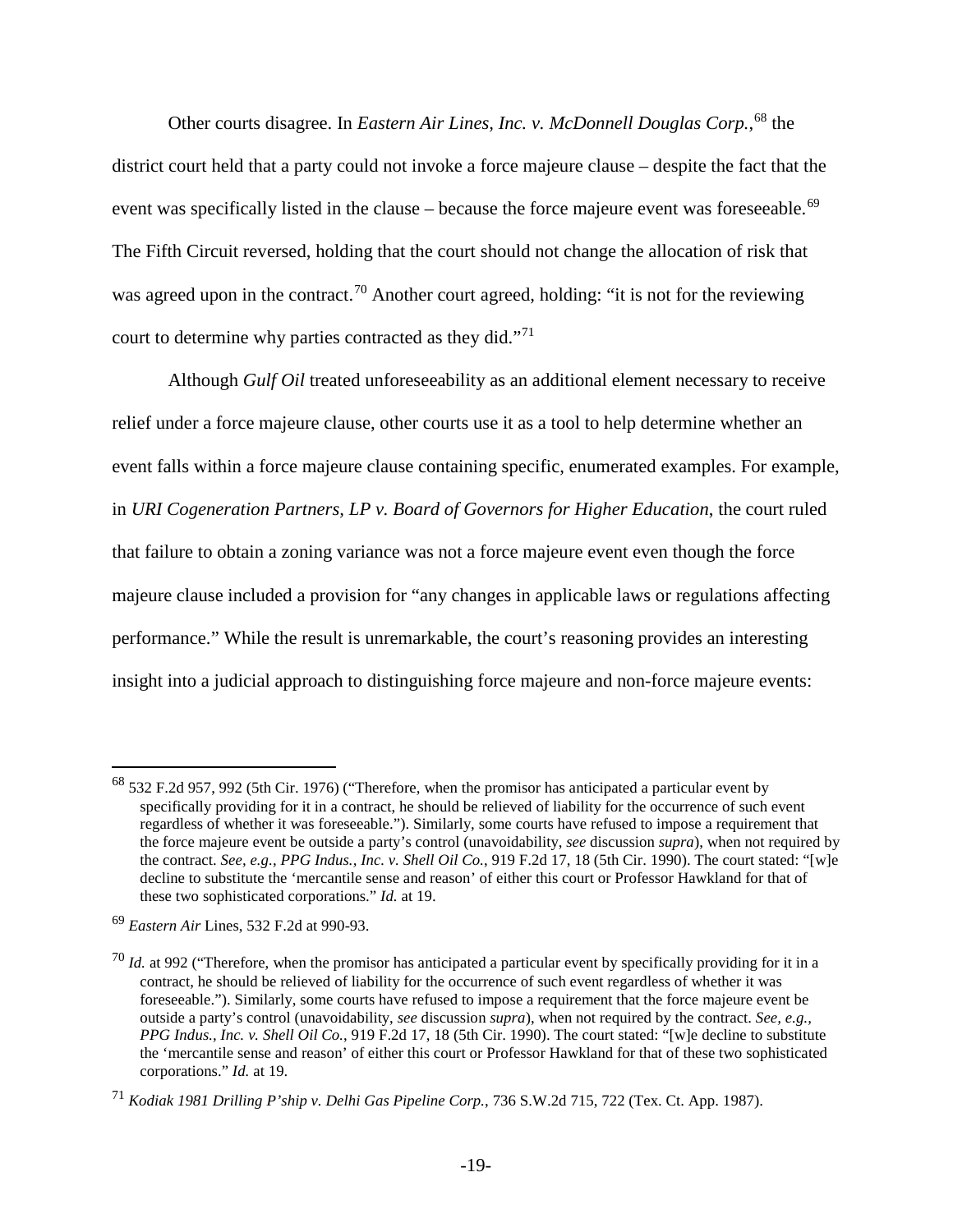<span id="page-19-5"></span>What distinguishes the Biblical plagues described in [the contractual force majeure clause] from a failure to procure zoning permission is the question of foreseeability. As the Board points out, force majeure clauses have traditionally applied to unforeseen circumstances – typhoons, citizens run amok, Hannibal and his elephants at the gates – with the result that the Court will extend [force majeure] only to those situations that were demonstrably unforeseeable at the time of the contracting.<sup>[72](#page-19-0)</sup>

Some courts have applied a similar analysis when deciding whether an event triggers a "catchall" phrase in a force majeure clause.[73](#page-19-1)

Once a court decides to impose an unforeseeability requirement, it must decide how to define unforeseeability. Courts disagree on whether "unforeseeable" means "incapable of being imagined," or simply "extremely unlikely." Some courts apply what might be termed a strict definitional approach: the event must have been incapable of imagination. This strict definitional approach can lead to a narrow interpretation of the force majeure clause. For example, the court in *Bende & Sons, Inc. v. Crown Recreation, Inc.*, [74](#page-19-2) held that a train derailment that destroyed a shipment of boots was foreseeable. The court stated that an event could be foreseeable even if the precise manner in which it occurred was not contemplated beforehand.[75](#page-19-3) Because "common sense dictates that [the parties] could easily have foreseen" a train derailment, the court denied the force majeure claim.[76](#page-19-4)

Other courts apply a more flexible definition of unforeseeability, recognizing explicitly or implicitly the difficulties in drawing a bright line between foreseeable and unforeseeable events.

<span id="page-19-4"></span><span id="page-19-3"></span><sup>75</sup> *Id.* at 1022 ("[T]he foreseeability requirement does not entail contemplation of a specific contingency.") <sup>76</sup> *Id.*

<span id="page-19-0"></span> <sup>72</sup> *URI Cogeneration Partners*, 915 F. Supp. at 1276.

<span id="page-19-1"></span><sup>73</sup> *See Clean the Uniform Co.*, 300 S.W.3d at 610 ("The purpose of a general, catch-all phrase such as 'causes beyond [the parties'] control,' in a force majeure or escape clause is to relieve a party of liability when the parties' expectations are frustrated due to an 'unforeseeable occurrence' beyond the parties' control. . . . [Here, the alleged force majeure event] was not only reasonably foreseeable, but actually foreseen.").

<span id="page-19-2"></span><sup>74</sup> 548 F. Supp. 1018, 1022 (E.D.N.Y. 1982).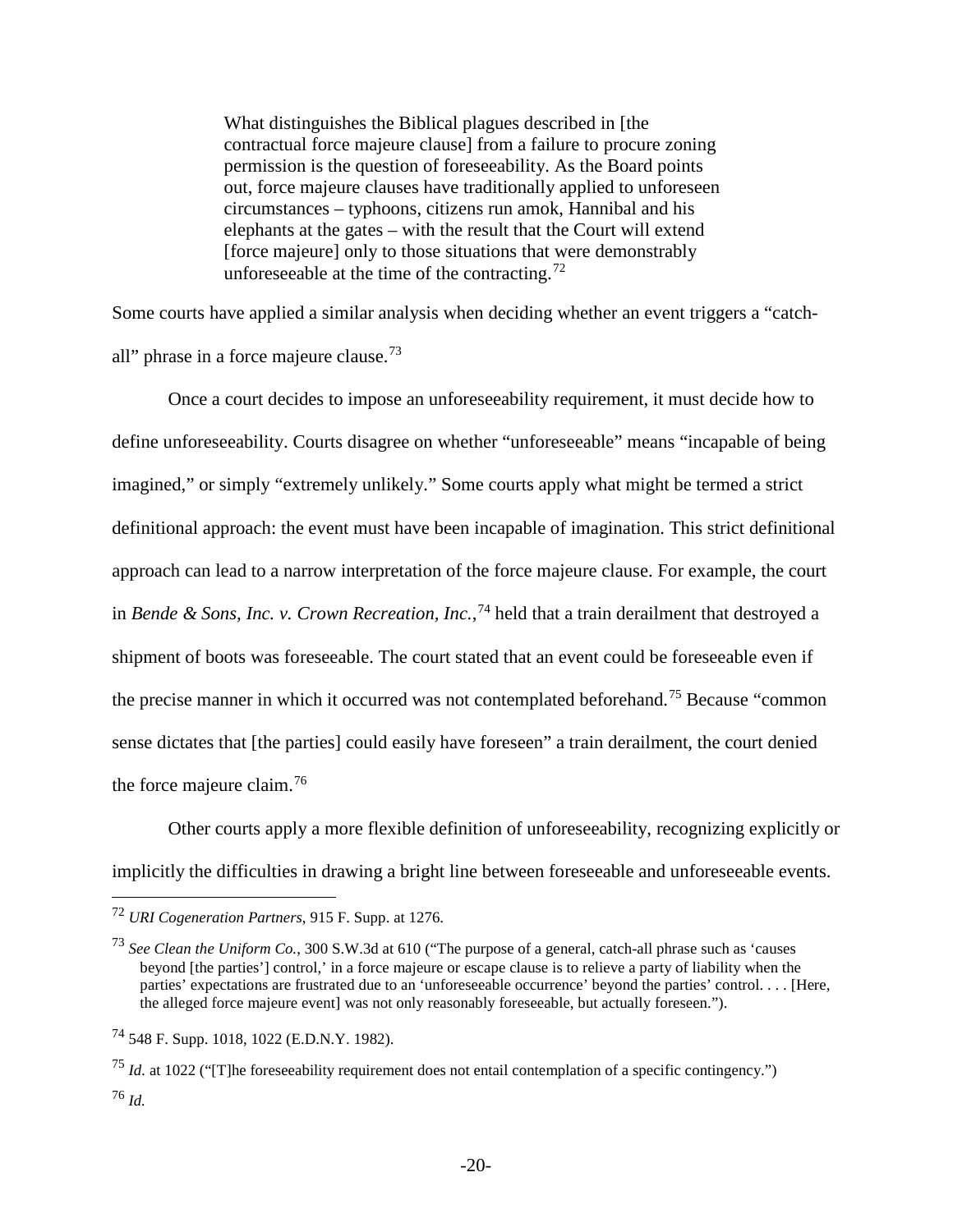One commentator noted: "Even though it is true that all catastrophic events, even wars or floods, can be foreseen by the parties at the time of contracting, what we are really looking for in this regard is the accompanying elements of abnormality, surprise and rarity of the event."<sup>[77](#page-20-1)</sup> This practical approach draws the boundary between rare events and typical events instead of focusing on the somewhat academic question of whether a person could theoretically foresee or imagine a given possibility.

## <span id="page-20-0"></span>*2. Ultimate (or external) causation*

Courts also require the party claiming force majeure to bear the burden of proving the force majeure event caused its damages. It is not enough to prove a hurricane occurred, the contractor also must show that the hurricane actually impeded its contractual performance.<sup>[78](#page-20-2)</sup>

As a starting point, a party must prove the force majeure event occurred. Courts generally will not take judicial notice of the occurrence of a force majeure event.<sup>[79](#page-20-3)</sup> In some cases, proving the occurrence is as simple as providing news clippings or government records demonstrating that a tidal wave or tornado struck a given location on a given date. These types of events – tornados, tidal waves, hurricanes, etc. –are generally considered acts of God and are easily proved. By contrast, "unusually severe weather" or "abnormal weather" is more problematic because the existence of rain, snow, or high or low temperatures alone does not establish a force

<span id="page-20-1"></span> <sup>77</sup> Katsivela, 12 Unif. L. Rev. at 105.

<span id="page-20-2"></span><sup>&</sup>lt;sup>78</sup> A force majeure event can cause damages or delay either directly or indirectly. For example, a hurricane could directly delay the project because it was impossible to work during the hurricane. A hurricane could indirectly delay the project by disrupting supply channels for key construction materials.

<span id="page-20-3"></span><sup>79</sup> *S.J. Lemoine, Inc. v. St. Landry Parish School Board*, 527 So. 2d 1150, 1153 (La. Ct. App. 1988) (reversing a trial court opinion that took judicial notice of a force majeure event because "there was no proof" of the occurrence of the event).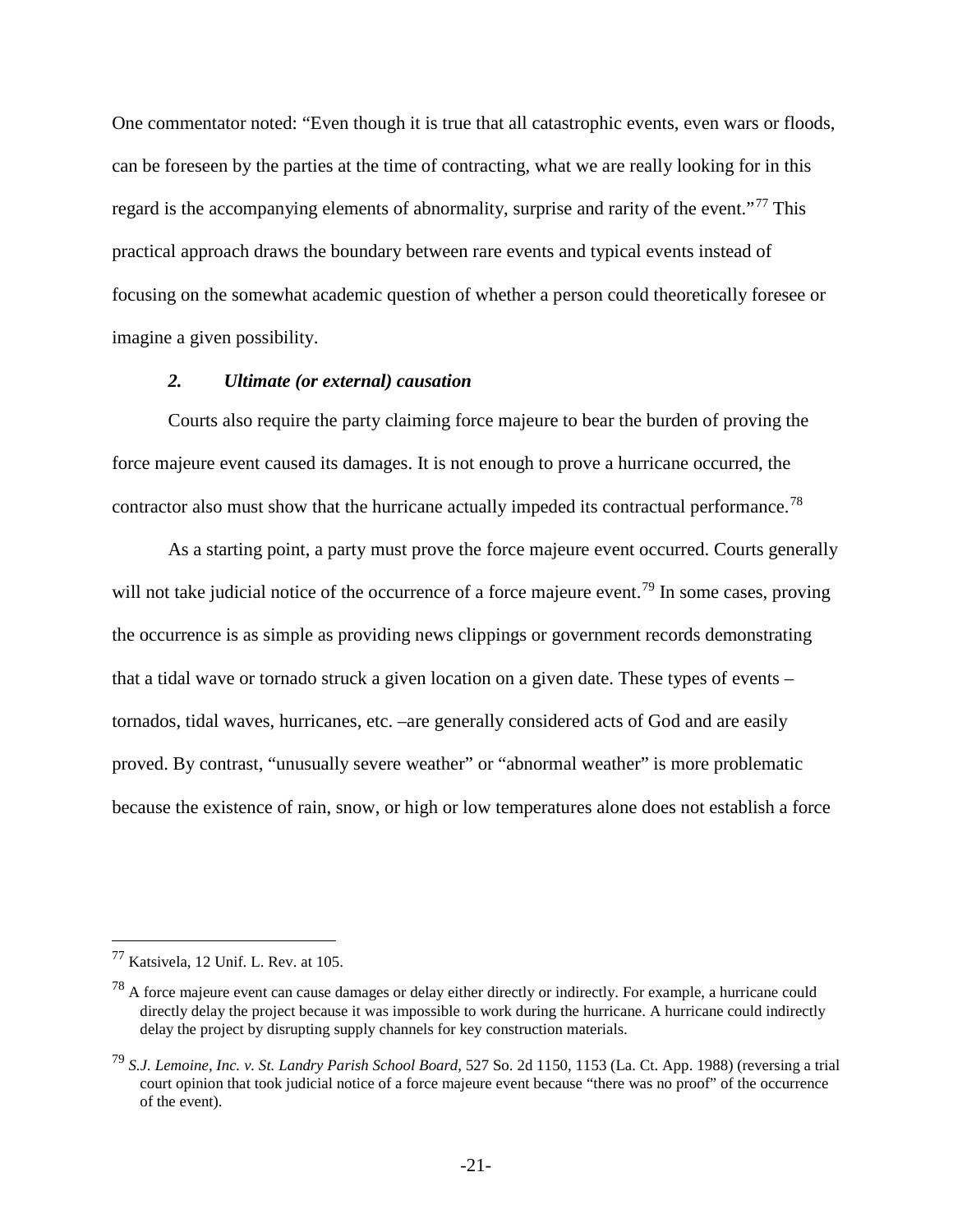majeure event. It must be "unusual" for the given time and place. This raises a tricky line-drawing question of separating the abnormal weather from the normal weather.<sup>[80](#page-21-2)</sup>

<span id="page-21-0"></span>Even when a force majeure event has been established, courts will not assume that delays contemporaneous with the force majeure event were in fact caused by it. Instead, courts require proof of causation. One dramatic example of separating the effects of force majeure events from the effects not caused by force majeure events is *Barr v. Game, Fish and Parks Commission*. [81](#page-21-3) In *Barr*, the defendant constructed a dam that created a reservoir. Unfortunately, the low point of a natural ridge on the other side of the reservoir was four feet lower than the top of the dam, and the dam had an inadequate spillway system that could accommodate only 4,500 cubic feet per second (cfs).<sup>[82](#page-21-4)</sup> A severe rainstorm flooded the reservoir and sent a significant amount of water over the natural ridge.<sup>[83](#page-21-5)</sup> At the high point of the flood, the water was flowing at 158,000 cfs, dwarfing the previous known high water flow of  $27,500$  cfs.<sup>[84](#page-21-6)</sup> Despite this undoubtedly unusual water flow, the court rejected the force majeure defense. The court concluded that the defendant could have predicted the high water flow by using "modern meteorological techniques."[85](#page-21-7) Thus,

<span id="page-21-5"></span><sup>83</sup> *Id.*

<span id="page-21-6"></span><sup>84</sup> *Id.* at 342-44.

<span id="page-21-2"></span><span id="page-21-1"></span> <sup>80</sup> *See* discussion at Part V.A.

<span id="page-21-3"></span><sup>81</sup> 497 P.2d 340 (Col. Ct. App. 1972); *see also* Binder, 15 Review of Litig. at 19-21 (describing the Johnstown flood of 1989, the basis for *Barr*, where over 2,000 people were killed when a negligently maintained dam broke during exceptionally strong rains). While *Barr* is a tort case, it is equally applicable to contract provisions as it effectively illustrates the problem of separating harm stemming from force majeure events and harm stemming from expected events.

<span id="page-21-4"></span><sup>82</sup> *Barr*, 497 P.2d at 342.

<span id="page-21-7"></span> $85$  The opinion also notes that a "normal" amount of rainfall would have caused the flooding, regardless of whether the defendant could predict the severe rain using "modern meteorological techniques." However, the court's opinion focused on the foreseeability of the excessive rainfall, not on the inevitability of the dam's failure even under normal conditions.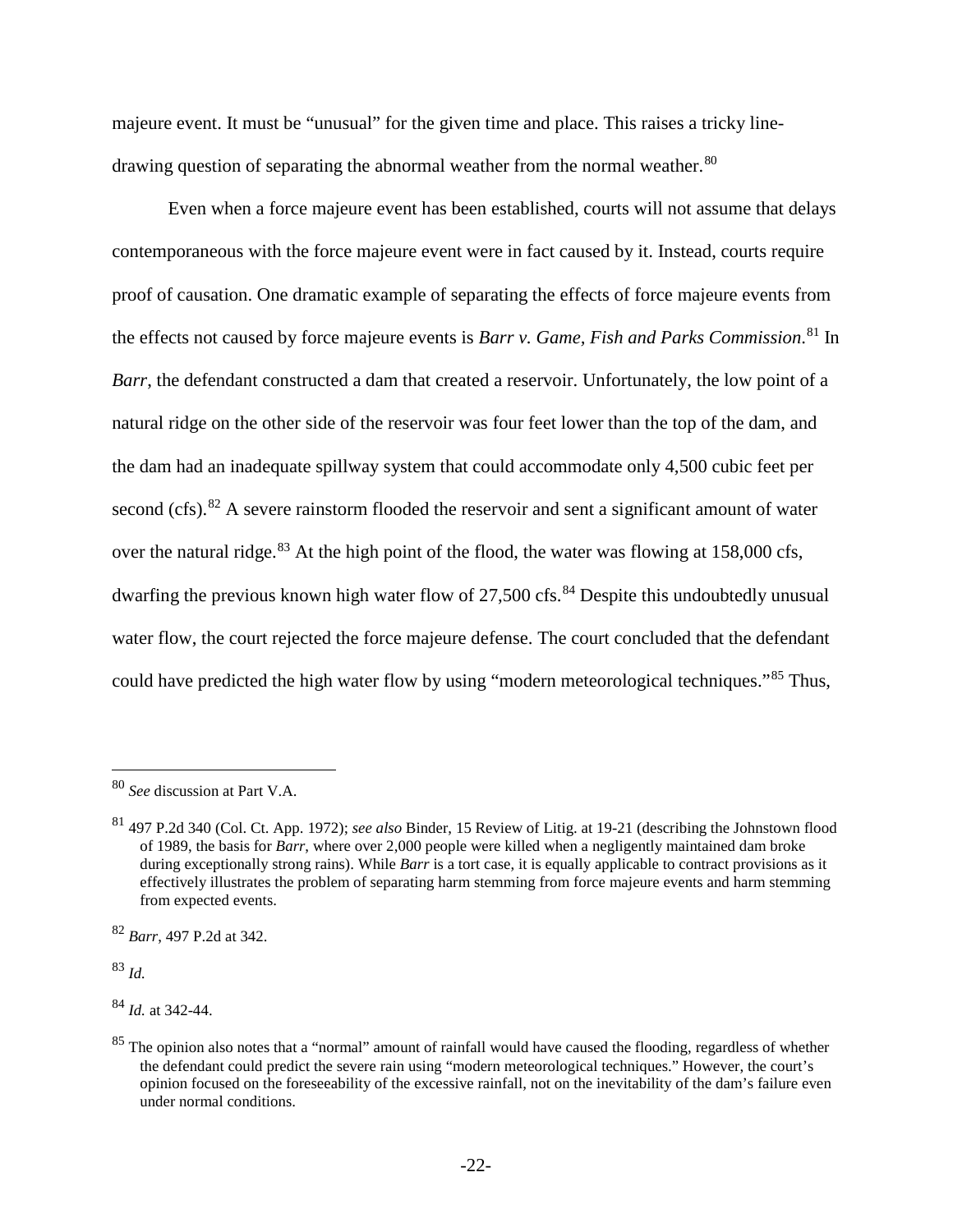in the court's view, the defendant's negligence was the cause of the damage, not the severe rainstorm.

In another example, the Sixth Circuit required the party claiming force majeure due to a hurricane to "establish that the [] damage and mechanical breakdowns would not have occurred if there had not been a hurricane."<sup>[86](#page-22-0)</sup> The court noted that equipment breakdowns have many possible causes, and refused to infer they were caused by the force majeure event despite the temporal overlap. The Sixth Circuit explained:

> It is incumbent on Gulf to establish that the pipe damage and mechanical breakdowns in issue would not have occurred if there had not been a hurricane. Pipe damage occurs because of normal wear and tear and therefore can be anticipated. If the *force majeure* event causes the inability to deliver the gas rather than the inability to obtain the gas, the supplying party has the burden of proving that the inability to deliver was not caused by routine maintenance.<sup>[87](#page-22-1)</sup>

The court then remanded the case "for a determination of the appropriate number of volumes

attributable to *force majeure*."[88](#page-22-2)

A party can demonstrate causation by producing construction logs or other evidence

showing the days on which bad weather (or any other force majeure event) actually interfered

with work, as well as the conditions of the force majeure event that day.<sup>[89](#page-22-3)</sup> Contemporaneous logs

illustrating things like adverse weather conditions or trade channel interruptions due to a force

<span id="page-22-2"></span><sup>88</sup> *Id.* at 456.

<span id="page-22-0"></span> <sup>86</sup> *Gulf Oil Corp.,* 706 F.2d at 453.

<span id="page-22-1"></span><sup>87</sup> *Id.* at 453.

<span id="page-22-3"></span><sup>89</sup> *See, e.g.*, *Fru-Con v. United States*, 44 Fed. Cl. 298, 314 (Ct. Cl. 1999) (delay not excused when contractor failed to show on which days, if any, excessive heat hindered or stopped critical work); *Appeal of Skip Kirchdorfer, Inc.,* A.S.B.C.A. No. 40515, 00-1 B.C.A. ¶ 30622, 1999 WL 965047 \*1 (A.S.B.C.A. Oct. 18, 1999) (delay excused only for those days where unusual weather actually halted work).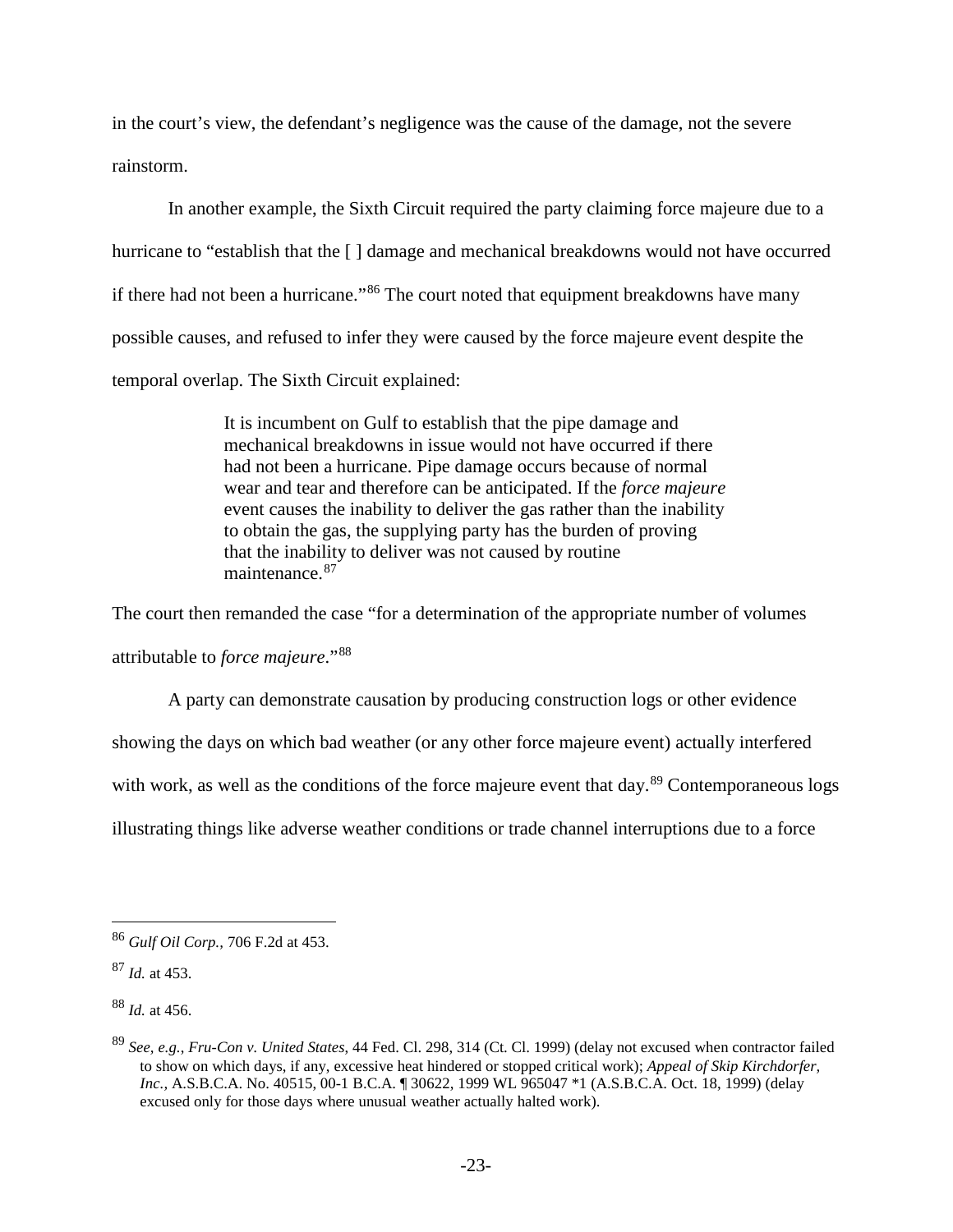majeure event are crucial for documenting the actual effect of the force majeure event (as well as the existence of the event) on the contract performance.<sup>[90](#page-23-0)</sup>

Causation is particularly complicated when the force majeure event *indirectly* affects the contract such as, for example, disrupting shipping channels. In *Toyomenka Pacific Petroleum, Inc. v. Hess Oil Virgin Islands Corp.*, [91](#page-23-1) an oil supplier argued that a customer violated the contract by failing to take delivery of oil for eleven days after the shipping port was hit by a hurricane. The supplier noted that the customer accepted deliveries from other suppliers and argued the delay was caused by post-hurricane congestion combined with the customer's preference for other suppliers, not the hurricane itself. The court rejected the argument, noting "[s]uch a strained reading of the force majeure clause would undermine the purpose of the clause. [The seller] has not provided either reason or authority for such an interpretation of the contract."[92](#page-23-2) Instead, the court concluded that the drastically reduced shipping volume was caused by the hurricane's damage to shipping channels, and thus the delay in receiving deliveries was attributable to the hurricane even though it was not a direct result.[93](#page-23-3) The holding of *Toyomenka* is interesting, because the party claiming force majeure (the customer) might have been able to receive the shipments and avoid the damages if it had prioritized its deliveries differently. Thus, the delay was not caused *solely* by the hurricane; it was also a function of the party's priorities. Nonetheless, the court found that a compensable force majeure event had occurred.<sup>[94](#page-23-4)</sup>

<span id="page-23-0"></span> <sup>90</sup> *See, e.g., Toyomenka Pac. Petroleum,* 771 F. Supp. at 66-67.

<span id="page-23-1"></span> $91$  771 F. Supp. 63, 66-67 (S.D.N.Y. 1991).

<span id="page-23-2"></span><sup>92</sup> *Id*. at 67.

<span id="page-23-3"></span><sup>93</sup> *Id.*

<span id="page-23-4"></span><sup>&</sup>lt;sup>94</sup> Considering *Toyomenka*, parties may want to include a contractual clause requiring priority or at least equivalent treatment with other contractors after a force majeure event.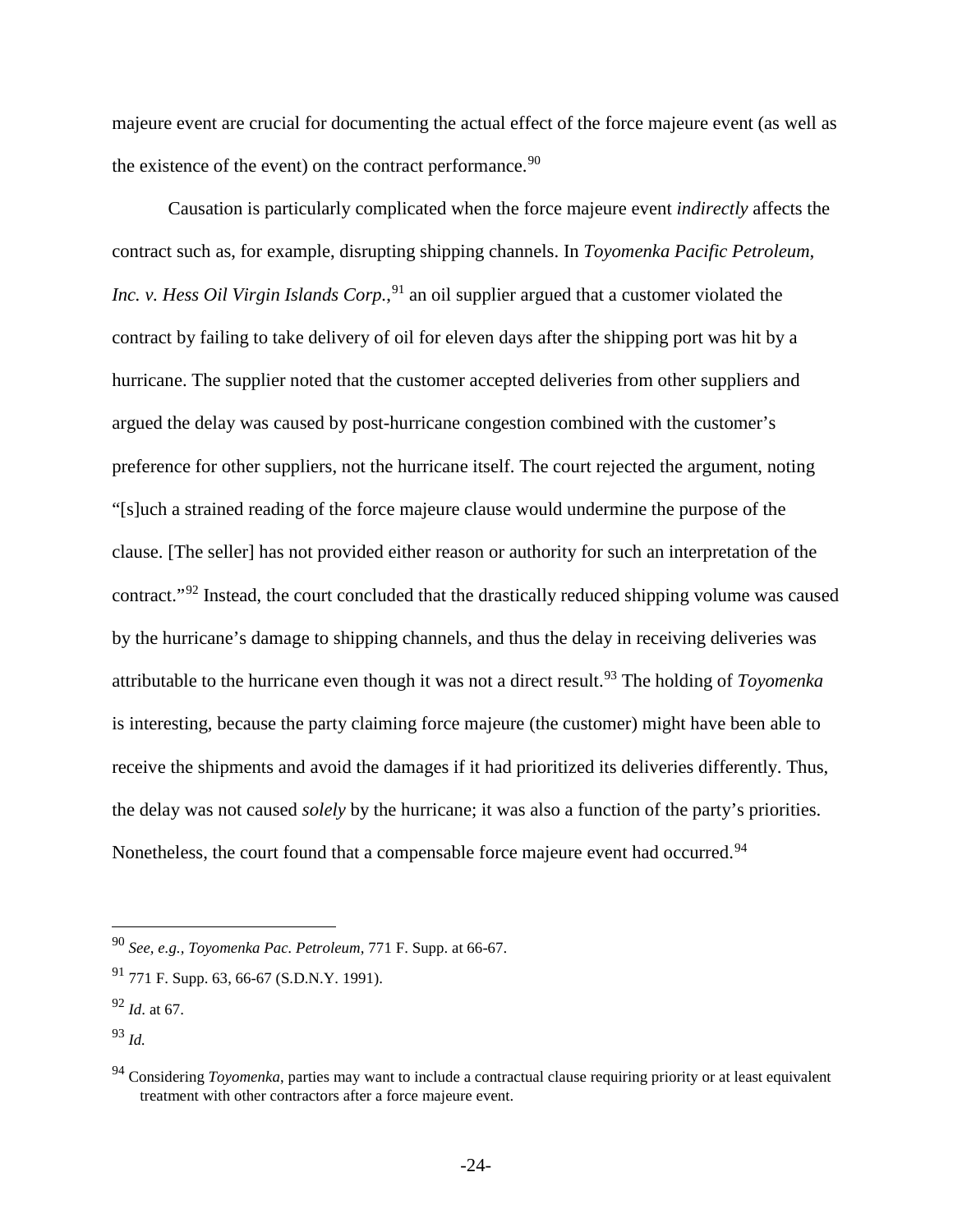# <span id="page-24-0"></span>**D. The Effect of Successfully Invoking a Contractual Force Majeure Provision**

Presuming an event meets the contractual definition of force majeure and satisfies any other contractual or judicially imposed requirements, the effect of successfully invoking a force majeure clause will depend on the type of agreement (e.g., construction, supply, warranty) and the language of the contract. In general, force majeure provisions suspend – but do not terminate – the duties of a contractor for as long as the force majeure event prevents performance.<sup>[95](#page-24-2)</sup> For example, a force majeure clause in a construction contract may mean that neither party has liability for delay: the owner will not be liable for the additional overhead costs of the contractor and the contractor will not be liable for liquidated damages to the extent the force majeure event causes the contractor to miss the contractual completion date.<sup>[96](#page-24-3)</sup> Force majeure clauses may excuse parties from liquidated damages in other types of contracts, as well.<sup>[97](#page-24-4)</sup> In more rare situations, successfully invoking a force majeure clause may even lead to termination of the contract.[98](#page-24-5)

## <span id="page-24-1"></span>**E. Force Majeure in the Absence of a Specific Contractual Provision.**

Even if the contract fails to include a force majeure provision, a party still may be able to successfully claim force majeure in the context of a contract. This might occur by using the doctrines of impossibility, impracticability or frustration already discussed, or the court might explicitly reference force majeure.

<span id="page-24-2"></span> <sup>95</sup> *See, e.g., Stinnes Interoil, Inc. v. Apex Oil Co.*, 604 F. Supp. 978, 982 (S.D.N.Y. 1985) (sale of goods); *URI Cogeneration Partners*, 915 F. Supp. at 1276 (construction contract).

<span id="page-24-3"></span><sup>96</sup> Anthony Whitley, *Understanding and Controlling the Risk of Volatile Material Prices*, Texas Constr., Oct. 1, 2008 Vol. 16, issue 10, (p. 63) (2008 WLNR 19791321) (describing construction contracts); *see also Toyomenka Pac. Petroleum*, 771 F. Supp. at 64 (sale of goods).

<span id="page-24-4"></span><sup>&</sup>lt;sup>97</sup> *Gulf Oil Corp.*, 706 F.2d at 454-55 (discussing excuse from liability for liquidated damages under sales and warranty contracts).

<span id="page-24-5"></span><sup>98</sup> *See* Sniffen, 31 Nova L. Rev. at 558.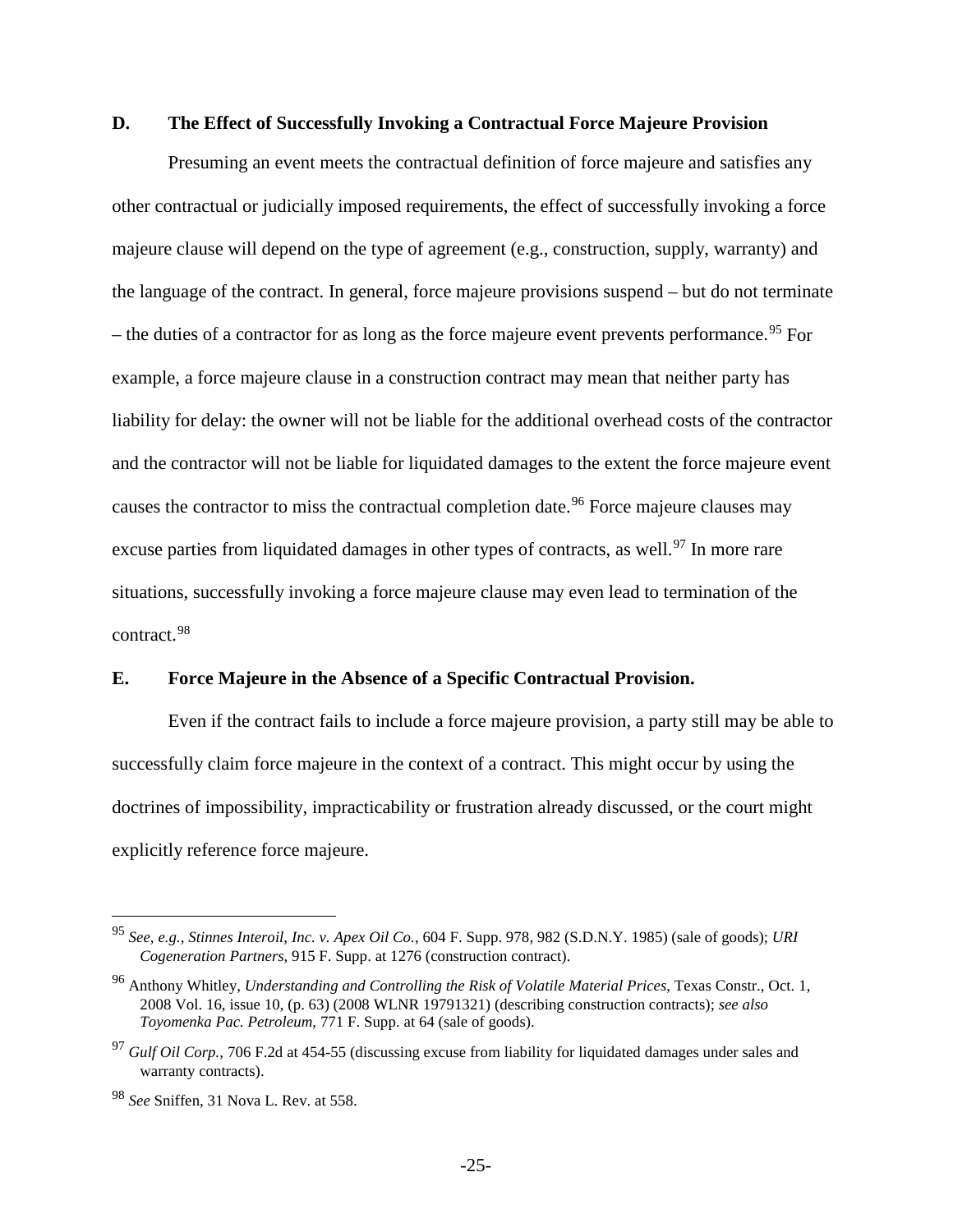Additionally, parties may have a statutory basis for claiming force majeure. For example, UCC § 2-615 is a default provision that applies if there is no force majeure clause in a contract for sale of goods. Section 2-615 was designed to provide a statutory basis to excuse performance when the doctrine of impossibility is not applicable and the parties did not include an agreed-to force majeure provision in the sales contract.<sup>[99](#page-25-1)</sup> The UCC provides that delay in delivery of a product is not a breach of contract "if performance as agreed has been made impracticable by the occurrence of a contingency the non-occurrence of which was a basic assumption on which the contract was made."[100](#page-25-2) The UCC expressly allows parties to alter this allocation of risk by additional provisions, including a force majeure provision.<sup>[101](#page-25-3)</sup>

Some states have enacted statutory excuse provisions for non-sales contracts where there has been a force majeure event. Similar to the two options for contracts, some states statutorily create force majeure or excuse clauses that list the characteristics of a force majeure event, such as Arizona's definition of a force majeure event as "an act of God or nature, a superior or overpowering force or an event or effect that cannot reasonably be anticipated or controlled and that prevents access to the [ ] location."[102](#page-25-4) Other states specifically list potential force majeure events and contain general catch-all provisions. The types of force majeure events in these statecreated lists can be divided into several categories:

<span id="page-25-1"></span><span id="page-25-0"></span> <sup>99</sup> Declercq, 15 J. L. & Commerce at 224.

<span id="page-25-2"></span> $100$  UCC § 2-615. Note that South Carolina has extended the UCC excuse provision to leases, not only sale of goods. *See* S.C. Code § 36-2A-405.

<span id="page-25-3"></span><sup>101</sup> UCC § 2-615 (applying "[e]xcept so far as a seller may have assumed a greater obligation"); *see also Stinnes Interoil*, 604 F. Supp. at 982-83; La. Civil Code art. 1873 (outside the context of a sale of goods, providing that a promisor is not liable for failure to perform if non-performance is caused by a "fortuitous event" *unless* the promisor assumed the risk of that event).

<span id="page-25-4"></span><sup>102</sup> Ariz. Rev. Stat. § 33-801(6); *see also* Mass. Gen. Laws Ann. § 62 (defining force majeure as "an uncontrollable force or natural disaster not within the power of the operator or the commonwealth"); N.M. Rev. Stat. § 12-12- 12(H) (defining force majeure as an "act of God" or any cause outside the control of the supplier); Va. Code Ann. § 59.1-21.18:2(7) (same).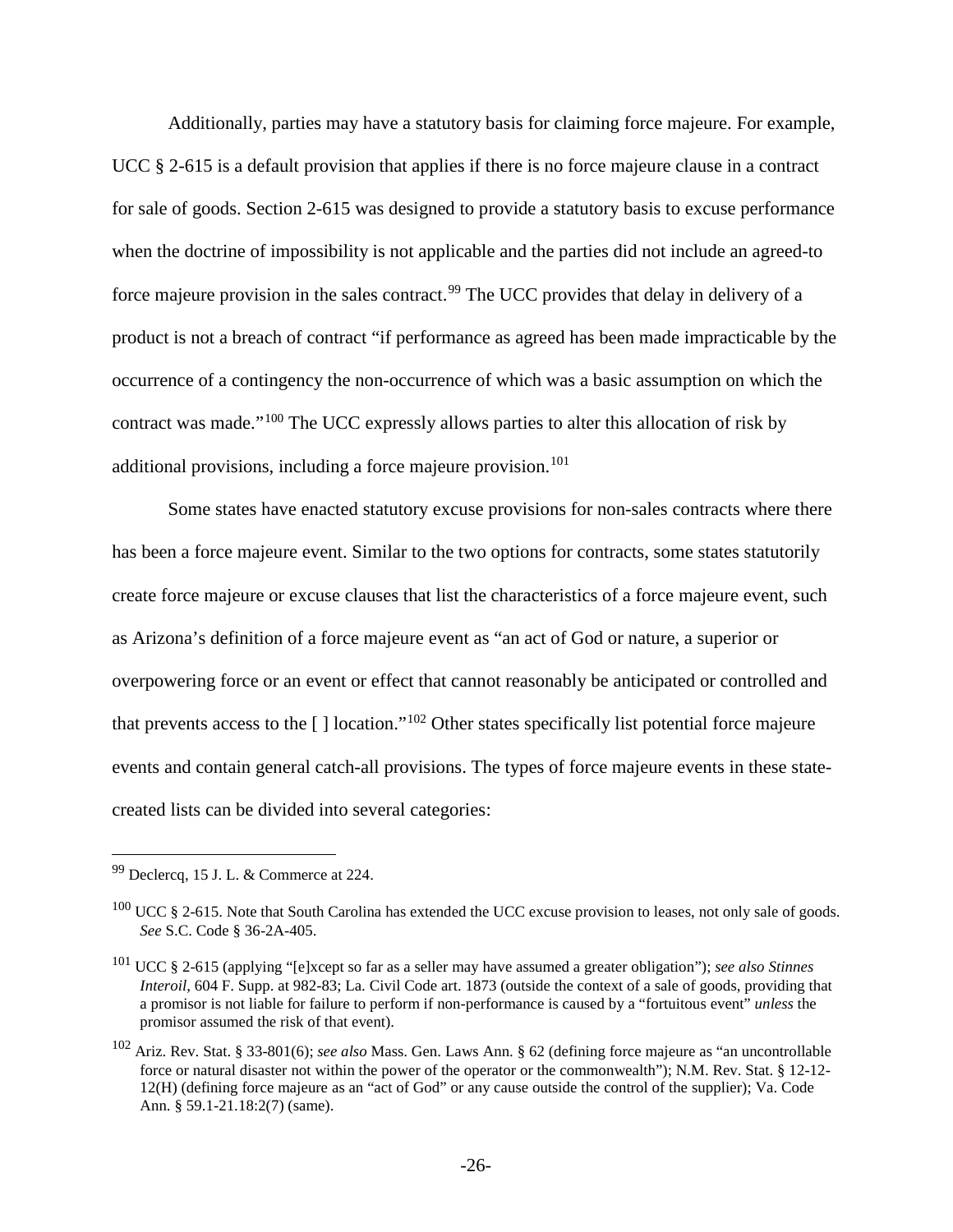- Weather-related issues (e.g., "unusually severe weather", "unusual and unforeseeable weather conditions", action of the elements, floods, torrential rain, hail, tornadoes, hurricanes, lightning, acts of  $God<sup>103</sup>$  $God<sup>103</sup>$  $God<sup>103</sup>$ , "the elements", drought, and "major storm or major flood" $104$ );
- Naturally-occurring non-weather-related issues (e.g., volcanic eruptions, tidal waves, epidemic diseases, pest outbreaks, and earthquakes<sup>105</sup>);
- Governmental and regulatory issues (e.g., court action, illegality, embargo, expropriation, confiscation, and nationalization<sup>[106](#page-26-4)</sup>);
- Acts of war and other violent conflict (e.g., acts of war, carnage, blockade, acts of the public enemy, and terrorism<sup>[107](#page-26-5)</sup>);
- Combustion (e.g., fire, explosion, implosion, and conflagration<sup>[108](#page-26-6)</sup>);
- Interruption of trade or society (e.g., interruption of transportation, labor strikes, rationing, shortage of labor, equipment or materials, riot, public disorder, and power shortage<sup>[109](#page-26-7)</sup>).

Many of these statutes also include some of the familiar elements from contract, or judicially-

imposed overlays, such as unavoidability. For example, the Georgia statute provides for excuse

for non-performance as a result of an act of God, unless the party could have avoided the effect

<span id="page-26-0"></span>of the act of God.<sup>[110](#page-26-8)</sup>

<span id="page-26-7"></span><sup>109</sup> *See, e.g.*, Col. Rev. Stat. §§ 32-9-103(6.7) & 43-1-1402(4.5); Ga. Code Ann. §§ 48-7-40.24(3) & 48-7-40.25(2); Haw. Rev. Stat. §§ 182-1 & 209E-2.

<span id="page-26-8"></span><sup>110</sup> Ga. Code Ann. § 13-4-21.

<span id="page-26-1"></span><sup>&</sup>lt;sup>103</sup> Col. Rev. Stat. §§ 32-9-103(6.7) & 43-1-1402(4.5) (note that these are often weather related issues but not always).

<span id="page-26-2"></span><sup>104</sup> *See, e.g.*, Col. Rev. Stat. §§ 32-9-103(6.7) & 43-1-1402(4.5); Ga. Code Ann. §§ 48-7-40.24(3) & 48-7-40.25(2); La. Rev. Stat. title 8 ch. 1 § 1.

<span id="page-26-3"></span><sup>105</sup> *See, e.g.*, Haw. Rev. Stat. §§ 182-1 & 209E-2.

<span id="page-26-4"></span><sup>106</sup> *See, e.g.*, Col. Rev. Stat. §§ 32-9-103(6.7) & 43-1-1402(4.5); Ga. Code Ann. §§ 48-7-40.24(3) & 48-7-40.25(2).

<span id="page-26-5"></span><sup>107</sup> *See, e.g.*, Ga. Code Ann. §§ 48-7-40.24(3) & 48-7-40.25(2).

<span id="page-26-6"></span><sup>108</sup> *See, e.g.*, Col. Rev. Stat. §§ 32-9-103(6.7) & 43-1-1402(4.5); Ga. Code Ann. §§ 48-7-40.24(3) & 48-7-40.25(2).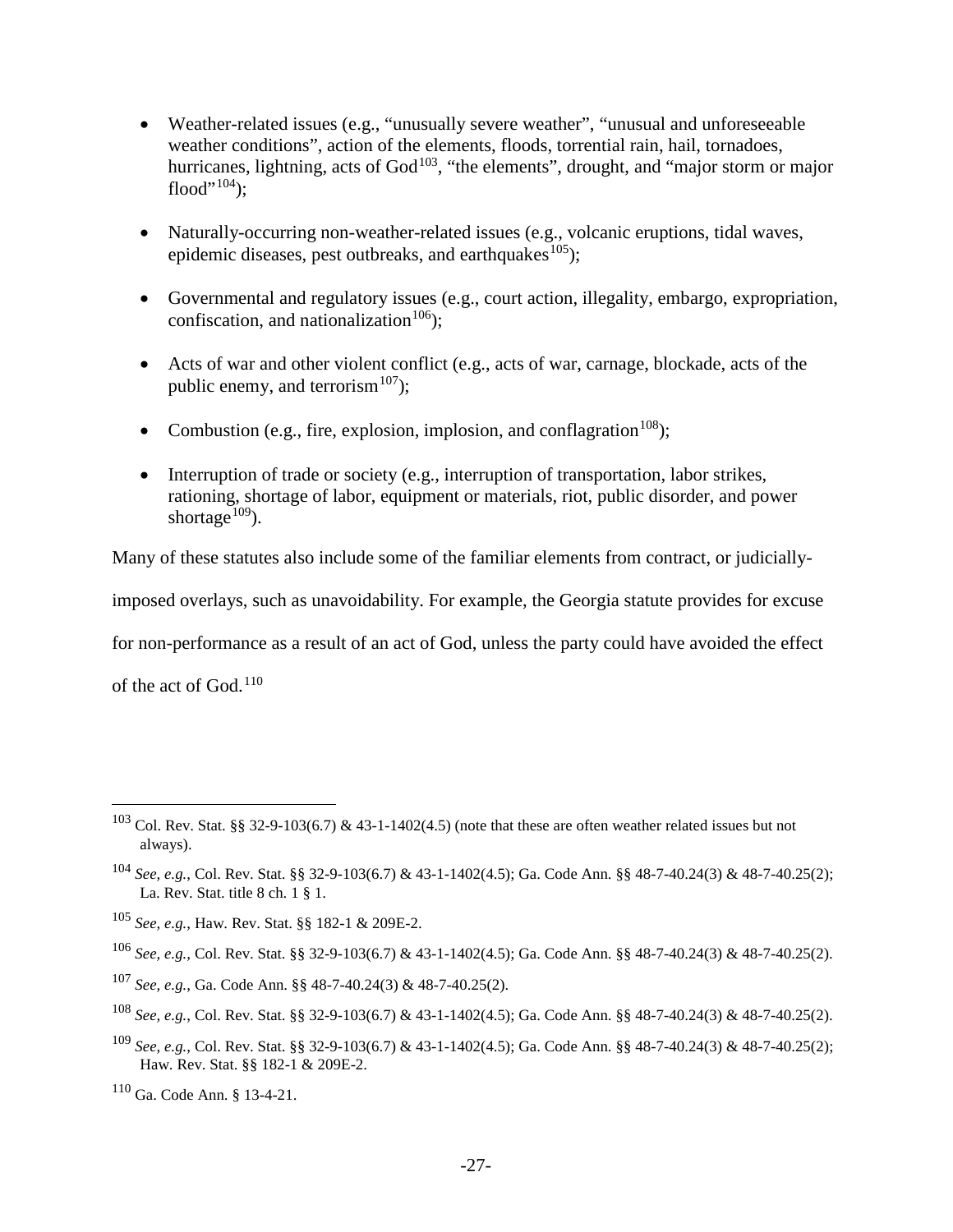# <span id="page-27-0"></span>**IV. Force Majeure Provisions in Standard Form Contracts and Mandatory Provisions for Government Contracts**

Particularly in the construction area, parties generally use one of a few model contracts – the American Institute of Architects ("AIA") contracts, the Engineers Joint Contract Documents Committee ("EJCDC") contracts, and, more recently, the ConsensusDOCS contracts, which contain a force majeure provision. Construction companies that contract with the federal government must abide by the Federal Acquisition Regulations ("FARs"), which also contain a force majeure provision. Two of these contracts (the AIA and the EJCDC contracts), along with the FARs, govern the majority of complex construction projects in the United States.

#### <span id="page-27-1"></span>**A. Standard Form Contracts**

Parties often rely on model or standard form contracts because it allows them to better anticipate how courts will apply the contractual provisions. This section focuses on two common construction contracts – the AIA and the EJCDC – as well as the more recent ConsensusDOCS contracts.

#### <span id="page-27-2"></span>**1.** *The AIA Contract*

One of the most commonly-used standard form construction contracts is published by the AIA. AIA A201 (2007), "General Conditions of the Contract for Construction," does not have a force majeure clause by name but contains an excusable delay clause that operates in a similar way. "Excusable delay" clauses exempt a party from paying damages that the other party incurs based on the delay. Such clauses are common in construction contracts, which often also contain liquidated damages that impose significant fines for late completion.

Section 8.3.1 of AIA Form A201 provides:

If the Contractor is delayed at any time in the commencement or progress of the Work by an act or neglect of the Owner or Architect, or of an employee of either, or of a separate contractor employed by the Owner; or by changes ordered in the Work; *or by*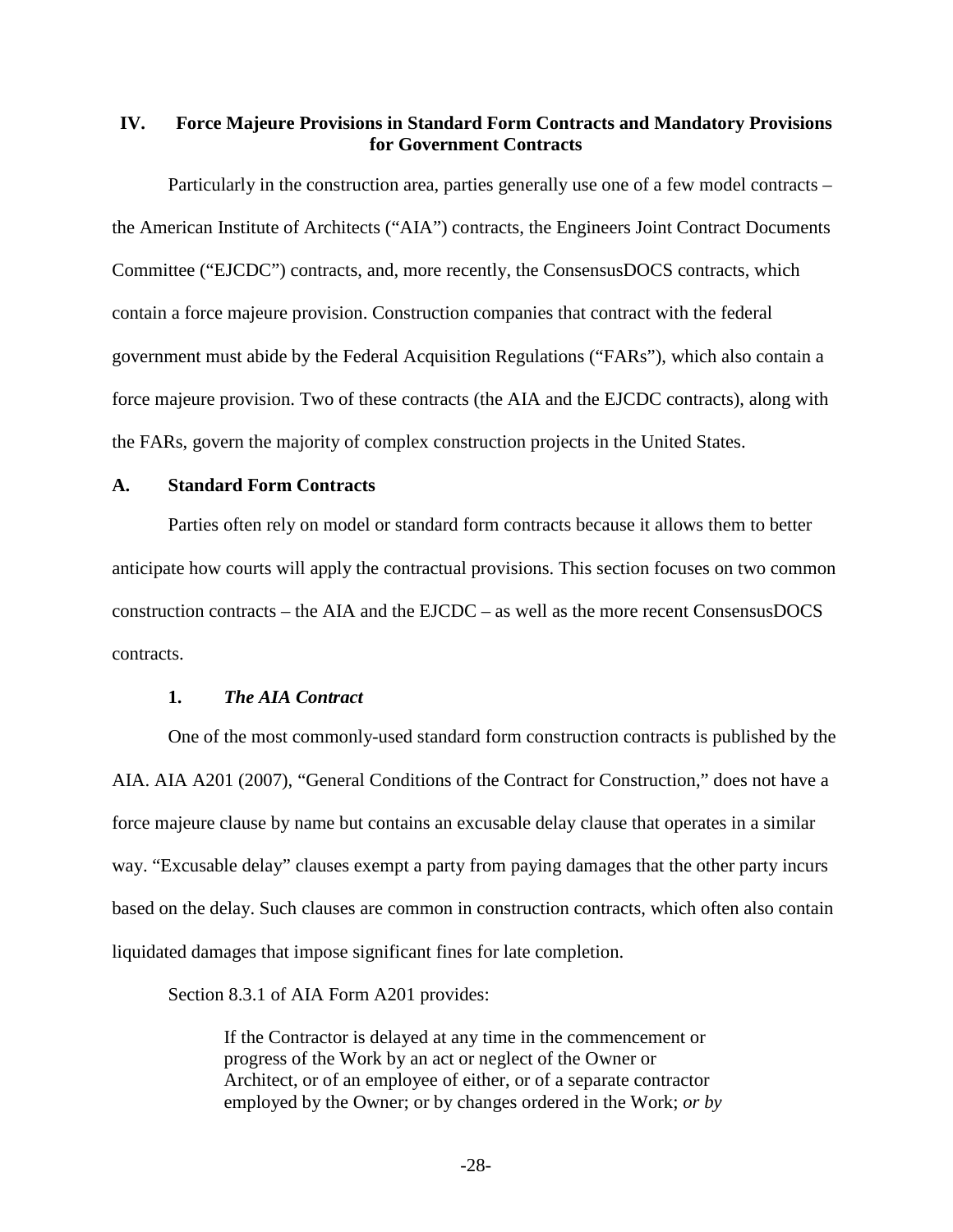*labor disputes, fire, unusual delay in deliveries, unavoidable casualties or other causes beyond the Contractor's control* . . . then the Contract Time shall be extended by Change Order for such reasonable time as the Architect may determine.<sup>[111](#page-28-0)</sup>

This clause covers delays that fall outside of the doctrine of force majeure (e.g., owner-caused delays) but also covers force majeure events ("acts of God" such as "other causes beyond the Contractor's control" and "acts of people" such as "labor disputes, fire"). The modifying clause at the end of the Section 8.3.1 list – "*other*" causes – signals that all of the previously listed events, such as labor disputes or fire, must be outside the control of the contractor – the previously discussed concepts of external causation and unavoidability.

This approach to defining the force majeure event is unusual because it contains a list of events *and* a general clause describing the characteristics of force majeure events. Most force majeure clauses choose one or the other approach. The AIA's choice of the listed force majeure events is also interesting: it includes two events in the category "disruption of trade" (labor disputes and unusual delay in deliveries), one combustion event (fire) and one other event (unavoidable casualties). The clause does not attempt to be comprehensive even within the categories of events mentioned, and does not mention any weather-related or naturally occurring events by name (e.g., hurricanes, earthquakes).

In contrast, a previous version of Section 8.3.1 included "adverse weather conditions not reasonably foreseeable" as one of the enumerated possible events justifying excusable delay.<sup>[112](#page-28-1)</sup> Two questions immediately arise: (1) why were adverse weather conditions the only event on the list that had to be unforeseeable; and, perhaps more importantly, (2) can contractors using the current version of the AIA still legitimately claim weather delays as excusable?

<span id="page-28-0"></span> <sup>111</sup> AIA Doc. No. 201 (General Conditions of the Contract for Construction) 2007 § 8.3.1 (emphasis added).

<span id="page-28-1"></span><sup>112</sup> A.H. Gaede, Jr. and John J. Park, Jr., *Delays and Disruptions*, Constr. Contracts and Litig. (PLI Order No. N4- 4532) 757, 766 (1990) (based on 1987 edition of AIA).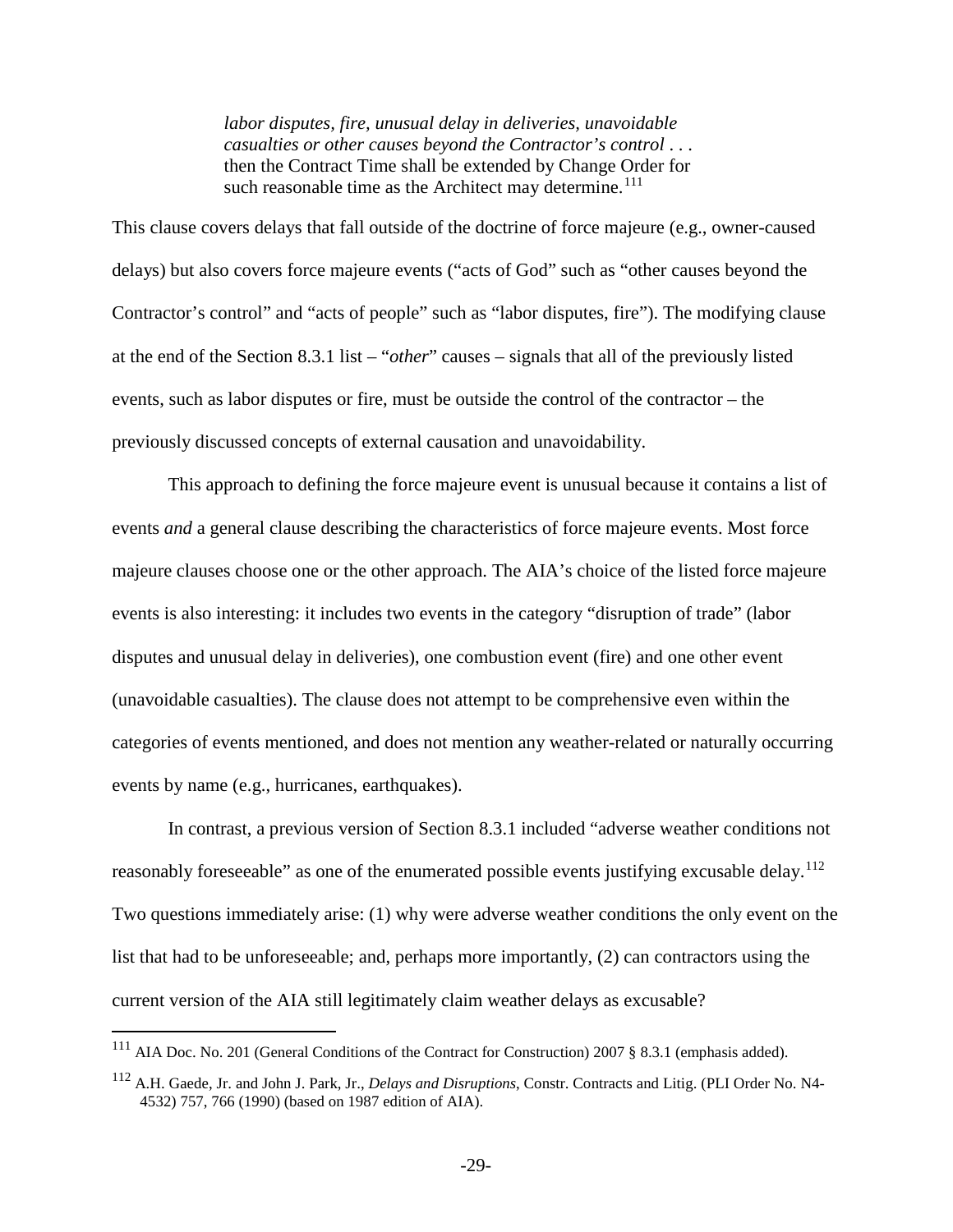As to the first question, the reference to foreseeability in the AIA's previous version is unsurprising, given the evolution of the force majeure doctrine. It is curious, however, that the unforeseeability requirement applies only to weather conditions and not to other force majeure events. Adverse weather is not the only listed event that could be foreseeable. For example, two parties could sign a contract when one of them knows a labor strike is scheduled to begin in two days. Under the plain language of the previous version of the AIA contract, the labor strike would still be a force majeure event because the foreseeability requirement only applied to weather events. On the other hand, a company signing a contract knowing a hurricane is projected to reach the project site in two days would not be able to claim excusable delay.<sup>[113](#page-29-0)</sup>

But adverse weather is different from a labor strike, and perhaps the differential treatment makes sense. Every construction project will encounter some adverse weather, even if it is a typical event such as minor rain or snow. Not every weather event is a force majeure event, though, and the unforeseeability requirement is intended to separate the typical events (e.g., minor rain) from the unusual "act of God" events (e.g., tornado, hurricane) without providing a list of unusual weather events. This special requirement of unforeseeability for weather conditions can be seen in other contractual and statutory definitions of force majeure, and will be discussed further in Part IV.B.

The answer to the second question – if weather-based delays are excusable under the current version of the AIA contract – is undoubtedly yes. Weather events still fall within the list of "*other* events outside the reasonable control" of the contractor. Further, Section 15.1.5.2 of AIA Form A201 describes the specific requirements for weather delays:

<span id="page-29-0"></span><sup>&</sup>lt;sup>113</sup> A court may still refuse to allow the contractor to take advantage of the excusable delay clause in the labor strike example, because of the judicially-imposed conditions discussed in Part III. The point, however, is that the previous version of the AIA contract would not expressly exempt the foreseeable labor strike, but it would expressly exempt a foreseeable weather event.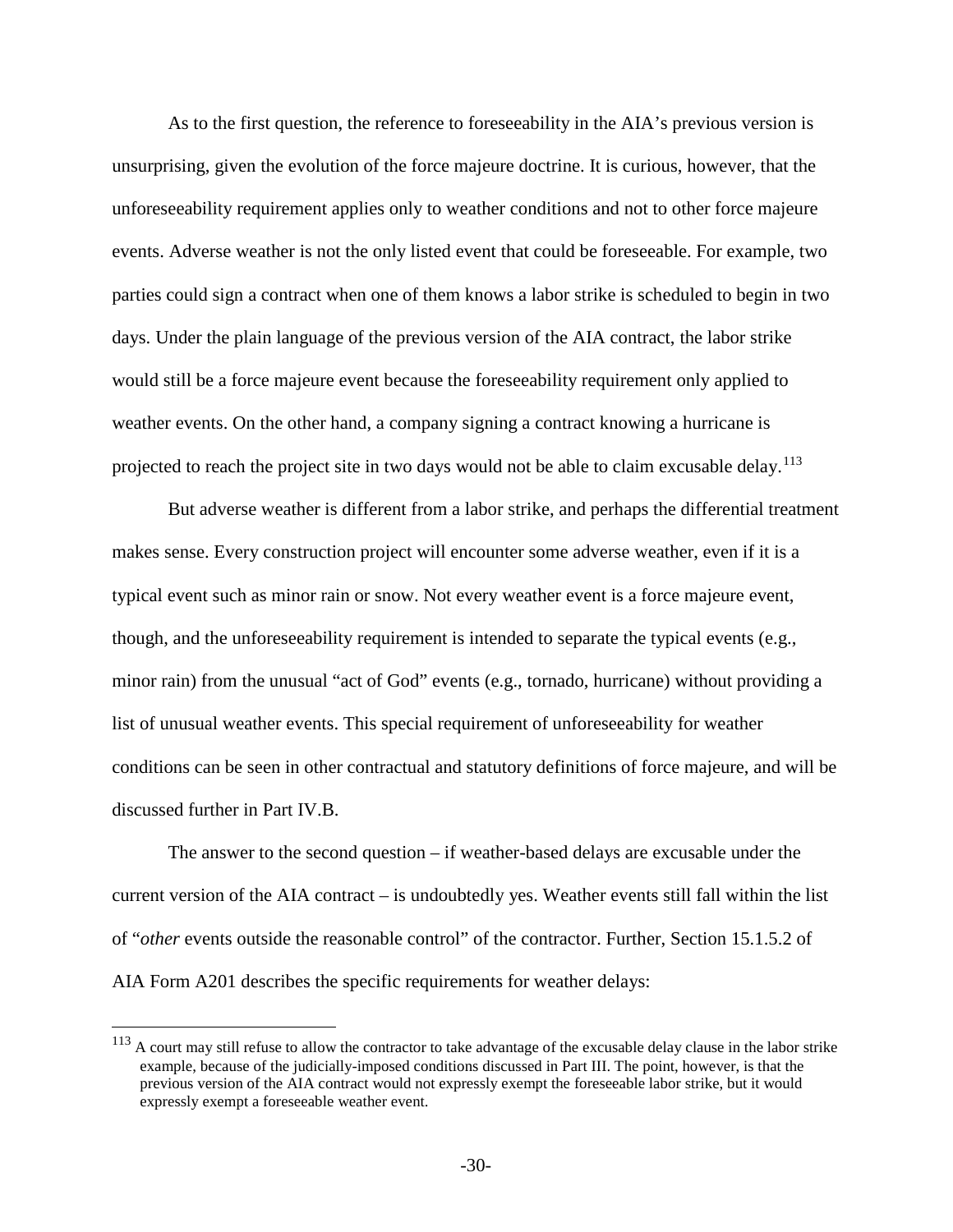<span id="page-30-4"></span>If adverse weather conditions are the basis for a Claim for additional time, such Claim shall be documented by data substantiating that weather conditions were abnormal for the period of time, could not have been reasonably anticipated and had an adverse effect on the scheduled construction.<sup>[114](#page-30-0)</sup>

Such a provision would be unnecessary if adverse weather could not qualify as an excusable delay. Note that this provision also requires unforeseeability and ultimate causation – not novel concepts for force majeure clauses – and describes the evidence a contractor must use to establish the delay was excusable.

Under either version of the AIA contract, courts require a contractor to affirmatively demonstrate abnormal weather. In *S.J. Lemoine, Inc. v. St. Landry Parish School Board*, [115](#page-30-1) which dealt with the previous version of AIA Section 8.3.1, the trial court ruled in favor of the contractor claiming excusable delay based on rain and cold weather. The trial court noted that "[n]o express testimony was adduced by either side as [to] specific [weather] conditions on each day" when delay was claimed, but noted that "some weight" must be given to the contractor's prompt notification of delay.<sup>[116](#page-30-2)</sup> The court proceeded to take judicial notice of the "extreme" weather" during a portion of the contract, and awarded the contractor a 20-day extension (although the contractor had requested a 29-day extension).<sup>[117](#page-30-3)</sup> The Louisiana Court of Appeals reversed, reasoning:

> We agree that truly unforeseeable bad weather might, if proved, justify a delay in performance. In the present case, however, there was no proof.... The record does not contain evidence on which we can determine whether 29 days of rain in Eunice on working days in 13 months is below average, average, or above average, and to say that that number of days is enough to justify a delay in

<span id="page-30-0"></span> <sup>114</sup> AIA Doc. No. 201 (General Conditions of the Contract for Construction) 2007 § 15.1.5.2.

<span id="page-30-1"></span><sup>115</sup> 527 So. 2d 1150 (La. Ct. App. 1988).

<span id="page-30-2"></span><sup>116</sup> *Id.* at 1153 (quoting the trial court's opinion).

<span id="page-30-3"></span><sup>117</sup> *Id.*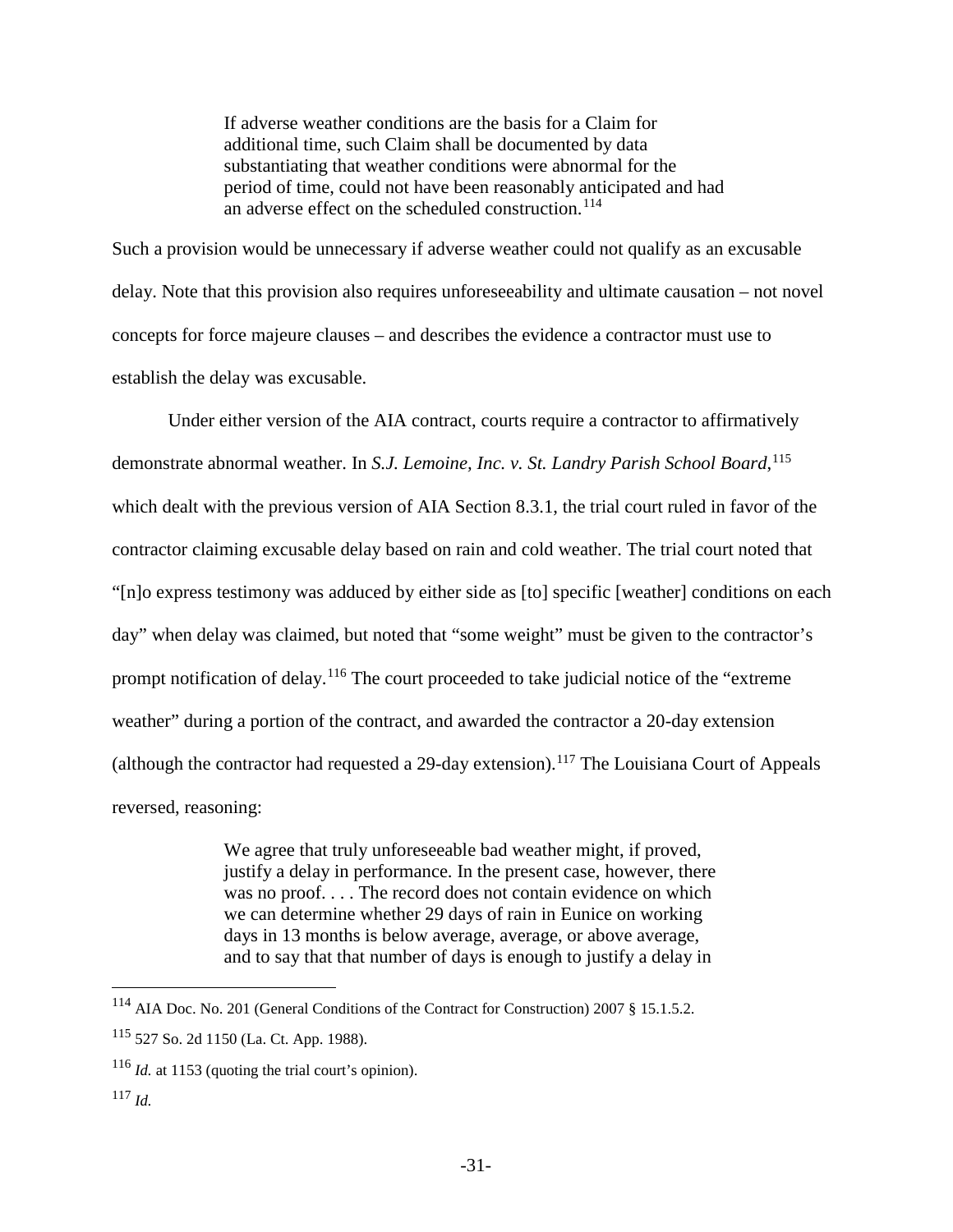<span id="page-31-5"></span>performance is an adjudicative fact that cannot be judicially noticed.[118](#page-31-1)

This opinion emphasizes that it is crucial to demonstrate not only that bad weather occurred and delayed the project, but also that the weather and resulting delays were unusually bad. Abnormal weather conditions must be documented by data, which raises additional important questions: what is the correct type and source of data? How can you tell if the weather is "abnormal?" These questions will be addressed in detail in Part IV.A.

#### <span id="page-31-0"></span>**2.** *The EJCDC Contract*

The EJCDC C-700 Standard General Conditions of the Construction Contract specifically mentions weather conditions in its force majeure clause, while not employing the term "force majeure." Section 12.03 of the C-700 provides that a contractor can seek a time extension for "delays beyond the control of [the] [c]ontractor," which "shall include, but not be limited to, . . . fires, floods, epidemics, *abnormal weather conditions*, or acts of God."[119](#page-31-2) However, "Contractor shall not be entitled to an adjustment in the Contract Price or Contract Times for delays within the control of Contractor."<sup>[120](#page-31-3)</sup> The contractor further must give notice of the force majeure event within 30 days. $121$ 

The EJCDC does not define the term "abnormal weather conditions." A Louisiana state court recently defined the scope of the clause, holding that "abnormal weather" is not the same as "adverse weather." As a result, denied a contractor's claim because the amount of rain was not

<span id="page-31-1"></span>118 *Id.*

<span id="page-31-2"></span><sup>119</sup> EJCDC C-700 § 12.03(A).

<span id="page-31-3"></span> $120$  *Id.* at § 12.03(E).

<span id="page-31-4"></span><sup>121</sup> *Id.* at §§ 10.05(B), 12.02(A), 12.03(A).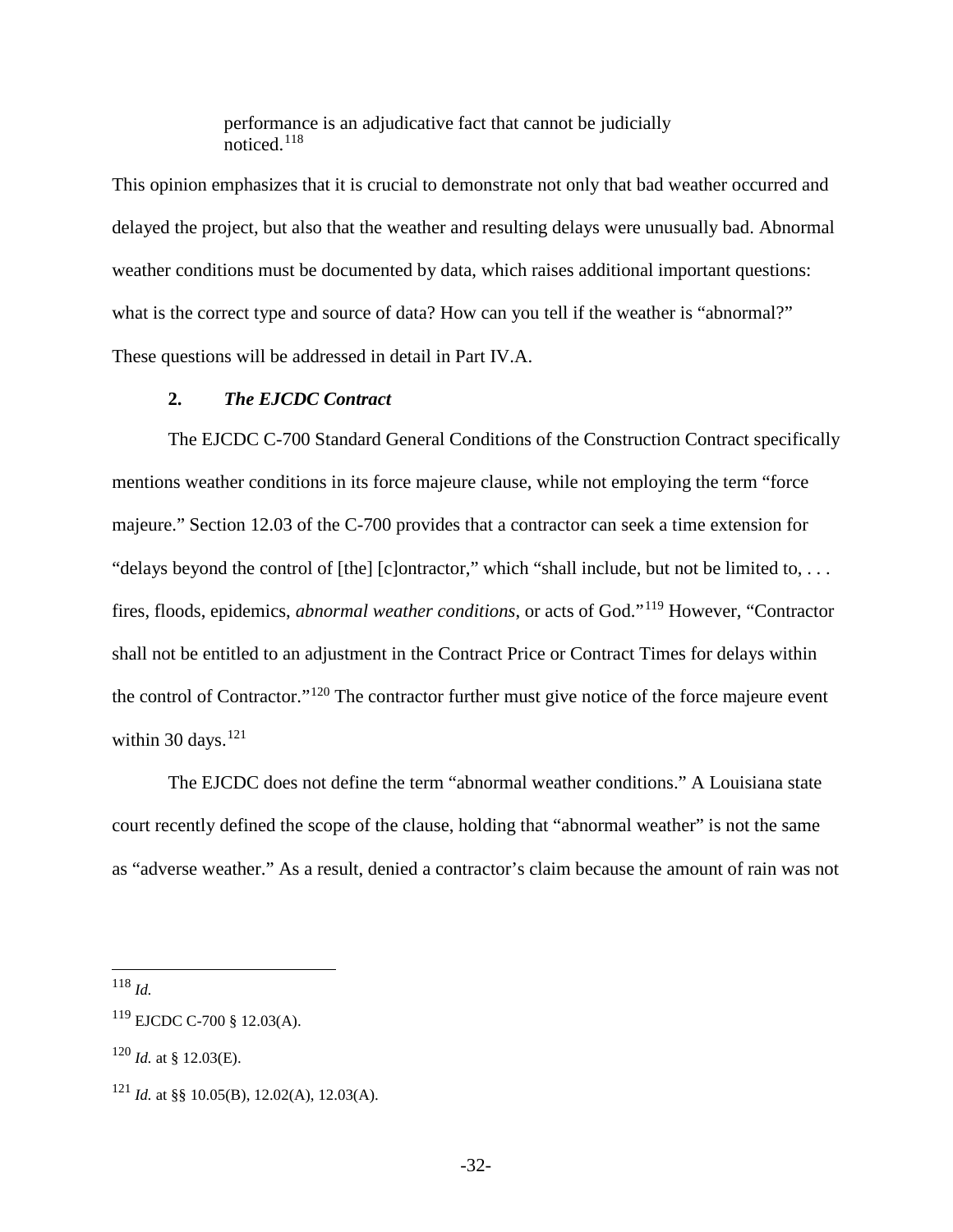unusual for that area.<sup>[122](#page-32-1)</sup> The EJCDC contract also includes provisions that require external causation and unavoidability, but notably does not mention unforeseeability. Unforeseeability may play a role, however, because the contract only covers "abnormal" weather events. Presumably, weather events that are normal also are foreseeable.<sup>[123](#page-32-2)</sup>

### <span id="page-32-0"></span>**3.** *The ConsensusDOCS Contracts*

In recent years a third source for standard contracts – the ConsensusDOCS contracts – has gained recognition in the construction industry. Several states have passed legislation allowing public entities to use the ConsensusDOCS contracts for public contracts, and the United States Department of Agriculture uses the ConsensusDOCS contracts for some construction projects.[124](#page-32-3)

The ConsensusDOCS' force majeure provision allows additional time for delays caused or authorized by the owner, changes to the contract, "Hazardous Materials unanticipated by the [contractor] . . ., labor disputes . . ., fire, Terrorism, epidemics, adverse governmental actions, unavoidable accidents or circumstances, [or] *adverse weather conditions not reasonably anticipated.*"[125](#page-32-4) The ConsensusDOCS' language plainly implicates unforeseeability, external causation and unavoidability. For example, the clause only covers adverse weather and hazardous materials if they are unanticipated – i.e., unforeseeable. It covers accidents only if they

<span id="page-32-1"></span> <sup>122</sup> *Hartec Corp. v. GSE Assoc., Inc.*, 2012 WL 600611 \*1, \*7 (La. Ct. App. Feb. 24, 2012).

<span id="page-32-2"></span><sup>123</sup> *See, e.g., McDevitt & Street Co.*, 713 F. Supp. at 911 (weather that was not abnormal was foreseeable).

<span id="page-32-3"></span><sup>124</sup> ConsensusDOCS, Press Release, *Federal Government Approves Use of ConsensusDOCS Template Contracts for Use in Construction Projects*, 2009, available at [http://www.consensusdocs.org/pressreleases/2009/11/federal-government-approves-use-of-consensusdocs](http://www.consensusdocs.org/pressreleases/2009/11/federal-government-approves-use-of-consensusdocs-template-contracts-for-use-in-construction-projects/)[template-contracts-for-use-in-construction-projects/.](http://www.consensusdocs.org/pressreleases/2009/11/federal-government-approves-use-of-consensusdocs-template-contracts-for-use-in-construction-projects/)

<span id="page-32-4"></span><sup>&</sup>lt;sup>125</sup> ConsensusDOCS Doc. 410 "Standard Design-Build Agreement and General Conditions Between Owner and Design-Builder" § 6.3.1 (emphasis added).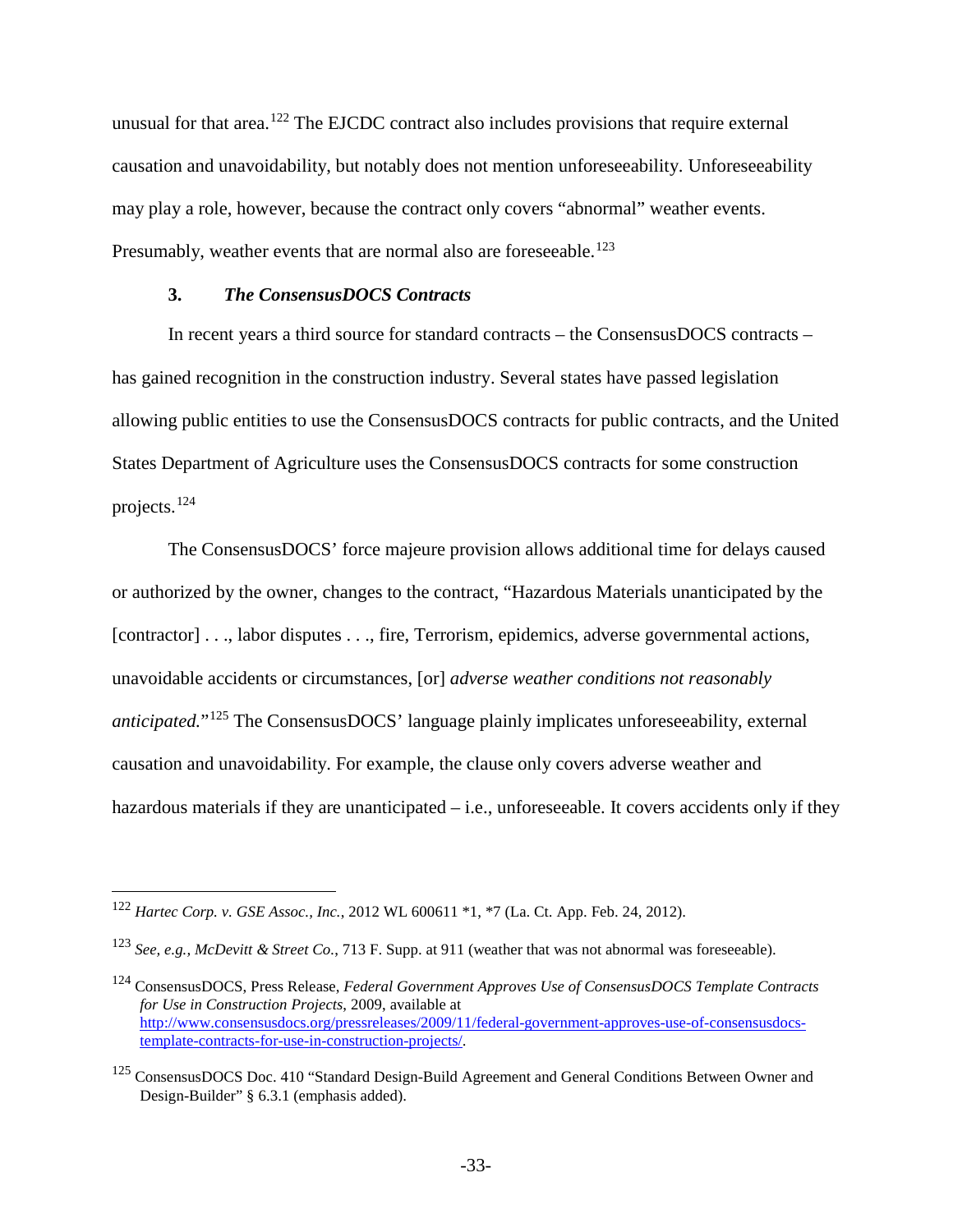were "unavoidable." Yet the ConsensusDOCS form does not explicitly require unforeseeability and unavoidability for each different cause of delay.

There is little or no case law specifically interpreting the ConsensusDOCS term "adverse weather conditions not reasonably anticipated," but it is predictable that courts would treat abnormal or unusually severe weather as "not reasonably anticipated."<sup>[126](#page-33-2)</sup> Therefore, courts interpreting the ConsensusDOCS' language will likely analyze the historical weather patterns even though the text does not explicitly require the weather to be abnormal or unusually severe.

## <span id="page-33-0"></span>**B. Governmental Regulations and Entities**

## <span id="page-33-5"></span><span id="page-33-1"></span>*1. The FARs.*

Construction contracts with the federal government have mandatory contractual provisions, the Federal Acquisition Regulations (FARs).<sup>[127](#page-33-3)</sup> The FARs establish provisions for different types of contracts including construction contracts. Various federal agencies, such as the Army Corps of Engineers, have agency acquisition regulations that implement or supplement the FARs. The purpose of the FARs is to set a uniform policy and procedure for government contract formation.[128](#page-33-4)

The FAR fixed-price construction contract – like the AIA and EJCDC form contracts – does not contain a force majeure clause by name, but its excusable delay clause functions like one. Under the excusable delay provision, the government can terminate a contract with a contractor who "refuses or fails to prosecute the work . . . with the diligence that will insure its

<span id="page-33-2"></span> <sup>126</sup> *See, e.g., McDevitt & Street Co.*, 713 F. Supp. at 911 (implying that weather conditions that are abnormal are "not reasonably anticipated").

<span id="page-33-3"></span> $127$  Codified in Title 48 of the federal regulations, 48 C.F.R. §§ 1-53.

<span id="page-33-4"></span> $128$  F.A.R. § 2.101(b).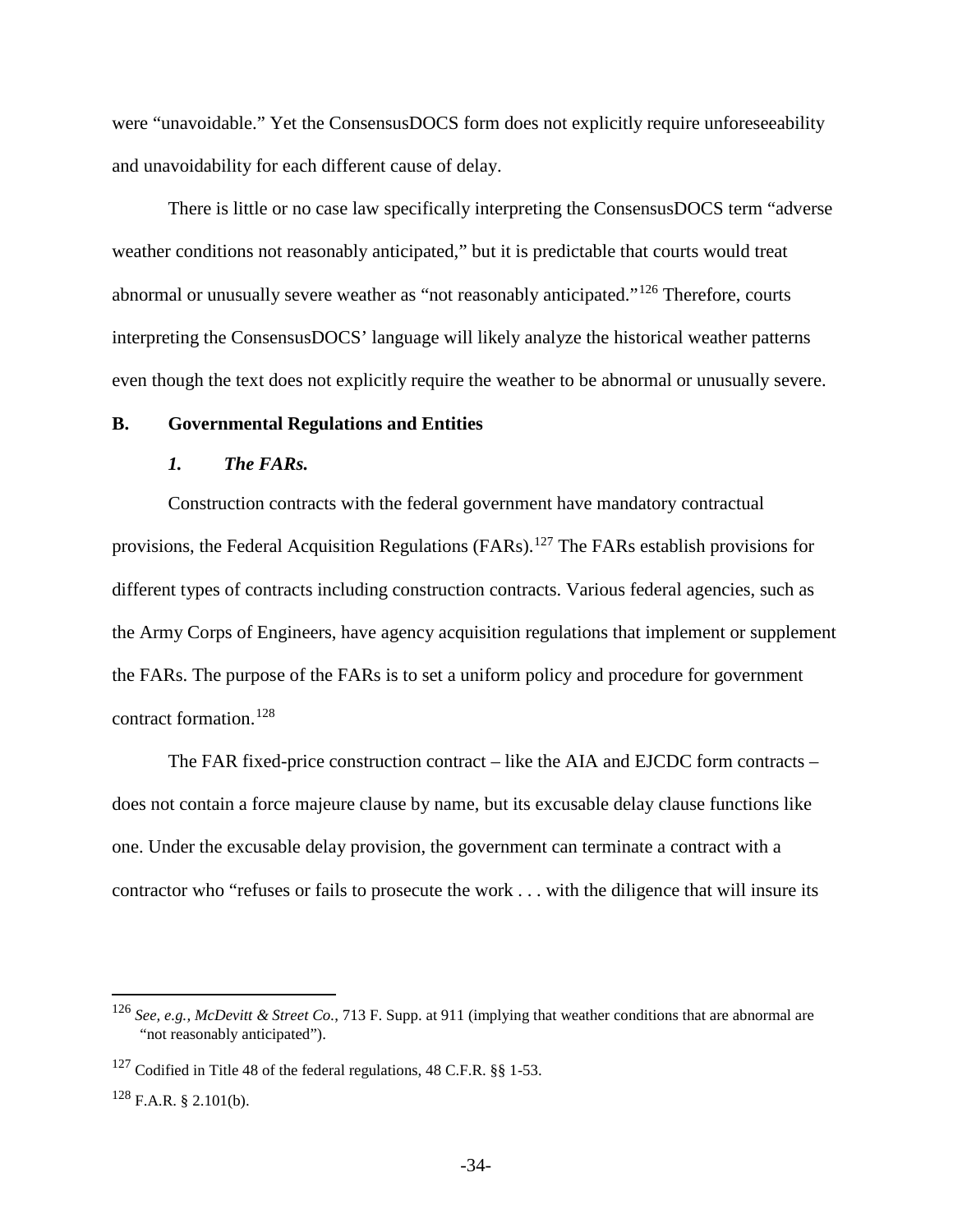completion within the time specified in [the] contract"<sup>[129](#page-34-0)</sup> unless the delay is caused by

"unforeseeable causes beyond the control and without the fault or negligence of the Contractor,"

such as

- (i) acts of God or of the public enemy,
- (ii) acts of the Government in either its sovereign or contractual capacity,
- (iii) acts of another Contractor in the performance of a contract with the Government,
- (iv) fires,
- (v) floods,
- (vi) epidemics,
- (vii) quarantine restrictions,
- (viii) strikes,
- (ix) freight embargoes,
- *(x) unusually severe weather,* or
- (xi) delays of subcontractors or suppliers at any tier arising from unforeseeable causes beyond the control and without the fault or negligence of both the Contractor and the subcontractors or suppliers. $130$

The list of force majeure events is interesting: it provides for many commonly-named force majeure events (e.g., fires, floods, strikes) but also includes "quarantine restrictions," which is rarely seen in private contractual provisions.

The final listed force majeure event (xi) requires the force majeure event be

unforeseeable and "without the fault or negligence of the Contractor." The referenced fault or

negligence is likely two-fold: fault in causing the event and fault in failing to prevent the

negative effects of the event. Under the FARs, the force majeure event must satisfy both the

external causation and unavoidability concepts previously discussed. And although foreseeability

is referenced only with respect to "causes beyond the control . . . of . . . the Contractor," some

<span id="page-34-0"></span> $^{129}$  F.A.R. § 52.249-10(a).

<span id="page-34-1"></span><sup>130</sup> F.A.R. § 52.249-10(b)(1) (emphasis added).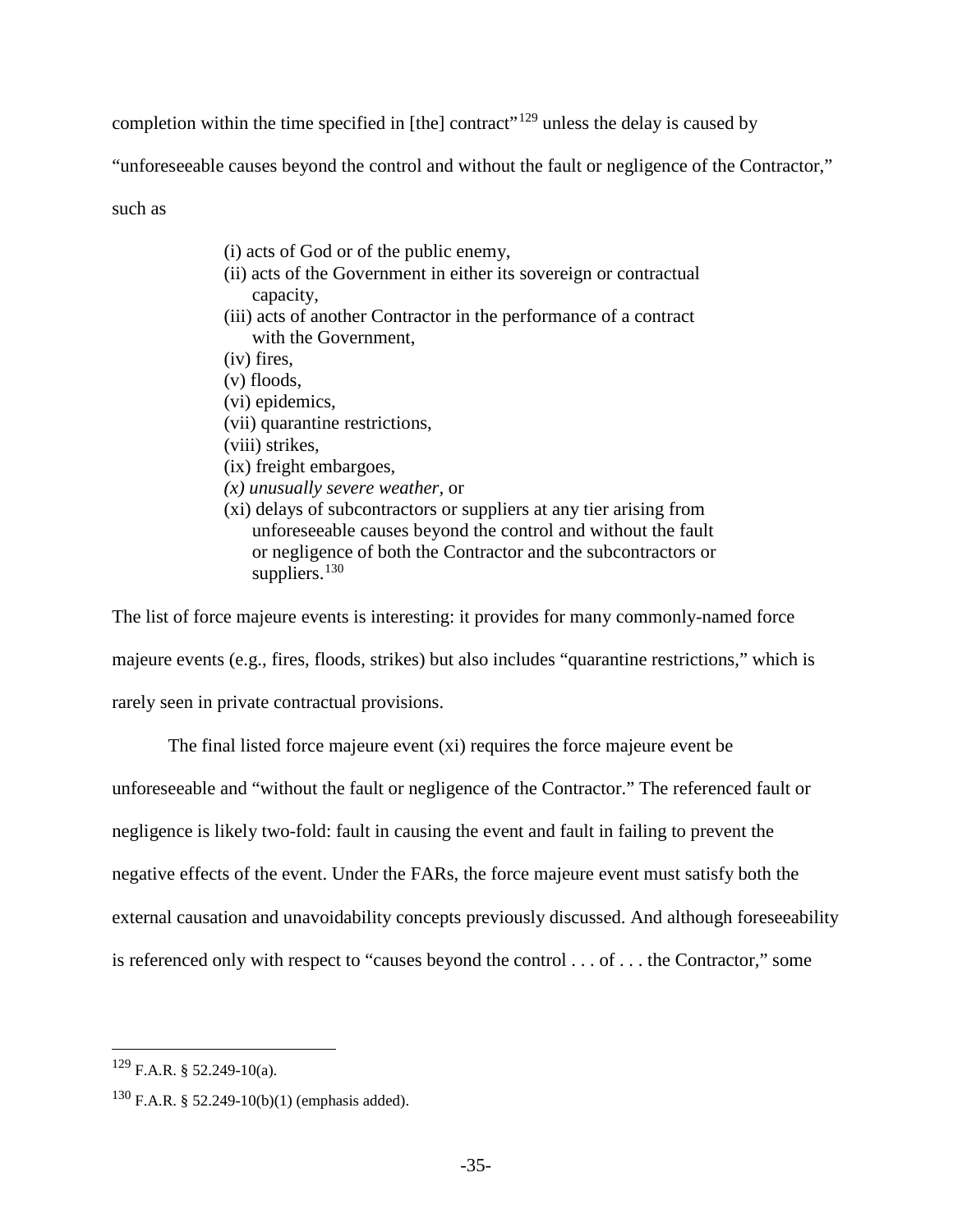courts have held that the "unusually severe weather" event included in the FARs list also must be unforeseeable for the contractor to invoke the excuse provision.<sup>[131](#page-35-1)</sup>

Additionally, the FARs require the party claiming force majeure to give written notice within ten days of the beginning of the delay.<sup>[132](#page-35-2)</sup> If the government grants the claim, a time extension is given, but the contractor is not entitled to additional reimbursement for costs associated with the delay. $133$ 

#### <span id="page-35-6"></span><span id="page-35-0"></span>*2. State regulations.*

Some state statutes also address the obligations of a state government contractor who encounters a force majeure event. For example, a California statute provides that a public agency cannot require a contractor to pay for restoring damage that was caused by an earthquake or tidal wave.<sup>[134](#page-35-4)</sup> A public contractor in Montana has not breached a contract if "the delay is caused by an accident or casualty produced by physical cause which is not preventable by human foresight, i.e., any of the misadventures termed an 'act of God'."[135](#page-35-5) The Colorado code takes a similar approach as the FARs and includes specific requirements for government contracts, including a definition of the term "force majeure" as it should be used in design-build contracts with the

<span id="page-35-1"></span> <sup>131</sup> *See U.S. v. Brooks-Callaway*, 318 U.S. 120, 123 (1943) (holding that the provisions in a predecessor to FAR § 52.249-10 must be read to require unforeseeability).

<span id="page-35-2"></span> $132$  F.A.R. § 52.249-10(b)(2).

<span id="page-35-3"></span><sup>133</sup> *Id.; see also Carman v. United States*, 166 F. Supp. 759, 762 (Ct. Cl. 1958). Contractors who encounter "differing site conditions" are entitled to compensation for the delay, but courts have uniformly rejected claims that severe weather falls within the differing site conditions clause. *See, e.g., Turnkey Enterprises v. United States*, 597 F.2d 750, 754 (Ct. Cl. 1979).

<span id="page-35-4"></span> $134$  Cal. Code. Ann. § 7105(a) & (b)(2).

<span id="page-35-5"></span><sup>135</sup> Mont. Stat. § 18-2-312.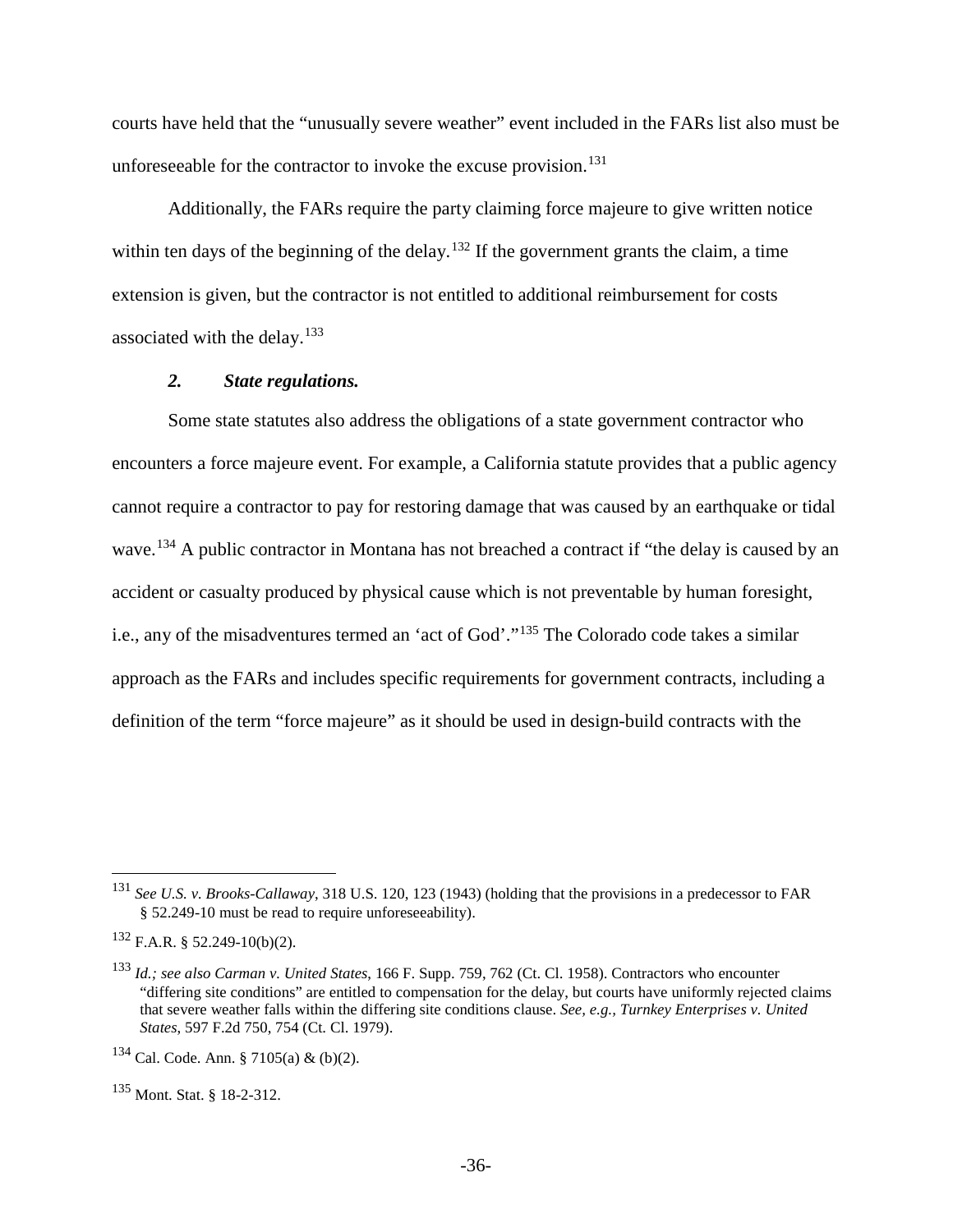state.[136](#page-36-1) Other states use form contracts such as the AIA rather than creating their own default contractual terms by statute or regulation. [137](#page-36-2)

# <span id="page-36-0"></span>*3. The Army Corps of Engineers' approach.*

The U.S. Army Corps of Engineers ("the Corps") has a unique approach to applying the "unusually severe weather" provision in the FARs. The Corps adheres to an agency-specific regulation, USACE Engineering Regulation § 415-1-15 (titled "Construction Time Extensions for Weather"). The regulation defines "adverse weather" as "atmospheric conditions at a definite time and place that are unfavorable to construction activities"<sup>[138](#page-36-3)</sup> and defines "unusually severe weather" as "weather that is more severe than the adverse weather anticipated for the season or location involved."<sup>[139](#page-36-4)</sup>

The Corps' regulations also require that each construction contract contain a schedule of expected, adverse weather delay days. The Corps' regulations dictate that the schedule be based on "National Oceanic and Atmospheric Administration or similar data for the project location."<sup>[140](#page-36-5)</sup> The Corps need only consult some data, not "all relevant available information,"<sup>[141](#page-36-6)</sup>

<span id="page-36-1"></span><sup>&</sup>lt;sup>136</sup> Col. Rev. Code § 43-1-1402(4.5) ("Force majeure' means fire, explosion, action of the elements, strike, interruption of transportation, rationing, shortage of labor, equipment, or materials, court action, illegality, unusually severe weather, act of God, act of war, or any other cause that is beyond the control of the party performing work on a design-build transportation or utility relocation project and that could not have been prevented by the party while exercising reasonable diligence.").

<span id="page-36-2"></span><sup>137</sup> *See, e.g., S.J. Lemoine, Inc.*, 527 So. 2d at 1150 (using the AIA model contract).

<span id="page-36-3"></span><sup>&</sup>lt;sup>138</sup> Engineering Regulation ("E.R.") § 415-1-15(5)(a).

<span id="page-36-4"></span> $139$  E.R. § 415-1-15(5)(b).

<span id="page-36-5"></span> $140$  E.R. § 415-1-15(App. A)(2).

<span id="page-36-6"></span><sup>141</sup> *Daewoo Eng. and Constr. v. United States*, 73 Fed. Cl. 547, 562 (Ct. Cl. 2006).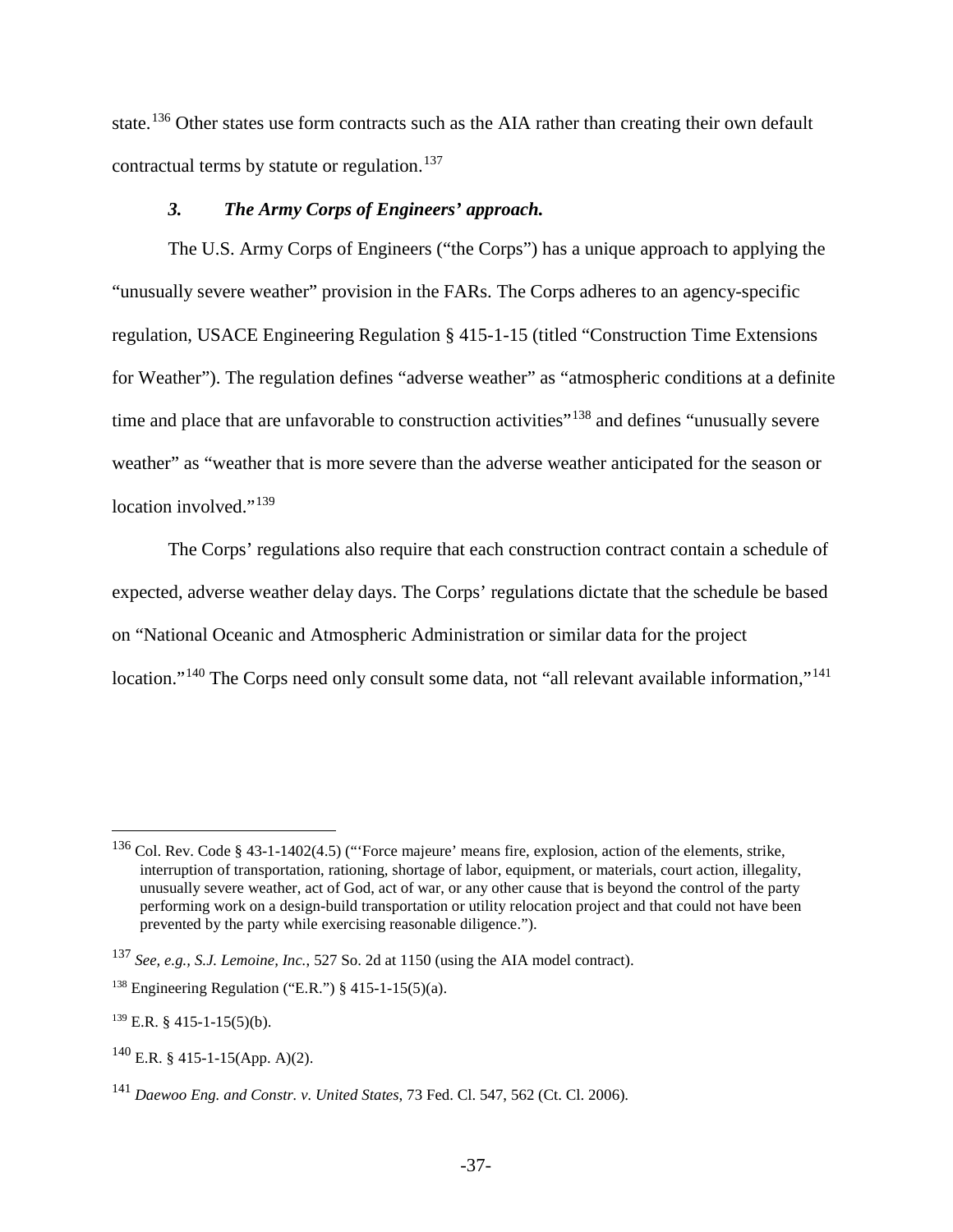and courts give the Corps wide latitude to use a variety of sources and time periods to determine anticipated adverse weather delays.<sup>[142](#page-37-0)</sup>

The anticipated delays are placed on a schedule that is incorporated into the contract as  $follows: <sup>143</sup>$  $follows: <sup>143</sup>$  $follows: <sup>143</sup>$ 

## MONTHLY ANTICIPATED ADVERSE WEATHER DELAY WORK DAYS BASED ON (5) DAY WORK WEEK

JAN FEB MAR APR MAY JUN JUL AUG SEP OCT NOV DEC (#) (#) (#) (#) (#) (#) (#) (#) (#) (#) (#) (#)

The information then is used "to determine the delays due to the occurrence of unusually severe weather through comparison of the anticipated adverse weather delay with the actual delays due to adverse weather experienced at the project site during construction."[144](#page-37-2) The contractor can only seek an extension if the number of days on which adverse weather actually delays the project is greater than the number of days anticipated by the contract.

The Corps' approach requires parties to consider the risk of adverse weather conditions at the time of contracting and expressly incorporate their predictions into the contract. The parties' analysis and the weather data they rely upon is made part of the contract, thereby reducing disputes about the applicable weather data in the context of a subsequent claim.<sup>[145](#page-37-3)</sup> Although not perfect, the approach has the benefit of ensuring that the parties explicitly consider weather data and use the same source and period for data when forming the contract.

<span id="page-37-2"></span> $144$  E.R. § 415-1-15(6)(a).

<span id="page-37-0"></span> <sup>142</sup> *See, e.g., id.* (accepting use of USACE in-house planning data over an undefined historical period); *Potomac Iron Works*, E.N.G.B.C.A. No. 5248, 88-1 B.C.A. ¶ 20514, 1988 WL 44456 (E.N.G.B.C.A. Jan. 29, 1988).

<span id="page-37-1"></span> $^{143}$  E.R. § 415-1-15(App. A)(2).

<span id="page-37-3"></span> $145$  While including weather data in the contract may not completely eliminate all challenges to such data, requiring the parties to agree on such data at the time of contracting limits the ability of one party to dispute the proper weather data if a suit is later filed, thereby providing a larger measure of certainty.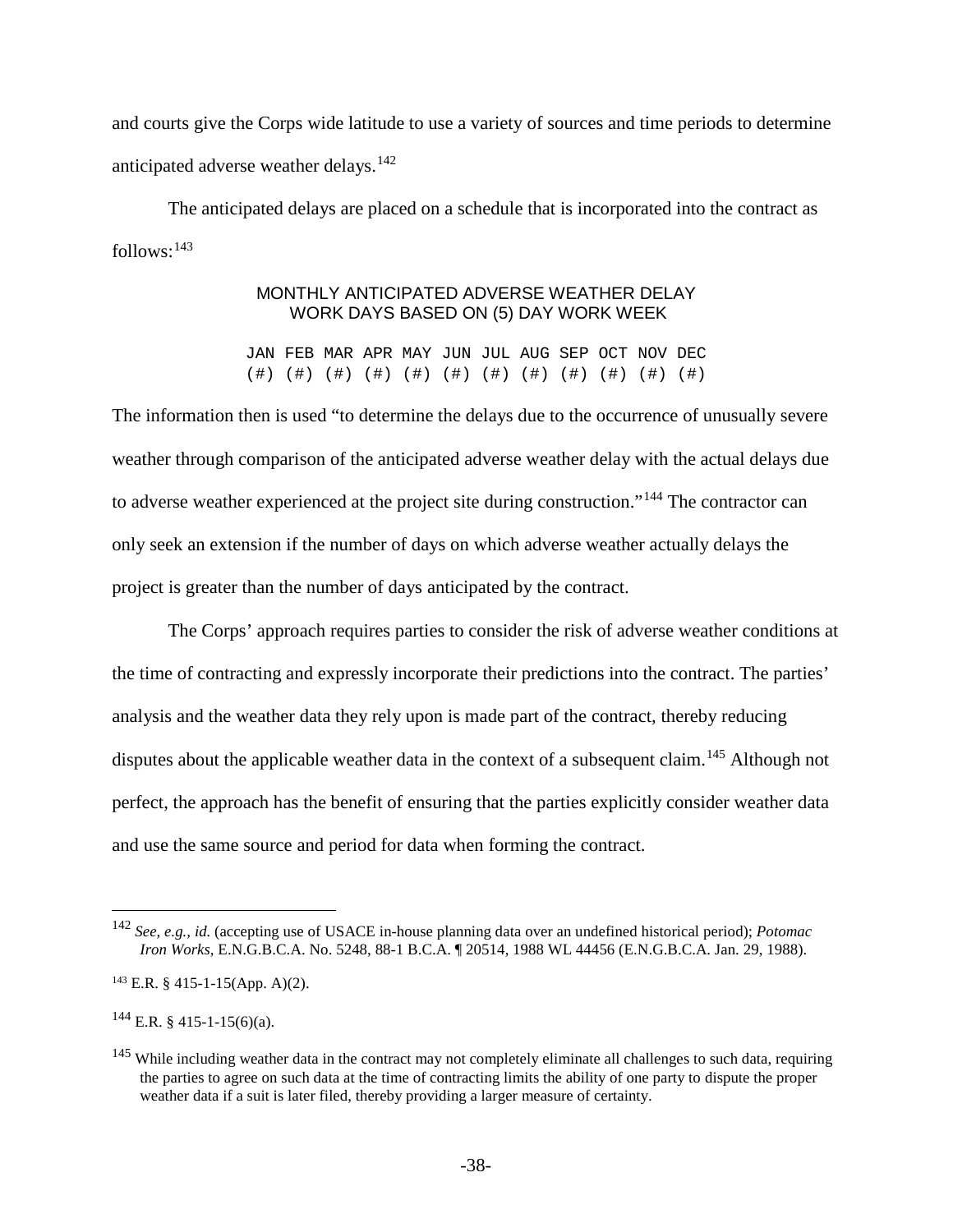The courts' deference to the Corps' data is a sensible approach because it reflects information included in the contract that the parties presumably agreed upon. Courts occasionally will refuse to rely on the data incorporated into the contract, though, if the court finds the data is patently unreasonable or that the Corps had unreasonable power over the other contracting party. For example, one court found the Corps' use of weather data unreasonable because it failed to consider weather events other than rain or snow.<sup>[146](#page-38-0)</sup> If the contractor's weather research matches the Corps' result, however, courts are unlikely to allow the contractor to later challenge the schedule as unreasonable. $147$ 

Having agreed on the calculus for measuring weather-related force majeure, relief turns on what actually occurred on the project. The contractor and the Corps must identify which days during the performance of the contract qualify as adverse weather days. The Corps applies a bright-line rule that adverse weather must delay activities for 50 percent or more of a contractor's scheduled work day in order for the day to qualify as an adverse weather delay work day.<sup>[148](#page-38-2)</sup> This rule is predictable and fairly easy to apply, but has all of the usual problems of a bright-line rule. It underestimates delay by failing to account for delays lasting less than 50 percent of the day, but overestimates delay by failing to account for work that may have been accomplished in the few workable hours on days that are later judged to be "adverse weather work delay days."

<span id="page-38-0"></span> <sup>146</sup> *D.F.K. Enters. v. United States*, 45 Fed. Cl. 280 (Ct. Cl. 1999). Curiously, in *D.F.K.* the court did not grant an excusable delay, but rather held that the weather data were an affirmative representation of past weather conditions and opined that the Differing Site Conditions clause would be applicable. This approach is out of step with other case law. *See* discussion around footnote[s 127-](#page-33-5)[132.](#page-35-6)

<span id="page-38-1"></span><sup>&</sup>lt;sup>147</sup> *Daewoo*, 73 Fed. Cl. at 563 (contractor who did its own analysis that generally comported with the government data could not later challenge that data).

<span id="page-38-2"></span><sup>148</sup> E.R. § 415-1-15(App. A)(3).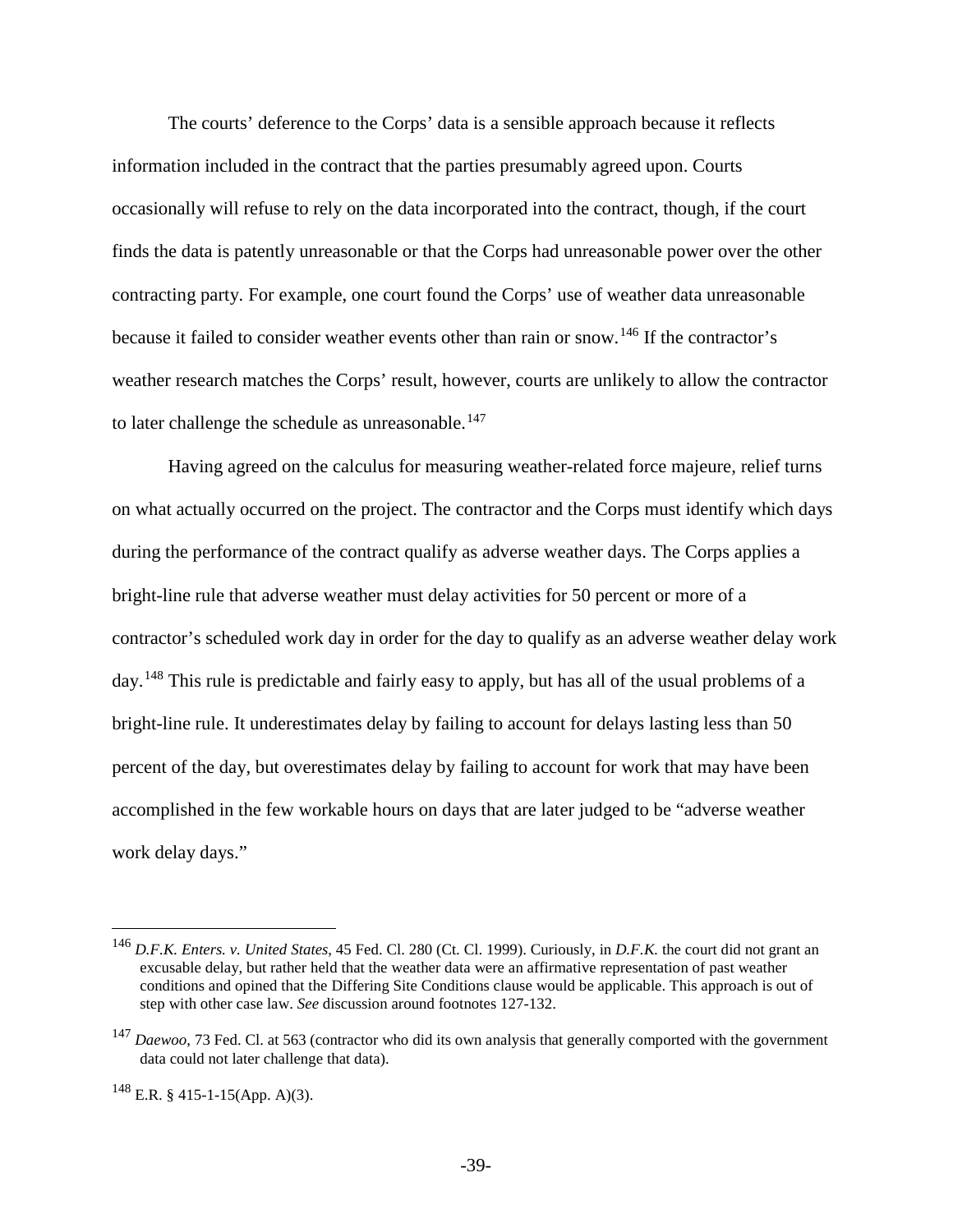The result is that two contractors in fairly similar situations could be treated differently. At the extremes, consider this scenario: In one month, Contractor A encountered four days of adverse weather above the number contained in the contract. On each of these days, 50 percent of the work was delayed (and 50 percent was performed). In contrast, during that same month Contractor B experienced four days of adverse weather above the number contained in the contract, but the work on those days was delayed only 49 percent (while 51 percent of the work was performed). Thus, Contractor A was able to perform two days' worth of work and was delayed by the equivalent of two days, while Contractor B was able to perform just slightly over two days of work, and was delayed by just under two days. Despite the similarity of circumstances, under the Corps' rules Contactor A will receive a four-day extension and Contractor B will receive no extension.

While it is unlikely that many cases will have facts at the extremes cited in this example, it is predictable that there are some weather patterns such as daily rain that might delay a contract for two or three hours per day on several days but not contractually result in any excusable delay at the end of the month. Thus, while the Corps' approach has the predictability and certainty contracting parties often desire, it can also produce harsh results for a contractor.

#### **V. The Effect of Climate Change on Application of Force Majeure.**

<span id="page-39-0"></span>Force majeure is a complex doctrine that becomes even more complex when it is applied in an era of changing weather patterns.

## <span id="page-39-1"></span>**A. How Defining the Force Majeure Event May Change: "Unusually Severe" or "Abnormal" Weather.**

Except for rare, catastrophic events (such as hurricanes or tornadoes), weather-based force majeure claims are difficult to prove because the very existence of the force majeure event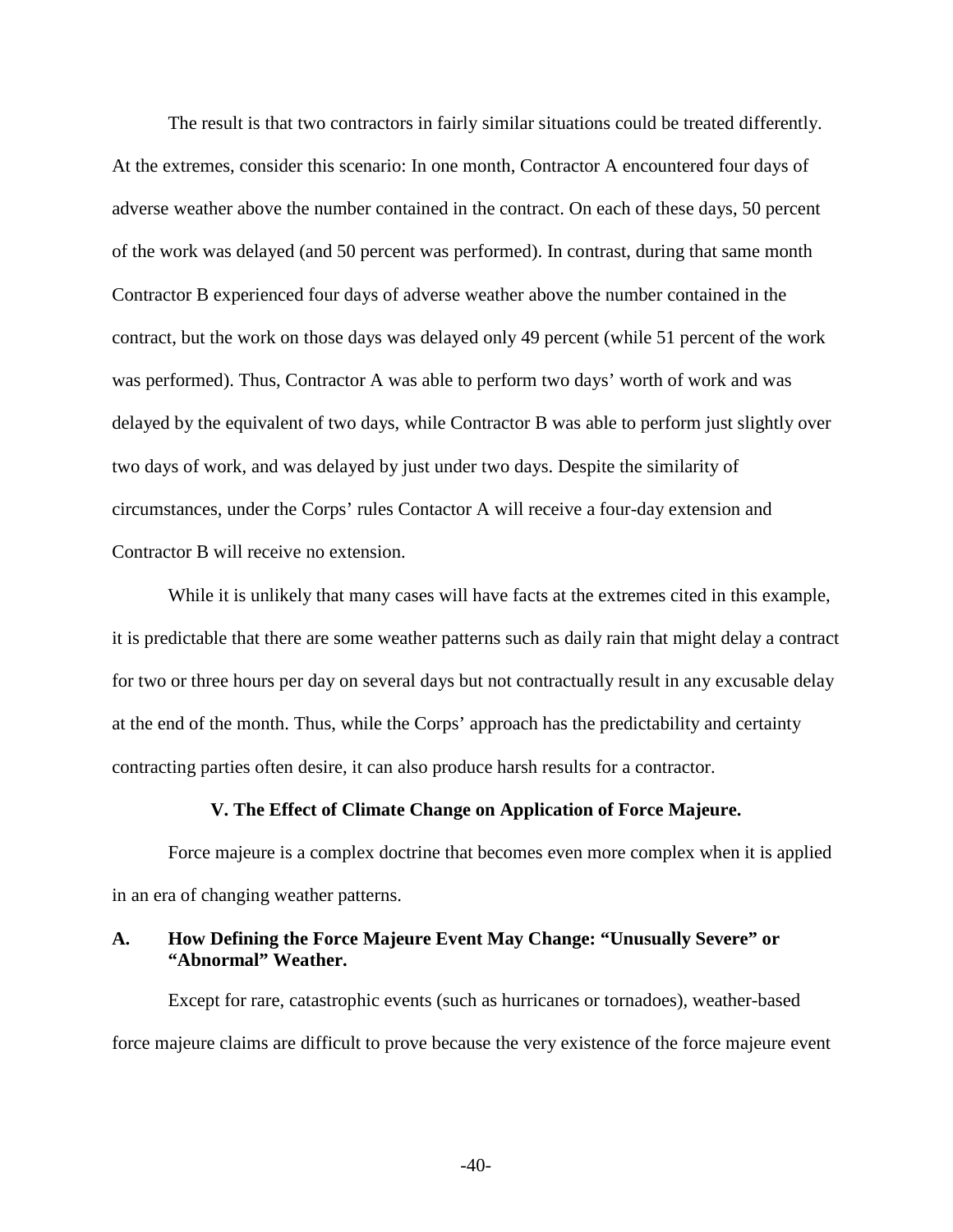is often in dispute. Changing weather patterns only make it more difficult to separate "normal" from "abnormal" weather.

#### <span id="page-40-0"></span>**1.** *How courts define unusually severe weather today.*

Adverse weather events are common and unexceptional; only those events that are uncommon can be force majeure events. Although different contracts describe the terms differently – e.g., "unusually severe weather" in the FARs or "abnormal weather conditions" in the AIA and EJCDC contracts<sup>[149](#page-40-1)</sup> – the concept is the same: weather must be adverse and unusual in order to be a force majeure event.

"'Unusually severe weather' has been defined as 'adverse weather which at the time of year in which it occurred is unusual for the place in which it occurred.'"[150](#page-40-2) Unusually severe weather is"weather surpassing in severity the weather usually encountered or reasonably to be expected  $\dots$  during the time of the year involved."<sup>[151](#page-40-3)</sup>

To decide whether an event is "unusually severe weather," courts often examine past weather data. As a source of such data in construction cases, parties frequently rely upon and courts review the project logs to establish daily temperature, rainfall and other weather conditions at the site throughout the project. If no site-specific data is available, courts and parties may rely on official weather data from a nearby city or weather observation point, but parties must demonstrate that the weather at the contract site is substantially similar to the weather at the observation point.<sup>[152](#page-40-4)</sup> When submitted by the parties, courts also examine

<span id="page-40-1"></span><sup>&</sup>lt;sup>149</sup> This section addresses the meaning and application of these two terms simultaneously.

<span id="page-40-2"></span><sup>150</sup> Government Contracting Guidebook § 29:12 (p. 856).

<span id="page-40-3"></span><sup>151</sup> *Allied Contractors, Inc.*, I.B.C.A. No. 265, 1962 B.C.A. ¶ 3501, 1962 WL 9712 (I.B.C.A. Sept. 26, 1962).

<span id="page-40-4"></span><sup>152</sup> *See Olsberg Excavating Corp.*, D.O.T.C.A.B. No. 1288, 84-1 B.C.A. ¶ 16,931, 1983 WL 13424 (D.O.T.C.A.B. Nov. 17, 1983); *McDevitt & Street Co*, 713 F. Supp. at 911.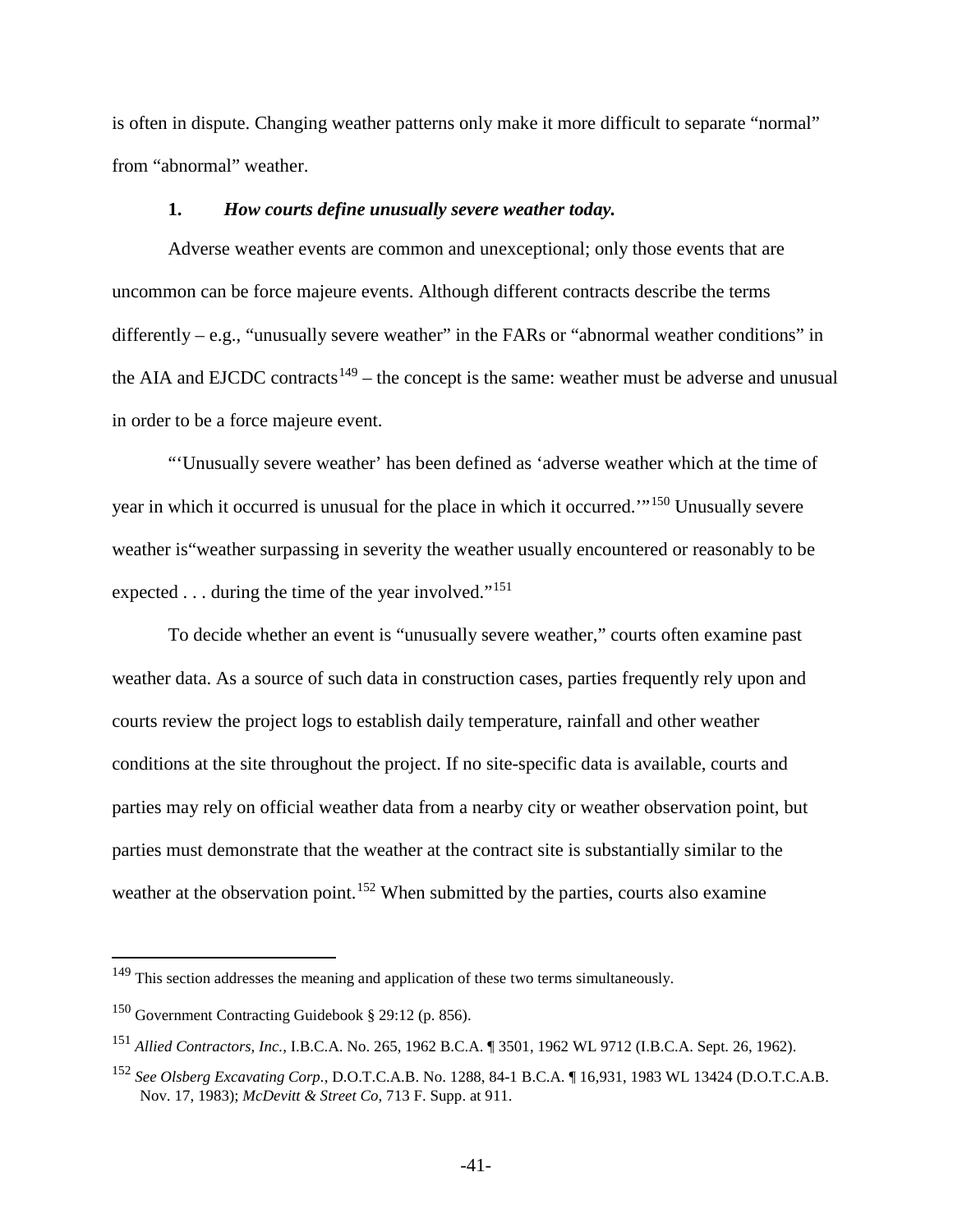historical weather data to develop a baseline and then compare the weather during the contract to the historic weather patterns.<sup>[153](#page-41-0)</sup>

There is no standard source or time frame for weather data the parties may submit to the court. Typically, courts give greater weight to historical weather data collected by government agencies, such as the National Weather Service or the National Oceanic and Atmospheric Administration.[154](#page-41-1) Courts look at widely different ranges of historical data, from as little as five years to as much as 86 years, with 10 years being perhaps the most common range.<sup>[155](#page-41-2)</sup> Whereupon, courts then use this data to generate a "historical average" (mean) temperature or level of precipitation. [156](#page-41-3)

After determining the proper source of data, courts must decide how to use the data. In

*Handex of the Carolinas, Inc. v. County of Haywood*, the parties agreed on the appropriate

weather source, but could not agree on how to interpret that data. The court supplied that here:

The contract provided that "abnormal weather conditions" were to be determined based upon the National Weather Service's thirtyyear average. The evidence before the jury provided two different interpretations of what constituted the time frame for measuring these conditions, thus affecting calculations of whether it was above or below the National Weather Service's thirty-year average. It was also unclear, as testified to by [one of the witnesses], whether the "average" was to consider days of rain, or

<span id="page-41-0"></span> <sup>153</sup> *Allied Contractors, Inc.*, I.B.C.A. No. 265, 1962 B.C.A. ¶ 3501, 1962 WL 9712 (I.B.C.A. Sept. 26, 1962).

<span id="page-41-1"></span><sup>154</sup> *See Olsberg Excavating Corp.*, D.O.T.C.A.B. No. 1288, 84-1 B.C.A. ¶ 16,931, 1983 WL 13424 (D.O.T.C.A.B. Nov. 17, 1983) (National Weather Service); *McDevitt & Street Co.*, 713 F. Supp. at 911 (NOAA).

<span id="page-41-2"></span><sup>155</sup> *See, e.g., Appeal of Skip Kirchdorfer, Inc.,* 1999 WL 965047 (five-year period); *J & B Constr. Co.*, I.B.C.A. 667- 9-67, 70-1 B.C.A. ¶ 8,240, 1970 WL 822 (I.B.C.A. Apr. 17, 1970) (ten-year period); *Potomac Marine & Aviation*, A.S.B.C.A. No. 42417, 93-2 B.C.A. ¶ 25,865, 1992 WL 448368 (A.S.B.C.A. 1992) (forty-five year period); *Potomac Iron Works*, 88-1 B.C.A. ¶ 20511, 1988 WL 44456 (E.N.G.B.C.A. Jan. 29, 1988) (using eighty-six year data provided by Army Corps of Engineers).

<span id="page-41-3"></span><sup>156</sup> *Appeal of Potomac Marine & Aviation, Inc.*, 93-2 B.C.A. ¶ 25902, 1992 WL 448368 (A.S.B.C.A. Feb. 24, 1992). The Board of Contract Appeals reviews disputes relating to federal contracts.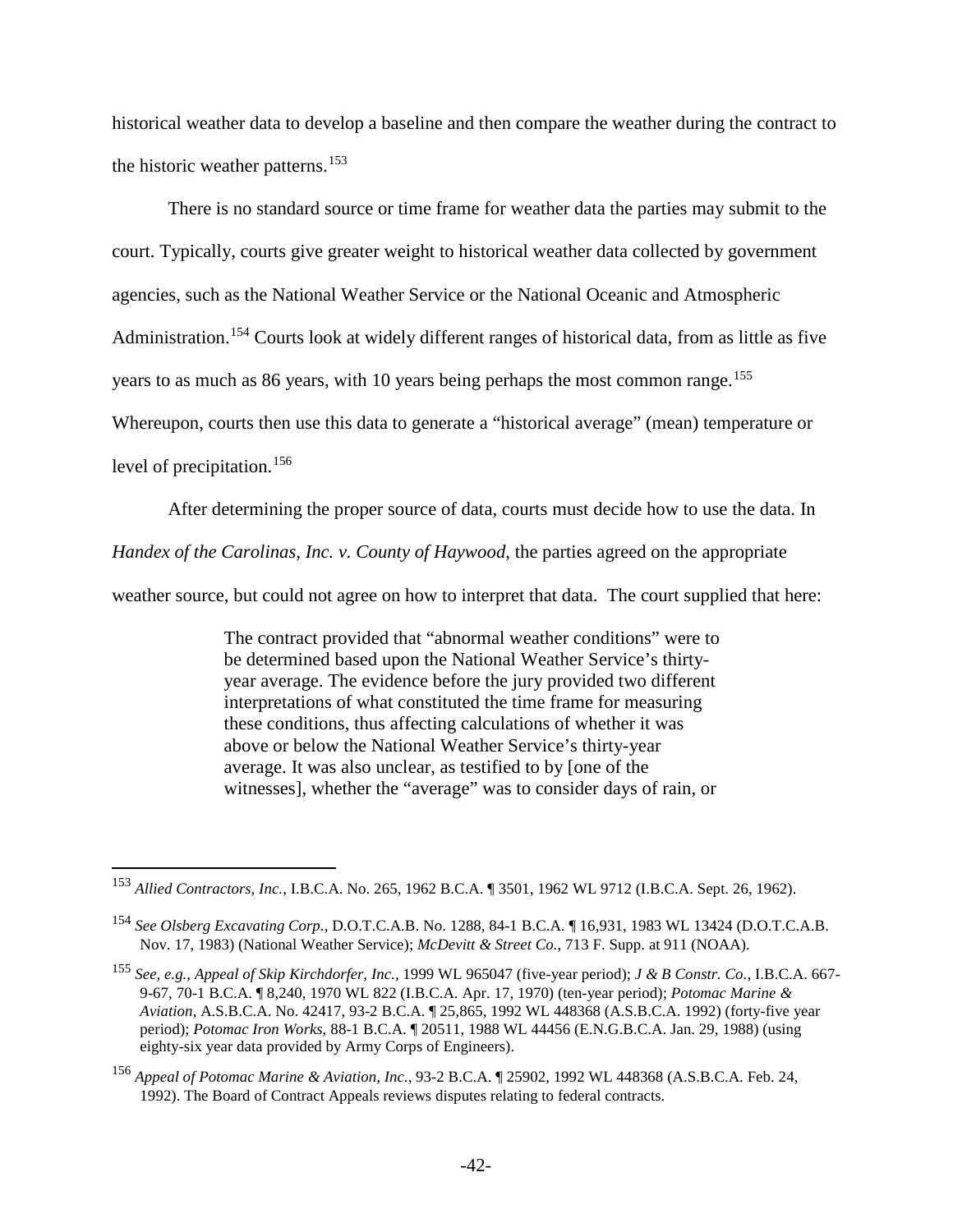inches of rain, and where the statistical data for the weather conditions was to be collected.[157](#page-42-0)

In light of the unnecessary dilemmas in *Handex*, parties who contractually agree on the source of data may want to also identify the range and type of data that would be used in any dispute.<sup>[158](#page-42-1)</sup>

Outside of the context of an agreement regarding how to use the weather data, parties and the courts often employ such data to compare the current and past weather patterns. In this context, courts universally agree that small deviations from the historical pattern are not sufficient to establish that weather is unusually severe.<sup>[159](#page-42-2)</sup> "Variances in amounts of precipitation and of a few degrees of temperature are the rule rather than the exception in weather conditions."[160](#page-42-3) But aside from minor variations in temperature or precipitation, courts typically do not take a principled approach in comparing historic weather and current weather. In most cases the court carefully lays out historical and observed weather patterns, and then summarily concludes that the observed weather was or was not unusual without explaining the reasoning behind the conclusion. [161](#page-42-4)

<span id="page-42-0"></span> <sup>157</sup> *Handex of the Carolinas, Inc. v. Cty. of Haywood*, 607 S.E.2d 25, 34-35 (N.C. Ct. App. 2005).

<span id="page-42-1"></span><sup>&</sup>lt;sup>158</sup> Incorporating weather data into a contract, absent a force majeure clause, does not automatically entitle a party to relief. One contractor argued that incorporating weather data into the contract constituted a guarantee by the owner that weather conditions would conform to the historical data; the court rejected the party's argument and held that the contractor was not entitled to force majeure relief in the absence of a force majeure provision. *Assoc. Engineers & Contractors, Inc. v. Hawaii*, 567 P.2d 397, 408 (Haw. 1977).

<span id="page-42-2"></span><sup>159</sup> *Bateson-Chevres Constr.*, 1967 WL 241.

<span id="page-42-3"></span><sup>160</sup> *Id.*

<span id="page-42-4"></span><sup>161</sup> *See, e.g*., *Appeal of Federal Builders*, A.S.B.C.A. No. 30164, 86-3 B.C.A. ¶ 19235 (A.S.B.C.A. 1986) (rejecting wind as unusually severe weather because only peak wind figures were offered and "Kansas is a windy state"); *Allied*, I.B.C.A. No. 265 (accepting Department of Commerce Weather Bureau report indicating a record for cold temperatures during the first 16 days of March as evidence proving unusual severity).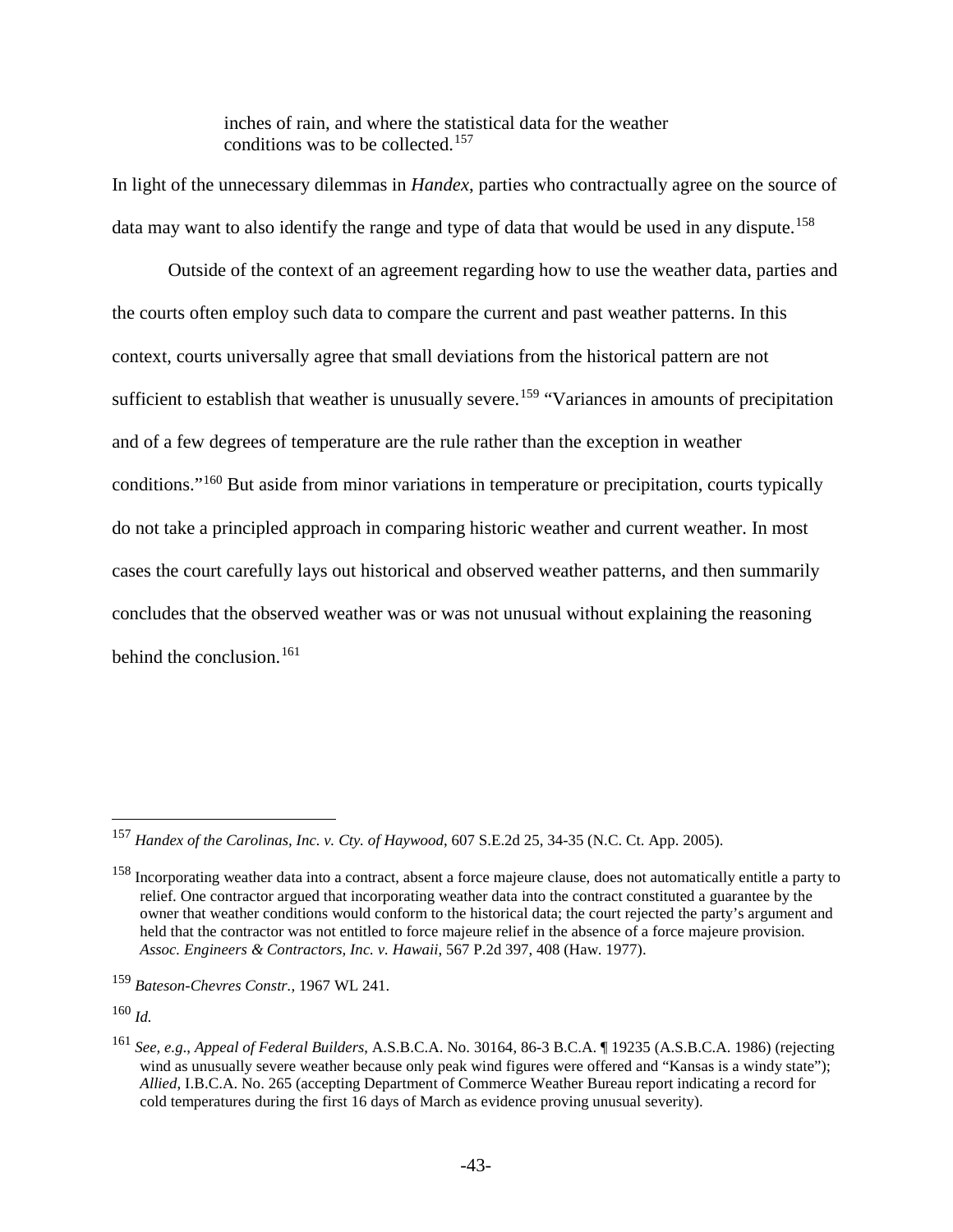Occasionally, a court will provide a more detailed explanation of its reasoning. In *Appeal*  of Potomac Marine & Aviation, Inc., <sup>[162](#page-43-0)</sup> for example, the Board of Contract Appeals rejected a contractor's claim that the January and February snowfall experienced during a project constituted unusually severe weather.<sup>[163](#page-43-1)</sup> In doing so, the Board compared the snowfall with the historical monthly average, the historical monthly maximum and the historical 24-hour maximum. The Board found against the contractor, noting that the total amount of snowfall at the construction site in January was only slightly above the average January snowfall, and that the total snowfall at the project (6.5 inches) was only about half the 24-hour maximum snowfall in the past 45 years and less than one quarter the amount of maximum January snowfall in the past 45 years. $164$ 

The Board's focus on historical average data, while typical, is problematic. Unless the observed weather matches the historical average almost exactly, the historical average is of limited use without information about the variation in the data. The historical average provides a starting point, but no yardstick by which to measure deviation. For example, the historical average temperature in March in Minneapolis, Minnesota is 32°, but the 100-year high temperature is  $83^\circ$  and the 100-year low is -32 $^\circ$ .<sup>[165](#page-43-3)</sup> Clearly, the variation in March temperatures in Minneapolis is quite large. Looking only at the historical average of 32°, a 20-degree difference ( $12^{\circ}$  or  $52^{\circ}$ ) may appear surprising and unusual. But given the  $115^{\circ}$  difference

<span id="page-43-0"></span> <sup>162</sup> 93-2 B.C.A. ¶ 25902, 1992 WL 448368 (A.S.B.C.A. Feb. 24, 1992). The Board of Contract Appeals reviews disputes relating to federal contracts.

<span id="page-43-1"></span><sup>163</sup>*Potomac Marine & Aviation*, 93-2 B.C.A. at ¶ 25902.

<span id="page-43-2"></span><sup>164</sup> *Id*. at ¶ 25903.

<span id="page-43-3"></span><sup>165</sup> [http://www.weather.com/outlook/travel/vacationplanner/wxclimatology/monthly/USMN0503.](http://www.weather.com/outlook/travel/vacationplanner/wxclimatology/monthly/USMN0503)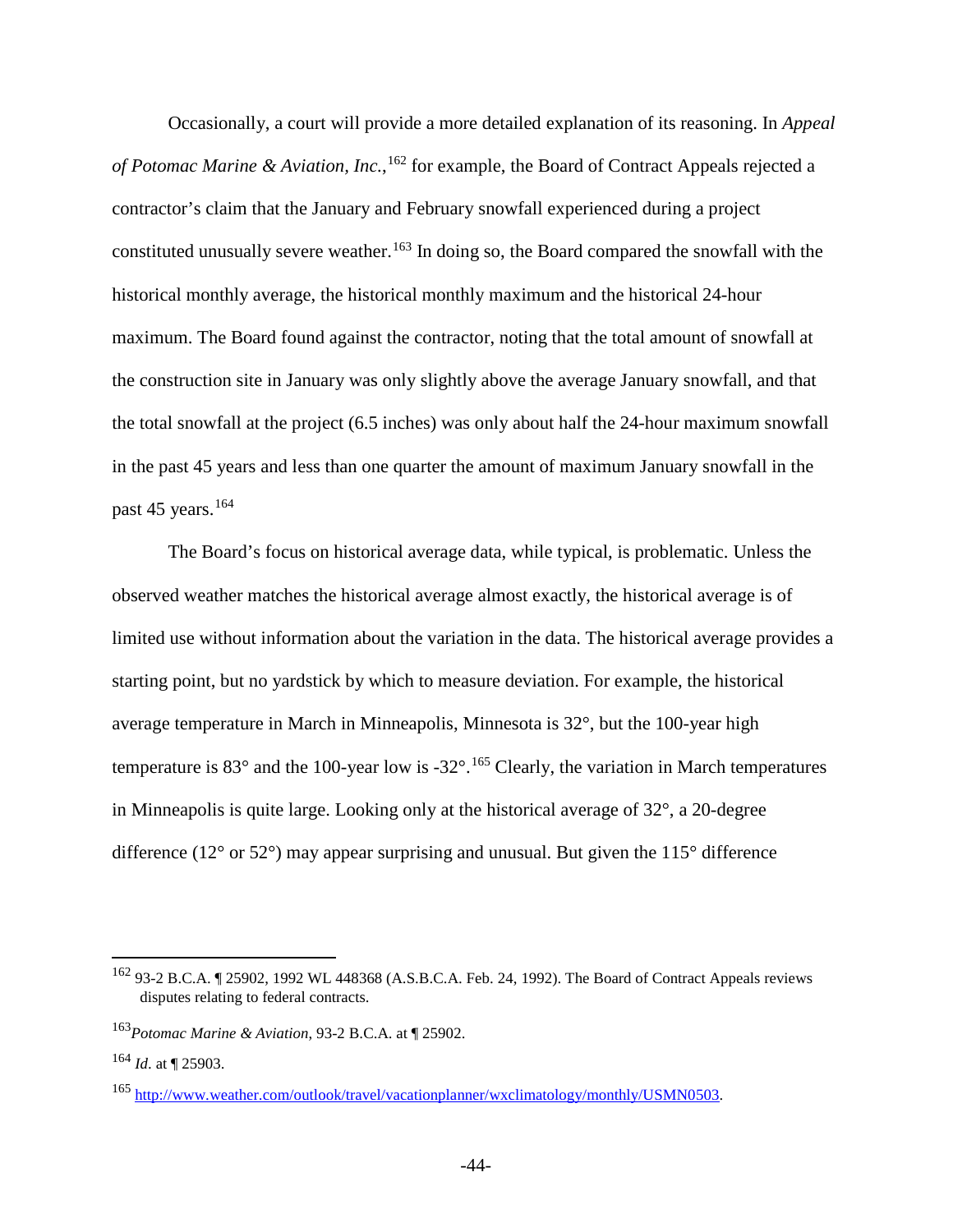between the 100-year high and low temperatures, the variation of  $20^{\circ}$  is not so dramatic.<sup>[166](#page-44-0)</sup> By comparison, the historical average March temperature in Honolulu, Hawaii is 74°, with a 100 year high and low of 89° and 53°, respectively. A 20-degree variation in March in Hawaii would be remarkable: it would exceed the 100-year high (94° versus 89°) and would almost match the 100-year low  $(54^{\circ}$  versus  $53^{\circ}$ ).<sup>[167](#page-44-1)</sup>

Historical averages are of limited value unless the court also examines the spread or variation in the observed weather data. Courts could more accurately and effectively utilize historical averages by starting with the standard deviation of the weather variable and then establishing a certain degree of (im)probability that must be met for a weather event to be considered "abnormal" or "unusually severe." Rather than a more rigorous statistical analysis of the variation from the historical average, however, courts seem to rely heavily on intuition about whether a number is "far enough" away from the historical average to be considered unusually severe.

The Board's focus in *Potomac Marine & Aviation* on record-breaking weather is similarly problematic. A record-breaking weather event is by definition anomalous. As such, it is not a reasonable starting point for measuring unusual weather events. A weather event might be highly unusual and unforeseeable, but still substantially less severe than the most severe weather event of its type in the historical record.

<span id="page-44-0"></span> <sup>166</sup> Temperatures are used as an example here, but the analysis applies equally to average precipitation.

<span id="page-44-1"></span><sup>&</sup>lt;sup>167</sup> As described below, focusing on record-breaking patterns also is a problematic method for identifying unusually severe weather. The historical highs and lows described above do not affirmatively demonstrate whether a 20 degree difference is unusual or significant, but they do give a general idea of the potential range of weather events. It is theoretically possible (although not actually true) that almost all Minneapolis temperatures in March are closely clustered around 32° and almost all Honolulu temperatures in March are clustered around the historic records, which could make a 20-degree difference unusual in Minnesota but not in Hawaii. This example further underscores the need to look at the standard deviation in the observed weather patterns in order to appropriately and consistently decide whether specific weather events are unusual.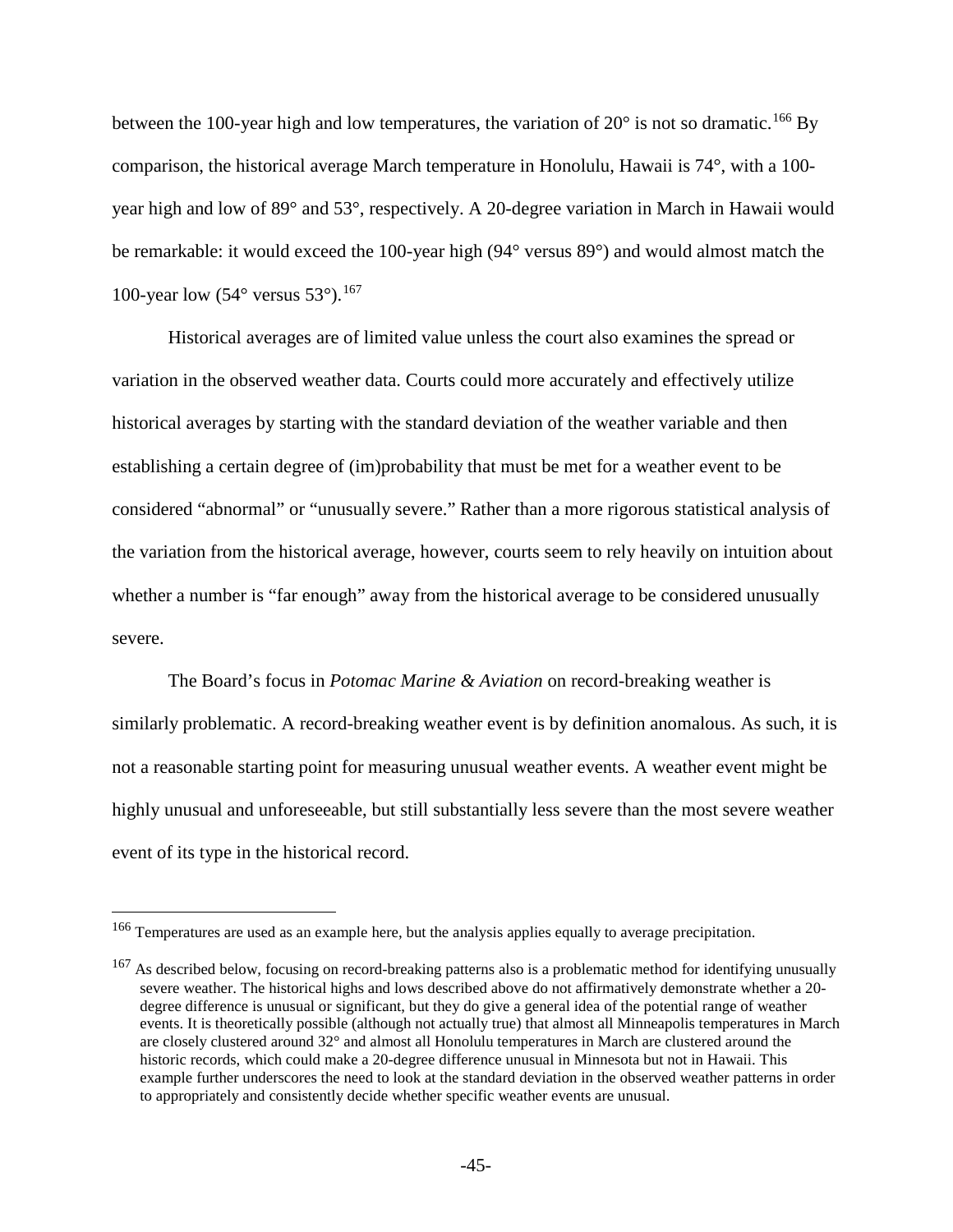An expert witness who examines weather data by looking at the standard deviation would help alleviate this problem. At least one federal court has been persuaded by an expert's analysis of NOAA data and the expert's conclusion that the weather could have been "reasonably anticipated."[168](#page-45-0) Such expert testimony is missing in other judicial opinions, and could have played an important role. For example, in *Appeal of Federal Builders*, [169](#page-45-1) the decision-maker rejected a force majeure claim when the contractor provided only the peak wind measures, not the strength of the sustained winds. The court ruled that the peak figures were insufficient to prove a force majeure event, because "Kansas is a windy state." [170](#page-45-2) An expert witness retained by the contractor could have presented analysis to persuade the court that the peak winds were "unusually severe"; an expert witness retained by the owner could have presented evidence that the peak winds were typical of the "windy state."

Parties cannot control the method the court will use to analyze weather data, but they can attempt to shape the issues by providing statistical analysis or expert testimony analyzing the weather data. The key to a successful force majeure argument (whether offensive or defensive) is explaining to the decision-maker why the particular event is or is not an abnormal weather event. An expert witness can review the weather data and opine as to whether the conditions encountered were "abnormal" or "unusually severe."[171](#page-45-3) The proper approach should be a statistical analysis of the historical snowfalls (provided by an expert witness), not an arithmetic comparison of means and maximums.

<span id="page-45-0"></span> <sup>168</sup> *See, e.g.*, *McDevitt & Street Co.*, 713 F. Supp. at 911 (considering expert testimony and ruling that "based on the NOAA records, the weather conditions encountered by [the contractor] . . . could have been 'reasonably anticipated,' and were no more severe than the normal weather conditions for the area at that time of year").

<span id="page-45-1"></span><sup>169</sup> *See, e.g*., *Appeal of Federal Builders*, A.S.B.C.A. No. 30164, 86-3 B.C.A. ¶ 19235 (A.S.B.C.A. 1986) (rejecting wind as unusually severe weather because only peak wind figures were offered and "Kansas is a windy state"). <sup>170</sup> *Id.*

<span id="page-45-3"></span><span id="page-45-2"></span><sup>171</sup> *See, e.g.*, *McDevitt & Street Co.*, 713 F. Supp. at 911.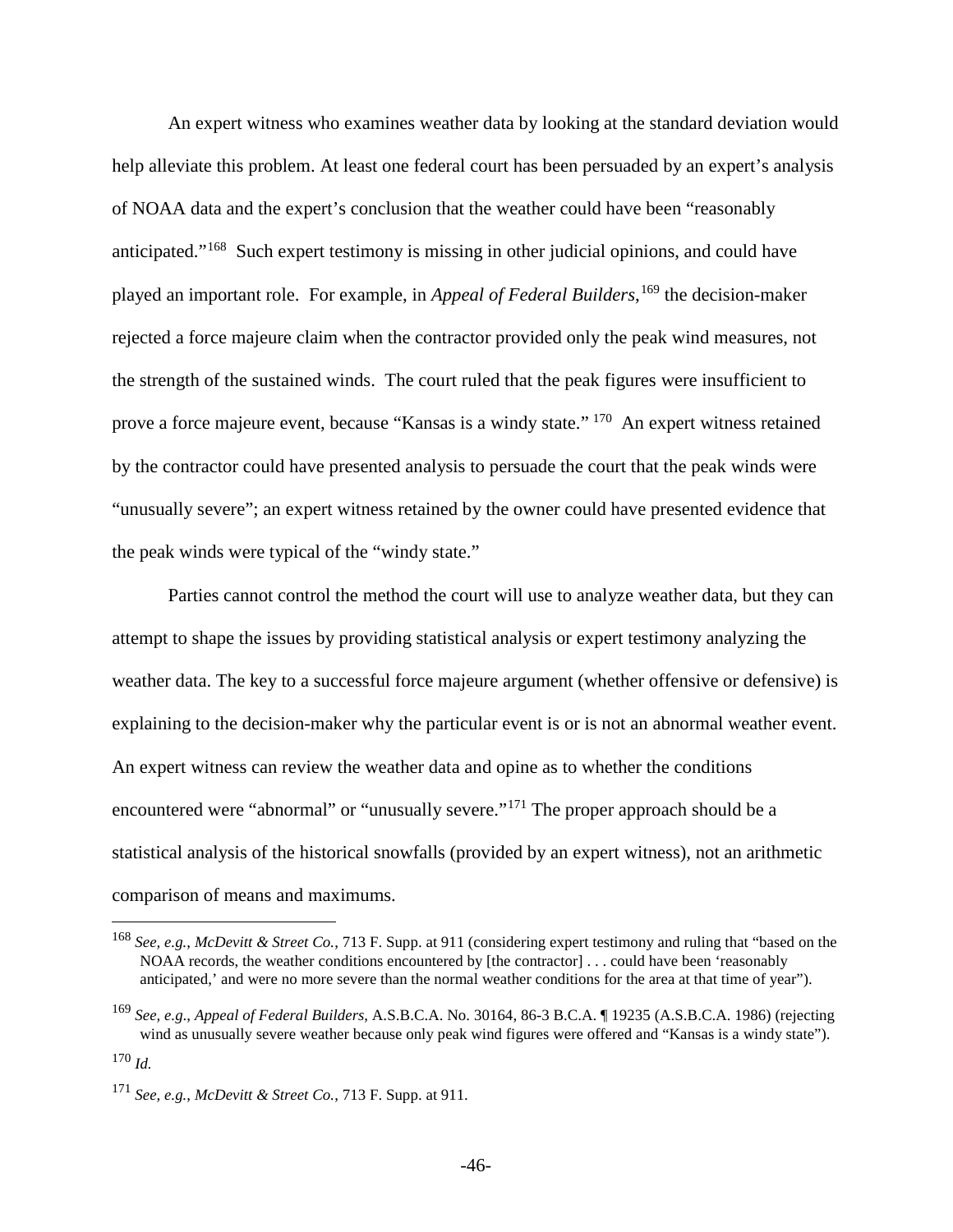# <span id="page-46-0"></span>**2.** *How the definition of and basis for defining unusually severe weather will need to change*

As weather patterns change with climate change, it will be even more difficult to separate normal and "abnormal" weather. Even if courts use the standard deviation of a weather variable to determine "unusually severe" weather, as suggested above, they must still rely on historical data which may not be an accurate predictor. A focus on historical weather data – however analyzed – is fundamentally problematic because *it assumes that historical patterns will continue in the future.* Increasingly strong evidence suggests that weather patterns are undergoing a substantial shift. If future weather patterns do not conform to historical patterns, then historical data is an inherently flawed measure for predicting future weather patterns. This measure will become increasingly erroneous over time.

That said, using historical data will typically benefit the contractor because weather events that were unusual in the past are becoming more common. An extreme event of a given magnitude had a lower probability of occurrence in the past century than it will have in the next century. For example, there is evidence that the United States has been seeing both an increased amount of precipitation and an increased number of high-intensity, one-day precipitation events (e.g., heavy rainfall or blizzards). These severe storms may be atypical when comparing historical data, but are increasingly becoming part of the expected weather patterns today. Heavier rainfall, more intense storms and increased flooding are the "new normal."

There are at least three potential solutions to this problem. First, limit the historical data to the past 10 or 20 years. The advantage of this approach is that, although any analysis of unusually severe weather delay claims will still fall behind changing weather patterns, it will fall behind by a smaller measure than if a court were to analyze data from the last 80 or 100 years. The disadvantage is that using fewer years lowers the potential quality of the data by not

-47-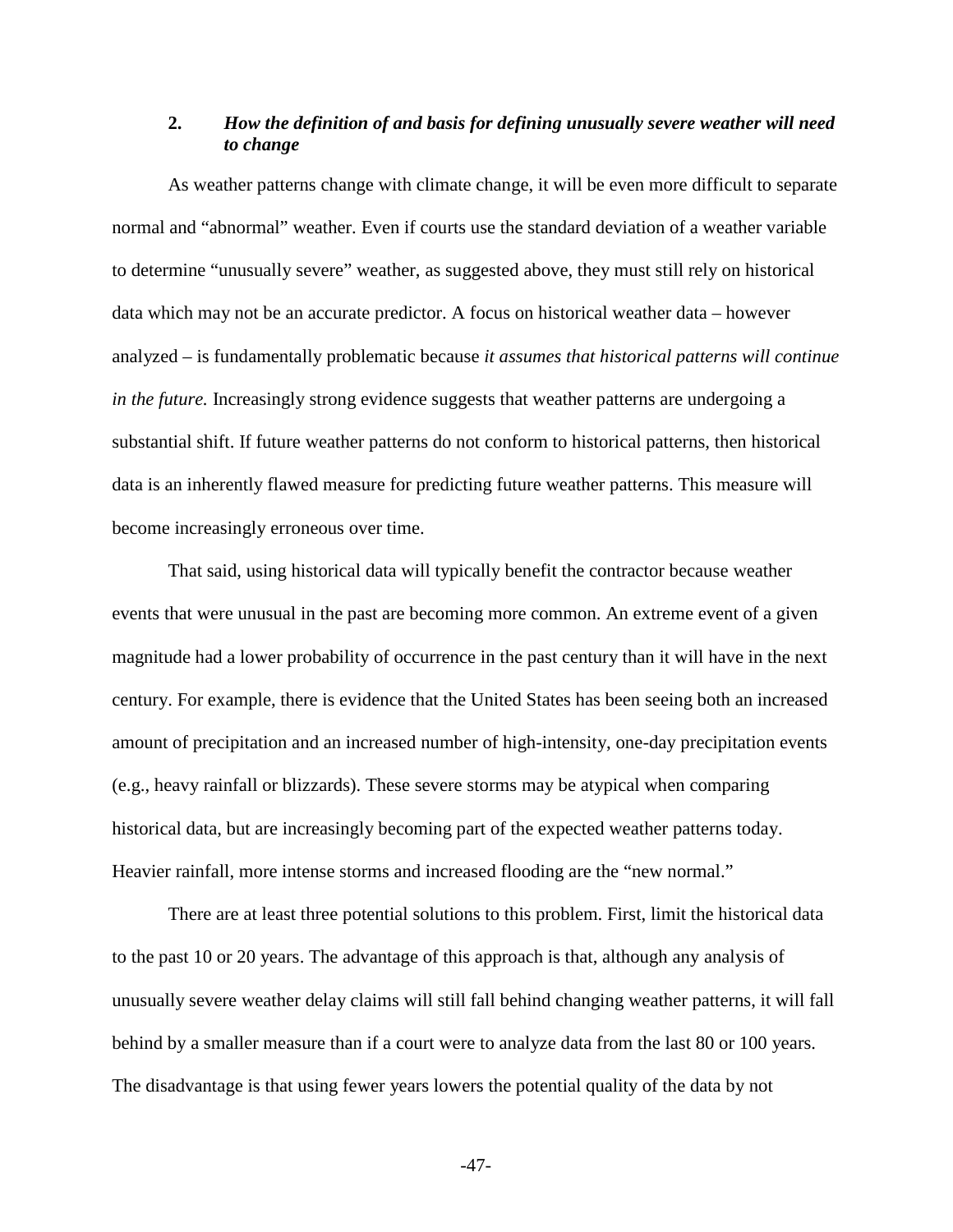allowing for as many observations, especially considering the wide degree of annual variation in weather patterns. Whether the resulting rise in accuracy from using more current weather patterns outweighs the negative effects of having less data is an open question.

Second, adjust historical data by accounting for changing weather patterns. For example, if scientists expect that precipitation (or temperature) will increase six percent every 100 years, historical precipitation (or temperature) patterns could be adjusted upward by a corresponding factor. That would not be the end of the analysis, though. Parties and the courts also would have to consider how the increased precipitation (or temperature) would affect the contract. Many of the effects would be negative, such as flooding or wet soil, but some could be positive.

For instance, heavier precipitation leads to greater soil moisture, which could have a detrimental impact on excavating and other construction activities. Changing patterns in the distribution of precipitation (i.e., increased intense-precipitation events) may lead to new concerns about flooding and storm damage (especially when combined with increased soil moisture). On the other hand, increasing temperatures could have a positive effect if they lead to later freezes and earlier thaws, potentially allowing for a longer working period for temperaturesensitive activities such as concrete work.

One drawback with this approach is that with all the potential variables, it may be impossible or prohibitively costly to incorporate a sufficient number of changing climatic effects into the analysis. While it may be possible to increase the precipitation levels shown in the historical data overall, it would be much harder to adjust the data to account for the increased likelihood of intense precipitation events. Even if it were possible to adjust the data appropriately, such adjustments may have only a minimal effect given the large amount of yearly variation in weather patterns.

-48-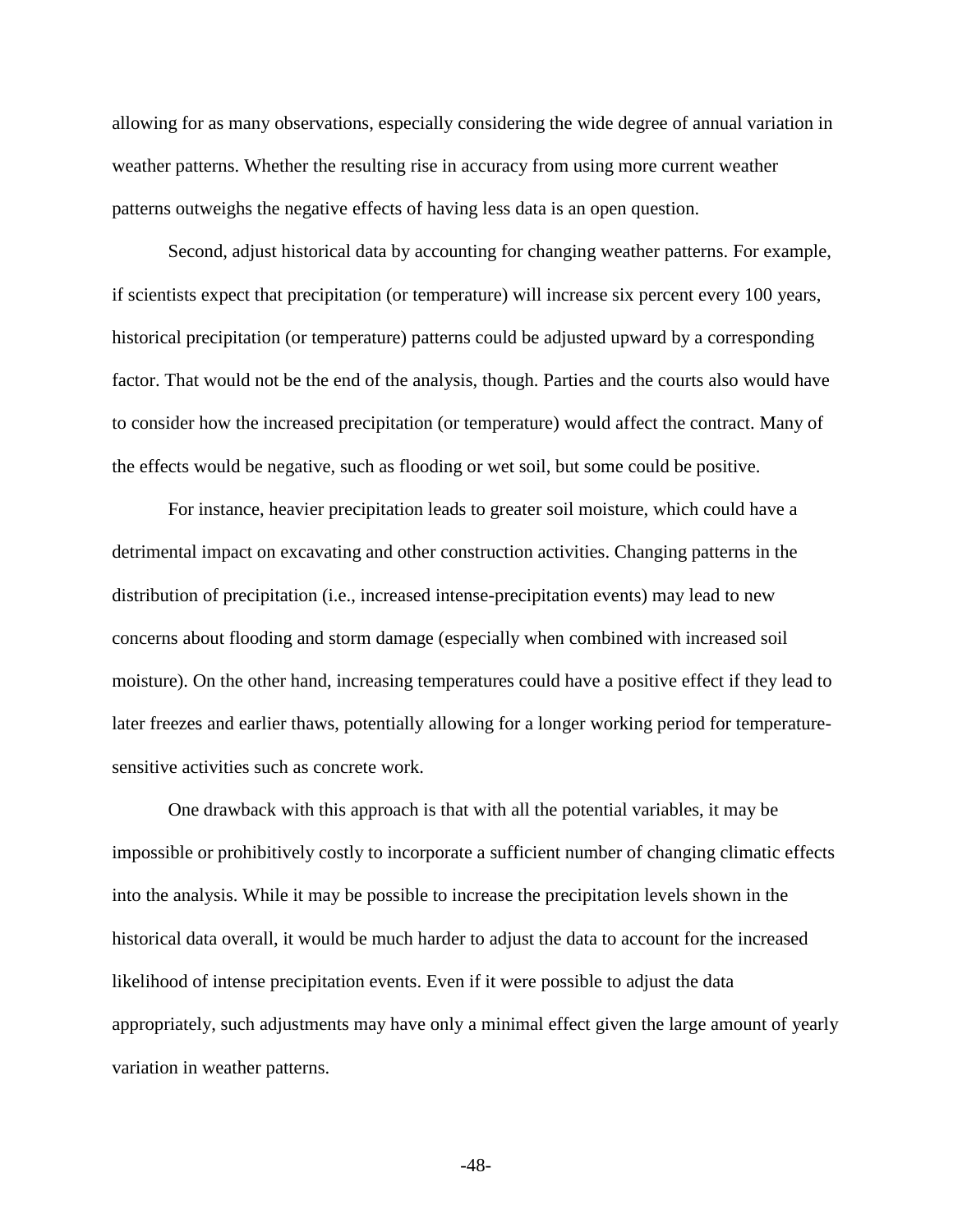Third, consult a weather resource that will predict the weather patterns for a certain period of time (such as the next year) and incorporate those assumptions into the contract. This is similar to the Army Corps of Engineers' approach,  $172$  and has the benefit of providing flexibility for the contracting parties and greater certainty in applying the force majeure provision. Another benefit of expressly incorporating weather assumptions into the contract would be to put the parties on notice of the anticipated weather events. That said, construction contracts often are entered into many months, if not years, in advance of the work to be performed. Some weather events may be impossible to predict far in the future, although they are capable of prediction several months in advance. For example, scientists have linked the strength the El Niño effect to various conditions such as temperature, wind patterns and other weather phenomena. It may be impossible to predict whether a given location will experience strong El Niño effects several years from now, although it may be possible to predict (with a reasonable degree of probability) the strength of the effect a month or two from now. While these predictions may not materialize, drafting such predictions may put the parties on notice of the likelihood of the events and provide them the opportunity to account for the risks when determining contract terms such as price and completion date.

#### <span id="page-48-0"></span>**B. How Analyzing Foreseeability May Change.**

As weather patterns change, views of the foreseeability of certain weather events also change. As one-day severe precipitation events increase, contractors and owners will eventually come to expect more blizzards and heavy rains. Some events may cross the threshold of being "unforeseeable" to being "foreseeable."

## <span id="page-48-1"></span>**1.** *How courts define unforeseeability today*

<span id="page-48-2"></span> <sup>172</sup> *See* Part IV.B.3.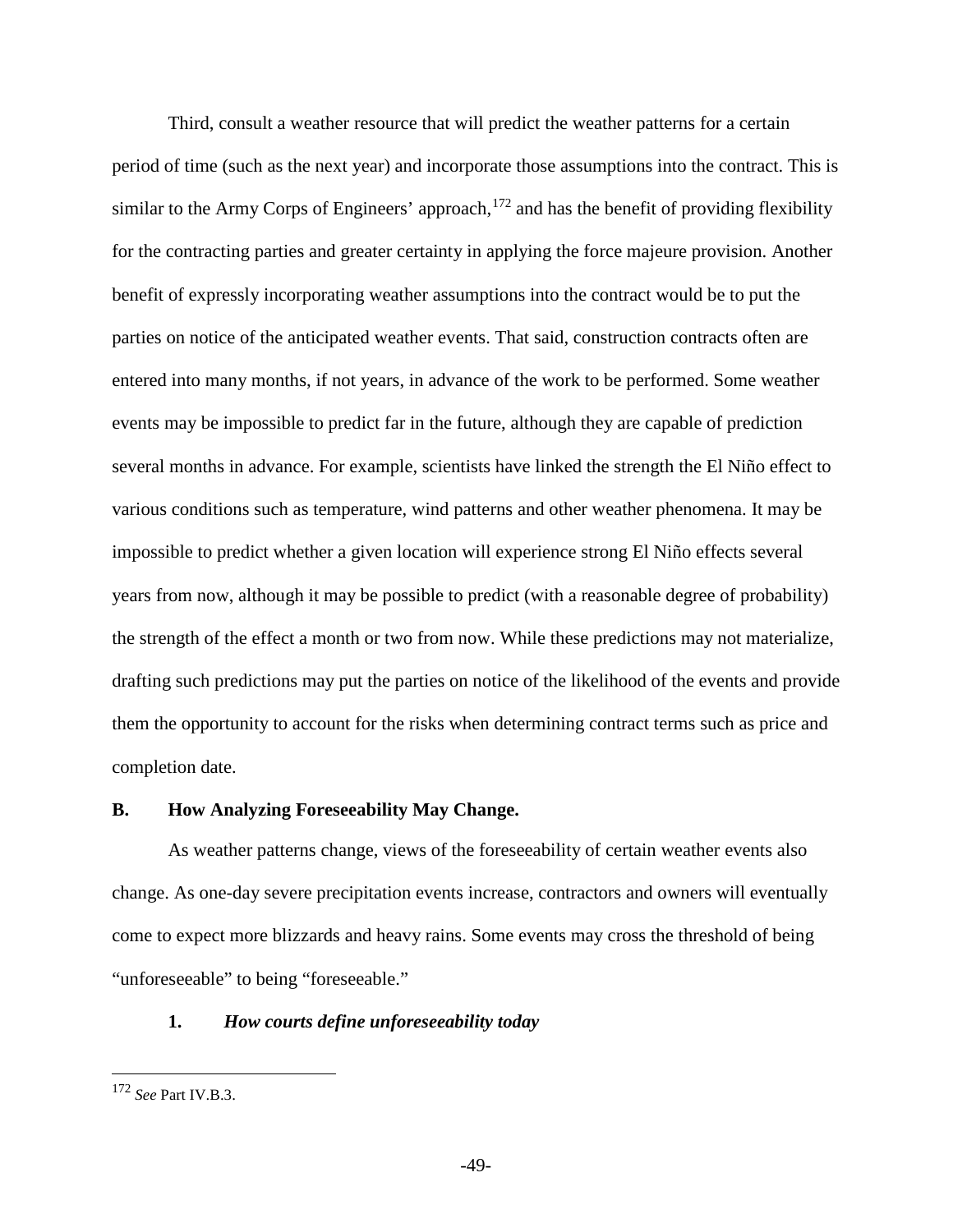One of the most crucial concepts in force majeure is unforeseeability, even if the term is nowhere to be found in a force majeure provision. This is because if an event is deemed foreseeable, it is presumed that the promisor assumed the risk of that contingency arising.

"Foreseeability" seems to be a judgment of whether a risk was sufficiently appreciable for the court to assess a party with the risk of the event occurring. Consider unforeseeability as an equitable principle designed to protect a performing party. If a party properly researched the subject of the contract, carefully considered the likely risks and diligently undertook to perform the contract, the party should not be held liable for the occurrence of a catastrophic and extremely unlikely event, even if one could have recognized the event as a remote possibility prior to contracting. In this way, force majeure events are simply so unlikely and so catastrophic that courts will release parties from their contractual relationships for reasons of basic fairness.

This interpretation could explain why courts add an unforeseeability requirement when applying a force majeure clause to an event not specifically listed in the clause.<sup>[173](#page-49-0)</sup> If the event was sufficiently likely, it will be deemed foreseeable, and thus a party assumed the risk. Reconsider the facts in *URI Cogeneration Partners, LP v. Board of Governors for Higher Education*. [174](#page-49-1) The court ruled that denial of a zoning variance did not fall within the catch-all clause of a force majeure provisions.[175](#page-49-2) The court distinguished the zoning decision from the

<span id="page-49-0"></span><sup>&</sup>lt;sup>173</sup> However, it does not explain why some courts impose a foreseeability requirement for events specifically listed in the force majeure clause. *See* Part III.C.1. Indeed, it is difficult to understand how parties foreseeing a specific risk might be able to contractually reallocate the burden of that risk when courts add an unforeseeability requirement on top of the contractual terms. Some courts, recognizing this problem, only apply the unforeseeability requirement to events not listed in the force majeure clause. *See, e.g., Kodiak Drilling P'ship*, 736 S.W.2d at 721 (refusing to apply unforeseeability requirement to listed force majeure event); *see also* Jay D. Kelley, *So What's Your Excuse? An Analysis of Force Majeure Claims*, 2 Tex. J. Oil Gas & Energy L. 91, 103 (2007). (describing the Texas "rule that unforeseeability is not a requirement for specifically listed events, but is a requirement for events that may otherwise be covered by a catch-all clause").

<span id="page-49-1"></span><sup>174</sup> *See* text surrounding footnote [72.](#page-19-5)

<span id="page-49-2"></span><sup>175</sup> *URI Cogeneration Partners*, 915 F. Supp. at 1276.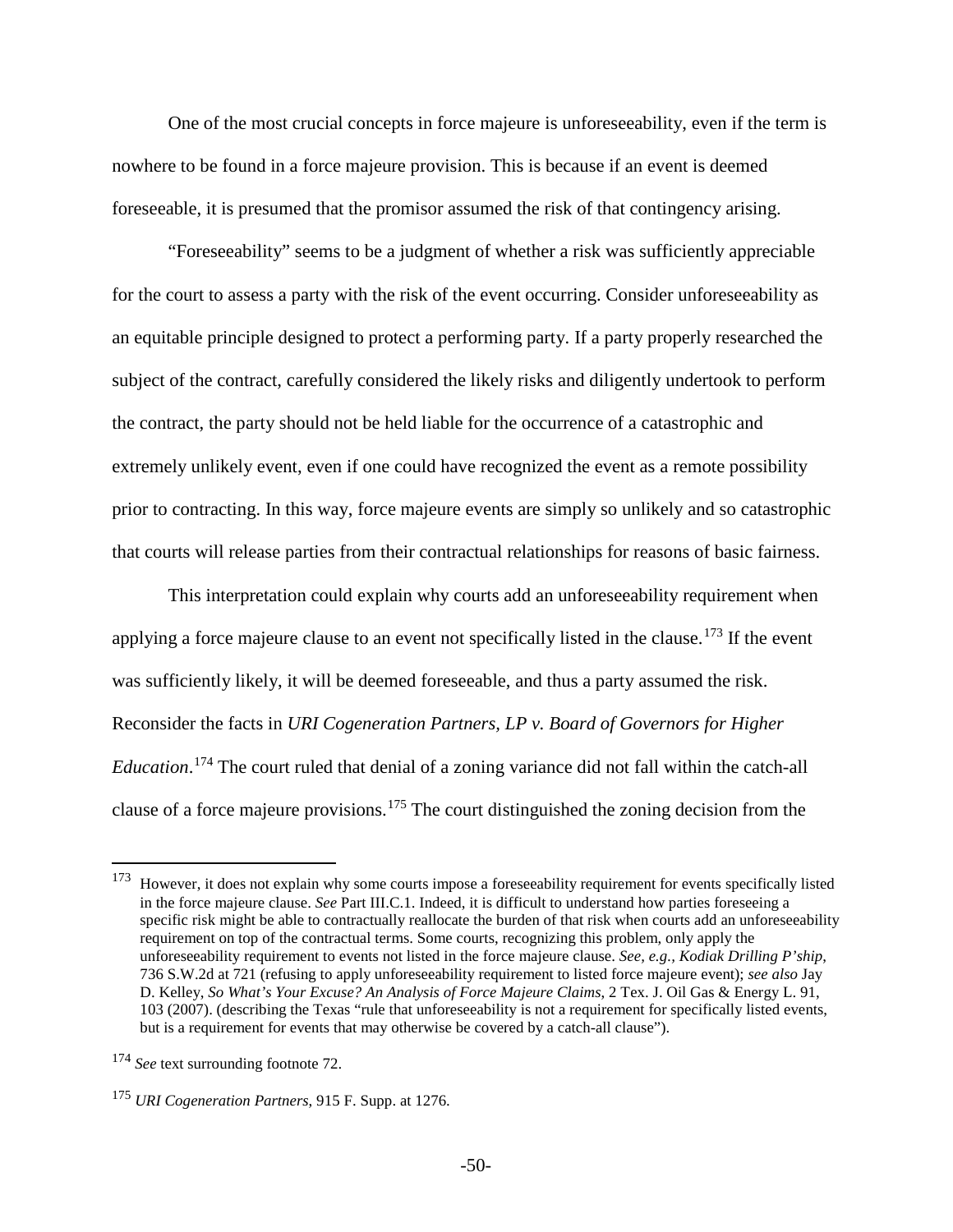"Biblical plagues" described in the force majeure clause by noting the zoning decision was foreseeable whereas other events (e.g., typhoons) are not.[176](#page-50-0) The court's description is not strictly accurate: the events listed in the force majeure clause were foreseeable enough for the drafter to consider them and insert them in the contract. In this sense, all listed possibilities in force majeure clauses are technically foreseeable, and in fact are foreseen. Then what separates "typhoons, citizens run amok, Hannibal and his elephants at the gates," blockades and tornados<sup>[177](#page-50-1)</sup> from zoning board decisions and mechanical breakdowns<sup>178</sup>?

The unstated distinction between foreseeable and unforeseeable events is the likelihood and type of the event. The likelihood in the United States of an unfavorable zoning decision is much greater than the likelihood of a riot or armed invasion. Moreover, it is the type of event and risk that a party to a contract can be expected to research and account for when forming a contract. The risk is closely related to the subject of the contract, as opposed to external and unrelated sources. A diligent construction manager can be expected to understand local zoning policy when zoning permission is necessary for construction, but may not be a political expert able to estimate or even foresee the risk of a government appropriation or blockade.

Virtually all events are foreseeable to some degree. The real difference is the likelihood of their occurrence. We can foresee (i.e., recognize) that a hurricane could strike Miami, Florida, or a tornado could hit Des Moines, Iowa. But the likelihood of either of those events occurring in

<span id="page-50-0"></span> <sup>176</sup> *Id.*

<span id="page-50-1"></span><sup>177</sup> *Id.* (typhoons and Hannibal are force majeure); Ga. Code Ann. § 48-7-40.24(3)(C) (blockades and tornados are force majeure).

<span id="page-50-2"></span><sup>178</sup> *URI Cogeneration Partners*, 915 F. Supp. at 1276 (zoning board decision is not force majeure event); *Gulf Oil Corp.,* 706 F.2d at 444 (mechanical breakdown is not force majeure event).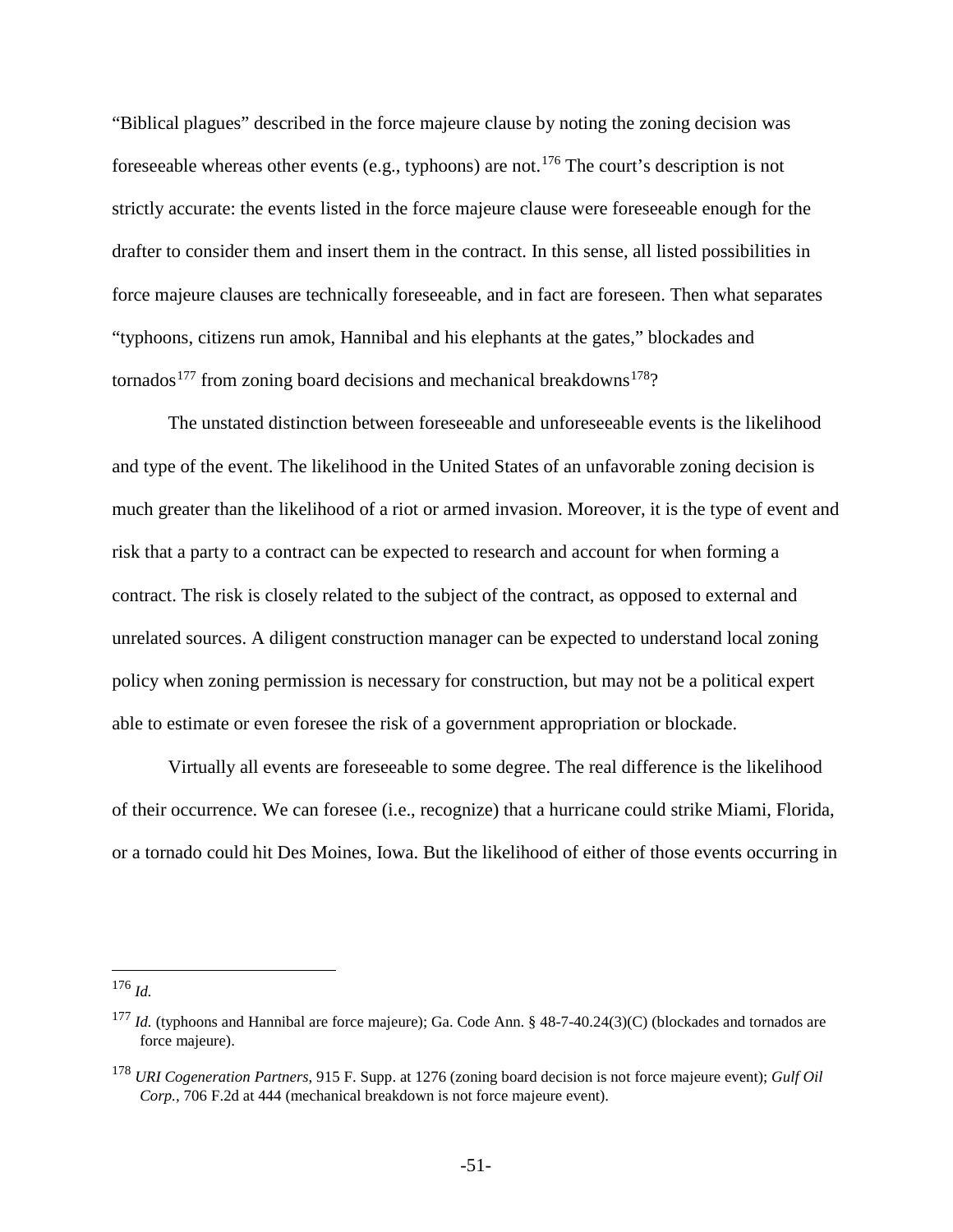a given year is extremely small.[179](#page-51-0) The National Hurricane Center Risk Analysis Program estimates that there is a 33-year "return period" for a Category 5 hurricane in Miami, Florida.<sup>[180](#page-51-1)</sup> This means we would predict that Category 5 hurricanes will pass within 86 miles of Miami approximately three times in the next 100 years.<sup>[181](#page-51-2)</sup> It is possible that twelve Category 5 hurricanes will hit near Miami in the next 100 years; it is possible that no Category 5 hurricanes will hit near Miami during that time. However, the most likely number is three. As creators of insurance models understand, force majeure events are nothing more and nothing less than extremely low-probability, high-liability events.<sup>[182](#page-51-3)</sup>

The concept of foreseeability is especially challenging for force majeure claims based on unusually severe weather because a contractor is expected to account for normal weather delays, and can only seek protection under a force majeure clause if the weather is "abnormal" or "unusually severe." The foreseeability principle is an equivalent to the assumed risk of expected/foreseeable/"normal" weather events. Thus, unforeseeability and abnormality are equivalents.

<span id="page-51-0"></span> $179$  For further information on the likelihood of a hurricane hitting a particular location, consult National Hurricane Center Risk Analysis Program ("HURISK"), *Gulf Coast Return Period for Category 5 Hurricanes*, available at [http://www.nhc.noaa.gov/HAW2/pdf/cat5.pdf..](http://www.nhc.noaa.gov/HAW2/pdf/cat5.pdf)

<span id="page-51-1"></span><sup>180</sup> *See id.*

<span id="page-51-2"></span><sup>181</sup> HURISK, *Return Periods*, available at [http://www.nhc.noaa.gov/HAW2/english/basics/return.shtml.](http://www.nhc.noaa.gov/HAW2/english/basics/return.shtml) For an article explaining the method used to calculate a return period based on limited data, *see* Mark E. Johnson & Charles C. Watson, Jr., *Hurricane Return Period Estimation* (1999), available at [http://www.oas.org/cdmp/document/taos/retnestm.htm.](http://www.oas.org/cdmp/document/taos/retnestm.htm) For a tool to help predict the likelihood of encountering a rare event (e.g., 100-year flood), *see* National Weather Service Weather Forecast Office, *Flood Return Period Calculator*, available a[t http://www.srh.noaa.gov/epz/?n=wxcalc\\_floodperiod.](http://www.srh.noaa.gov/epz/?n=wxcalc_floodperiod) Note that calculating the probability of encountering a 100-year flood in the next 10 years is more complicated than simply dividing 10 by 100. (In fact, the probability is 9.6 percent. *Id.*)

<span id="page-51-3"></span><sup>&</sup>lt;sup>182</sup> In fact, there are insurance and investment options to protect against these risks. Companies can purchase weather hedges, a derivative investment that allows companies to manage the risk of financial consequences of unusually severe weather. *See* Joanne Morrison, *Managing Weather Risk: Will Derivatives Use Rise? ("Managing Weather Risk")*, Futures Industry 26 (Jan/Feb 2009). Parties can also purchase force majeure insurance. *See* William Cary Wright, *Force Majeure Delays*, The Constr. Lawyer 33, 37 (2006).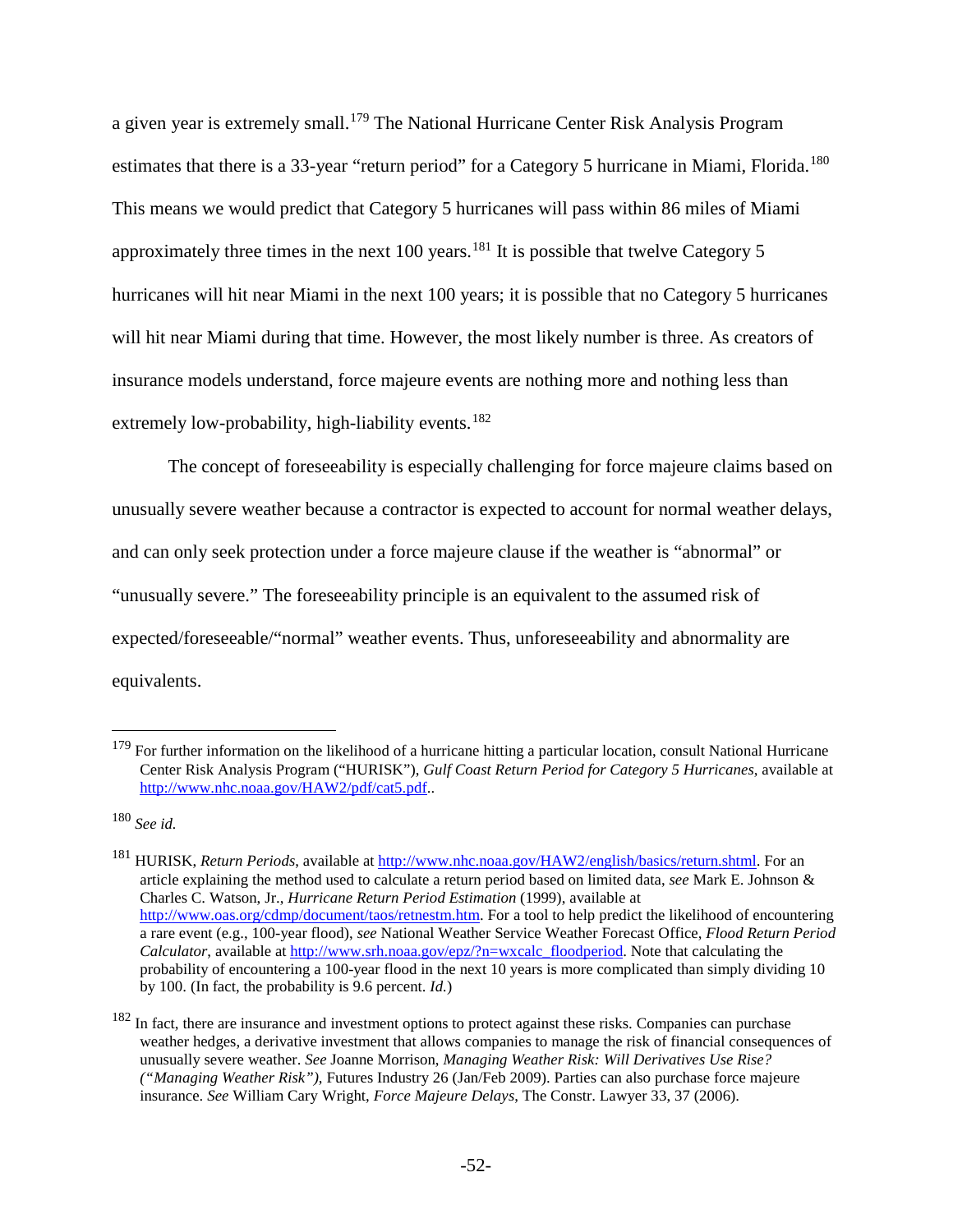# <span id="page-52-0"></span>**2.** *How the definition of unforeseeability will change*

With changing weather patterns, the concept of foreseeability will become more difficult to apply. As hurricanes increase in frequency and severity or the patterns of El Niño shift, events that were unforeseeable before will become increasingly more likely, nudging up the risk spectrum toward foreseeability. At what point will courts make the shift and decide that a previously unforeseeable event is now foreseeable?

Today's legal framework is unable to effectively address subtle shifts in weather-related risks because the current legal model is an on/off decision, a bright line drawn on an unchanging spectrum. An event is declared foreseeable or unforeseeable when in fact virtually all events are foreseeable or imaginable, with differing levels of probability attached to their occurrence. Numerous industries have been facing problems emanating from shifting weather patterns. Farmers experience lower crop output based on excessively hot summers and lower precipitation in the Midwest.<sup>[183](#page-52-1)</sup> Construction companies and oil and gas producers experience disruptions due to increasing numbers of hurricanes and precipitation. Insurance companies must constantly reevaluate and re-assess their risk models in light of new data and changing future predictions. The use of weather derivatives has dramatically increased in the last decade,<sup>[184](#page-52-2)</sup> and there is considerable insurance-industry literature analyzing the necessary steps to properly account for weather-related risks that have an increasingly weak connection to historic weather patterns.

For one-time events such as hurricanes and tornadoes, the changing weather patterns will most likely not affect courts' interpretation of unforeseeability in the near future. The increasing number, duration and severity of hurricanes means that it is more likely – and more foreseeable –

<span id="page-52-1"></span> <sup>183</sup> *See* Joanne Morrison, *Managing Weather Risk: Will Derivatives Use Rise?*, Futures Industry 26, 27 (Jan/Feb 2009).

<span id="page-52-2"></span><sup>184</sup> *Id*.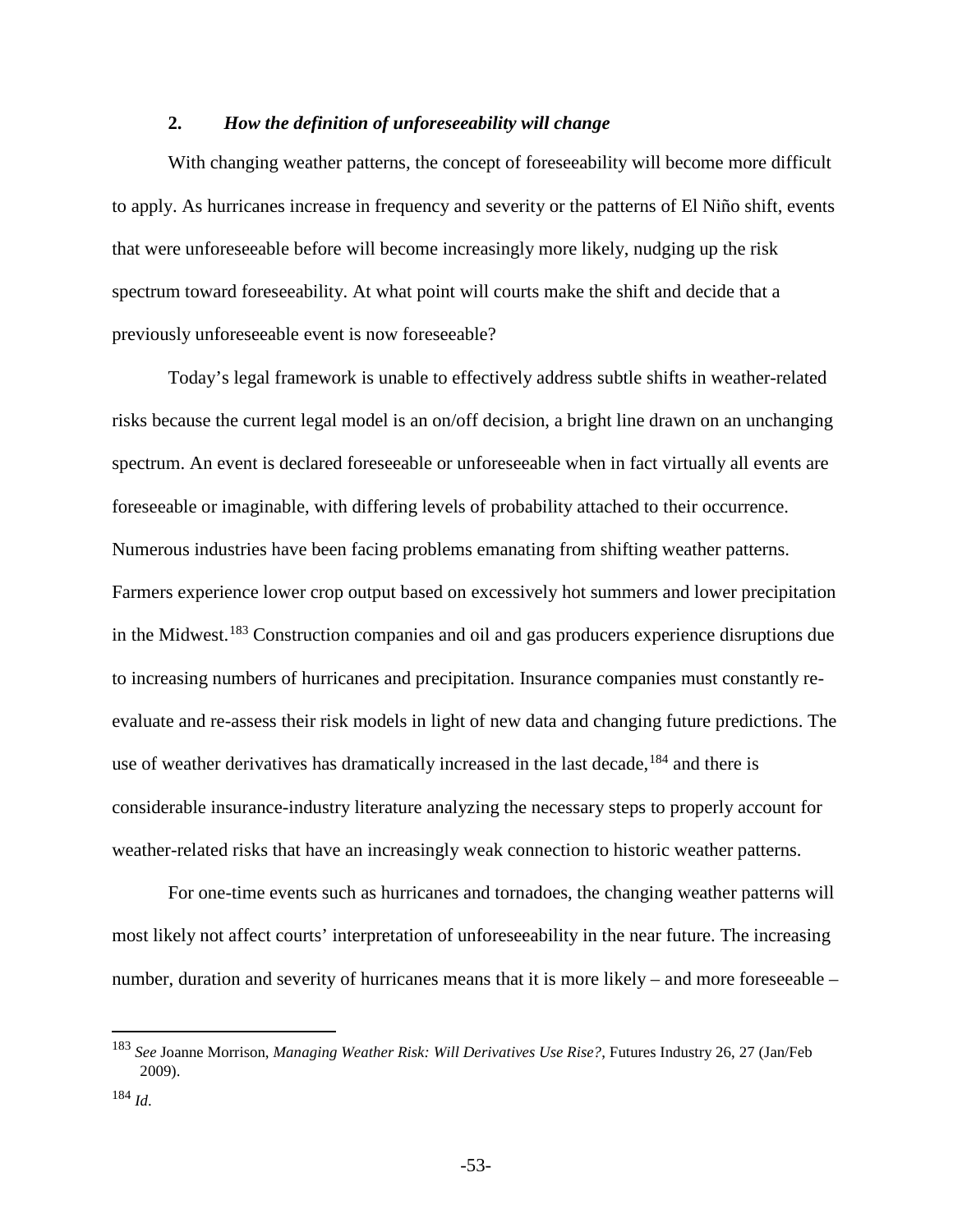that a hurricane will strike a given location and will be more severe than in the past. But the likelihood of this event occurring in a predictably specific location is still extremely small. Even a large percentage increase in frequency still produces a extremely small probability of a hurricane *for any given location*. Thus, courts that interpret "foreseeable" to mean "extremely unlikely" will not soon be altering the current legal model.

It is quite possible, however, that courts applying a strict definitional approach to foreseeability will begin finding certain weather events foreseeable that were previously considered unforeseeable. We believe this shift is fairly likely, because, in our view, humans tend to mischaracterize risk in predictable ways. People tend to overestimate the risk of highprofile, severe or bizarre events, especially when they learn that such an event has recently occurred.[185](#page-53-0) "[H]ighly publicized events are likely to lead people to be exceedingly fearful of statistically small risks."[186](#page-53-1) Conversely, we often underestimate risks "when certain risks, not easily accessible, seem invisible."<sup>[187](#page-53-2)</sup> For example, studies have shown that sales of flood or earthquake insurance rise sharply after a flood or earthquake, and then diminish steadily until the next major event.<sup>[188](#page-53-3)</sup> While the actual risk of a flood or earthquake remained constant through that entire period, people's assessment of the risk of a flood or earthquake increased dramatically.

Given the media's focus on major weather events as a significant category of news reporting, catastrophic but extremely rare events are frequently brought to public attention. This

<span id="page-53-0"></span> <sup>185</sup> *See, e.g.,* Cass R. Sunstein, Risk and Reason: Safety, Law, and the Environment 33-35 (Cambridge Univ. Press 2002).

<span id="page-53-1"></span><sup>186</sup> *Id.* at 34.

<span id="page-53-2"></span><sup>187</sup> *Id.*

<span id="page-53-3"></span><sup>188</sup> *Id.* at 33.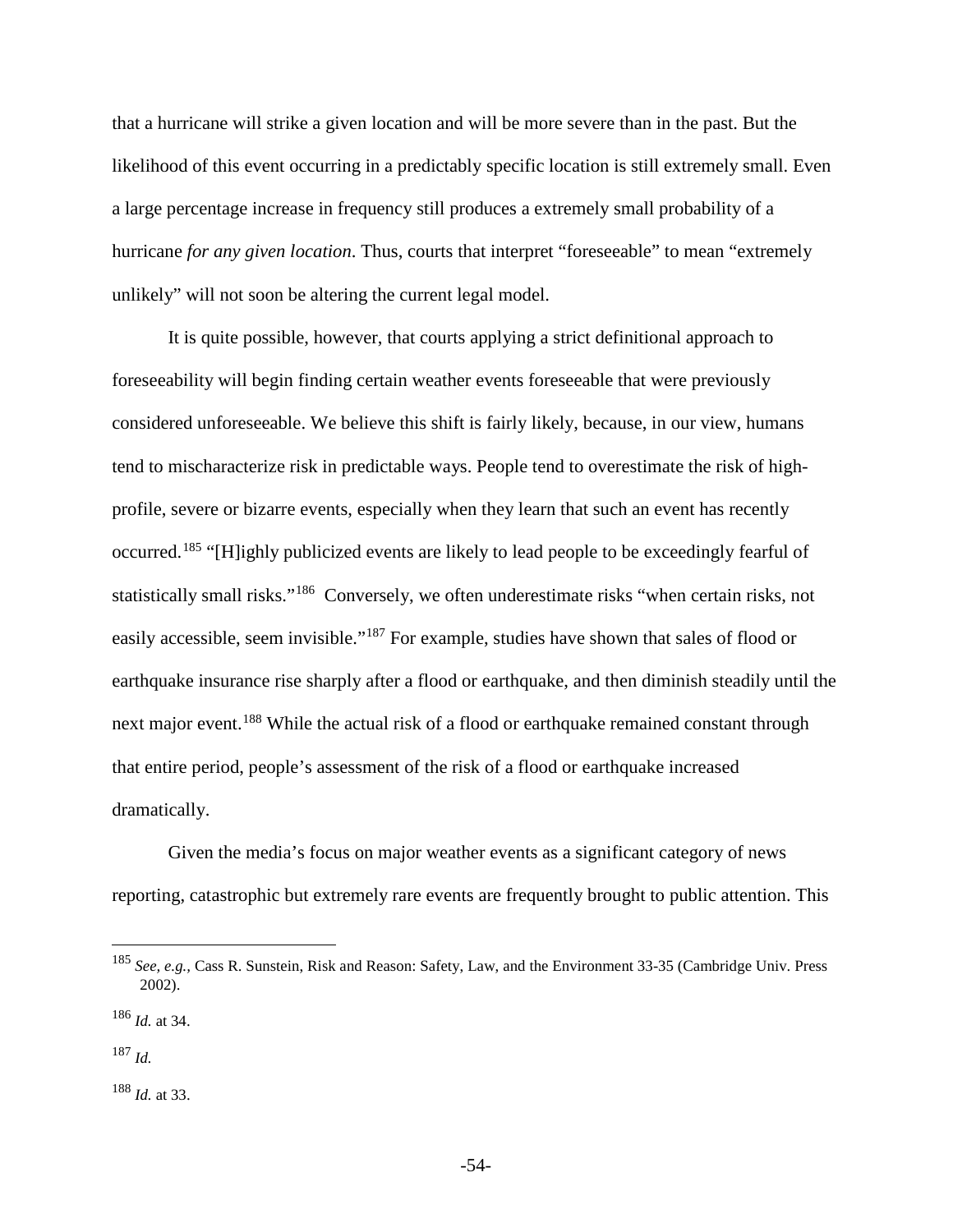repeated focus on major weather events – such as hurricanes, floods, droughts and heat waves – could lead courts to overestimate the risk of these major weather events, transforming them into "foreseeable" events. These courts may also overemphasize the effect of climate change. Although precipitation and temperature are increasing, they are increasing at a fairly small incremental amount. The tendency to overemphasize the likelihood of catastrophic events or the rate of climate change, combined with extensive reporting on climate change, increases the possibility that courts will deem a catastrophic weather event foreseeable, even when it is still very unlikely.

One possible way to address changing weather patterns is to switch from focusing on the foreseeability of the *event* and to address the foreseeability of the *effects*. Rather than trying to determine whether a particular event is foreseeable, courts could focus on whether the effects of an event are extremely unlikely.<sup>[189](#page-54-0)</sup>

Focusing on the effects of the event will help a contractor receive relief when there are severe effects from a mildly severe weather event, and will bar relief when there are minimal effects from a severe weather event. Under the current framework, a contractor may be denied a time extension for the severe effects of a rainstorm, yet still receive an extension for the minimal effects of a hurricane. Focusing on the foreseeability of the impact of the event, rather than the event itself, more closely aligns the harm with the contractual delay or force majeure provision.

<span id="page-54-0"></span><sup>&</sup>lt;sup>189</sup> The Army Corps of Engineers takes such an approach, focusing on the amount of delay instead of the precise events causing the delay. *See* text at Part IV.B.3, *supra*.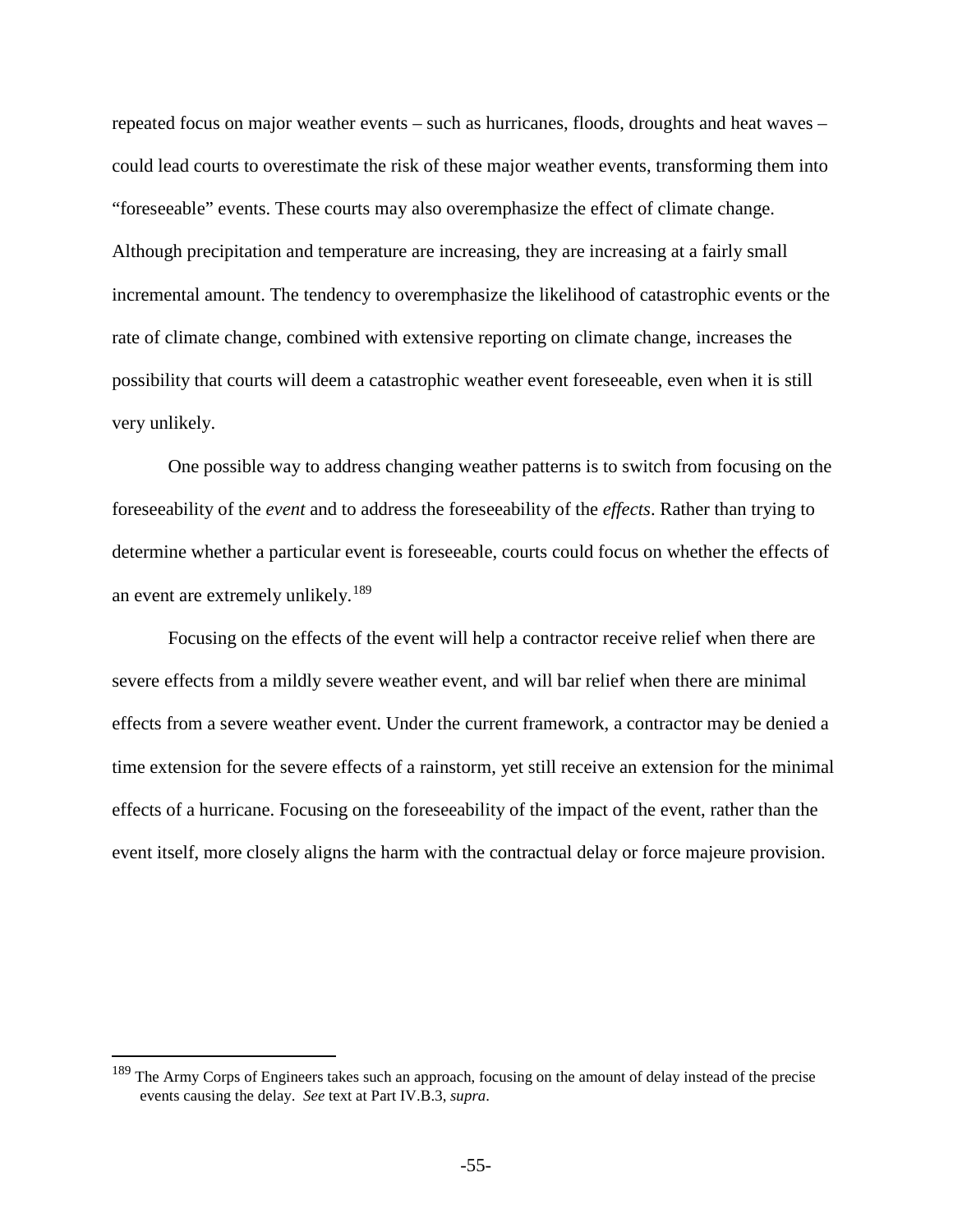# <span id="page-55-0"></span>**C. How Analyzing Unavoidability and Ultimate Causation May Change.**

Changing weather patterns may also change how courts and parties view causation and mitigation (i.e., unavoidability).<sup>[190](#page-55-2)</sup> A claimant must demonstrate its damages were caused by a force majeure event, not an expected or "normal" event. Causation principles are not greatly affected by changing weather patterns when the force majeure event is a major weather event (such as a tornado or hurricane). But when the claim is based on an unusually-severe weather event, it is more difficult to distinguish between increasingly-severe "normal" weather and unexpected "unusually severe" weather. Consider again the facts of *S.J. Lemoine, Inc. v. St. Landry Parish School Board*. [191](#page-55-3) The claimant presented a claim based upon a 29-day rain delay. A court finding that the amount of rain was unusually severe will apportion the 29-day delay between anticipated delay due to normal weather events and delay caused by the force majeure event.

It is just as likely that a court's view of mitigation will change as weather patterns change. As severe weather events increase in severity and number, and normal weather events change significantly, the expectation of precautionary mitigation increases.

# <span id="page-55-1"></span>**VI. Recommendations For Addressing The Increasing Uncertainty In Weather Patterns And Force Majeure Provisions.**

Force majeure is already a difficult concept to apply to real world weather events. It will become increasingly more difficult to apply it as weather patterns shift, altering the standard by which courts judge foreseeability and unusually severe weather. We foresee a period of flux,

<span id="page-55-2"></span><sup>&</sup>lt;sup>190</sup> Changing weather patterns will not have an appreciable effect on the other aspect of force majeure claims – whether the event itself (not the effects of the event) is outside the party's control. Thus, this section does not address this topic.

<span id="page-55-3"></span><sup>191</sup> 527 So. 2d at 1150; *see* text surrounding footnote[s 115](#page-30-4)[-118.](#page-31-5)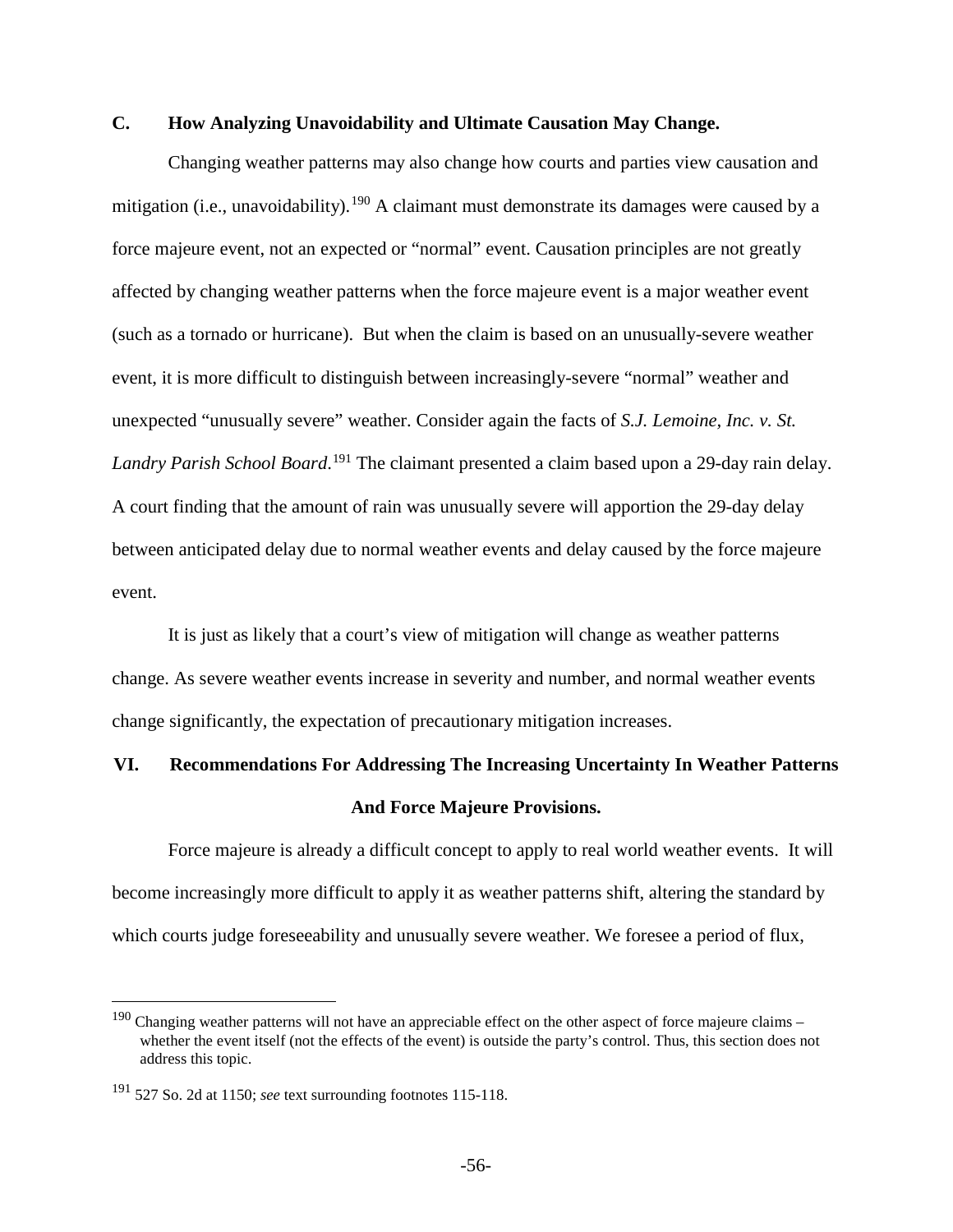while courts and contracting parties struggle to understand how changing weather patterns affect force majeure provisions. These changing weather patterns challenge one of the most basic contractual assumptions: that past weather data is a reliable predictor of future weather patterns. When past weather data is no longer a reliable predictor of future weather patterns, a new approach is necessary.

In the face of uncertain and changing weather patterns, contracting parties should consider negotiating force majeure provisions that address this uncertainly. There are two primary ways for parties to address climate change: (1) incorporate a more robust definition of "unusually severe" or "abnormal" weather; or (2) mimic the Army Corps of Engineers approach, where the "length" of the delay trumps the cause of delay. The reasonableness of either option will likely depend upon factors including the location of the project; the size and cost of the project; the likelihood of a weather impact on the project schedule; and the amount of time available during the negotiation period. We encourage contracting parties to build some of their assumptions into the contract, to eliminate sources of potential dispute.

#### <span id="page-56-0"></span>**A. Defining "unusually severe" weather.**

The key to drafting a contractual provision that accounts for climate change is to define "unusually severe" weather. Such a provision can be easily incorporated into the most common form contracts (AIA, EJCDC and ConsensusDOCS) as well as contracts governed by the Federal Acquisition Regulations. We propose the following as a starting point in the parties' contractual negotiations:

> Abnormal Weather Conditions. <sup>[192](#page-56-1)</sup> A contractor may obtain an extension of the contract time based on "abnormal weather conditions" if the following conditions are satisfied.

<span id="page-56-1"></span> $192$  If a contractor is using this provision with the AIA forms, this provision defines "abnormal" weather as mentioned in § 15.1.5.2 of AIA Form A201. If a contractor is using this provision with the EJCDC forms, this provision defines "abnormal weather conditions" as mentioned in EJCDC C-700 § 12.03(A). If a contractor is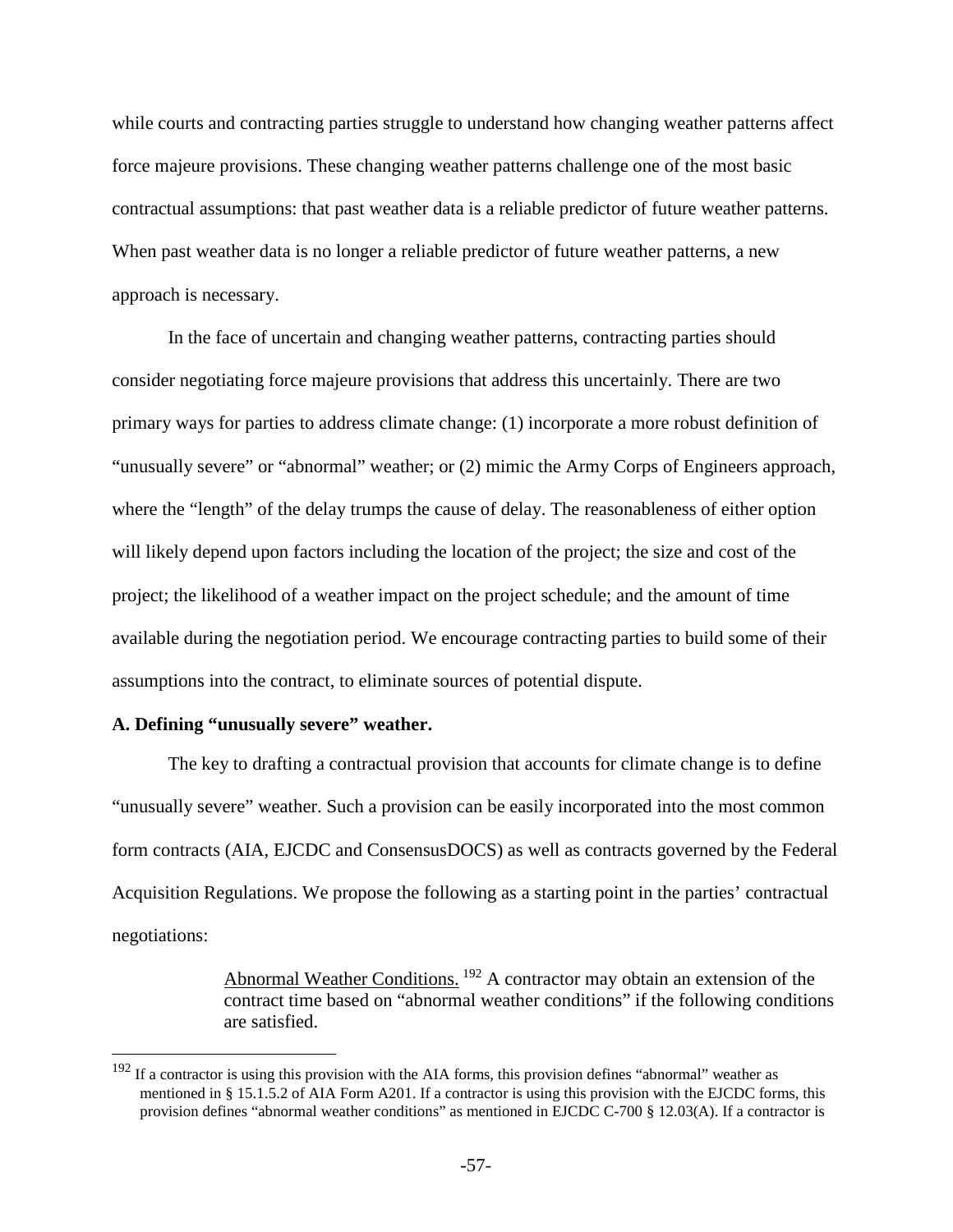- (1) For the purposes of this contract, "abnormal weather conditions" are defined as:
	- (a) Any weather event that has not occurred within the past 10 years in the calendar month in which it occurs at the Project Site (or one calendar month earlier or later).
	- (b) Any weather event that has a likelihood of occurrence of less than 10 percent in a given calendar year, when compared to the weather patterns for the past 40 years.
	- (c) The following weather events are deemed to be "abnormal weather conditions" if they occur at the Project Site regardless of whether they meet the standards of subsections (a) or (b): flash floods, tornadoes, and hurricanes.
- (2) The Contractor bears the burden of proving that "abnormal weather conditions" occurred.
- <span id="page-57-1"></span>(3) The Parties agree that the source of weather data for the comparisons described in subsections  $(1)(a)$  and  $(1)(b)$  shall be the weather data from the National Weather Service at the National Oceanic and Atmospheric Administration **[or alternate weather source[193](#page-57-0)].** To the extent that past weather data is not available for the historical periods described in subsections  $(1)(a)$  and  $(1)(b)$ , the Parties agree that historical weather data for **[add city, town or area]** shall be used as a substitute.
- (4) The Contractor must take commercially reasonable measures to protect the Project Site and avoid unnecessary delays due to abnormal weather conditions.
- (5) The Contractor is only entitled to an extension of time for any delay attributable to the abnormal weather conditions. If part or all of the delay could have been avoided by commercially reasonable measures as described in subsection (4), the Contractor is not entitled to an extension such periods of time.

This proposed provision addresses four commonly-disputed areas: the source of weather

data (§ 3); mitigation (§ 4); causation (§ 5); and foreseeability (§ 1). It addresses the concept of

#### foreseeability within the context of improbability. This definition of "abnormal weather

 $\overline{a}$ 

using the ConsensusDOCS model contract, this provision should define "adverse weather conditions not reasonably anticipated" as mentioned in § 6.3.1 of ConsensusDOCS Form 410. If a contractor is using this provision with a contract that follows the FARs, this provision defines "unusually severe weather" as mentioned in F.A.R.  $\S$  52.249-10(b)(1)(x).

<span id="page-57-0"></span><sup>&</sup>lt;sup>193</sup> The most reliable source of data will depend on the geographic location of the project and the nearest, reasonably-equivalent weather point that has historical data for the desired time period. Contracting parties should consider whether a different source (other than NOAA) would be more accurate. For example, parties may rely on weather from a specific weather tower, a local airport, a private business (such as a transportation company or agricultural business that tracks weather daily), or a local scientific building. For example, a construction project created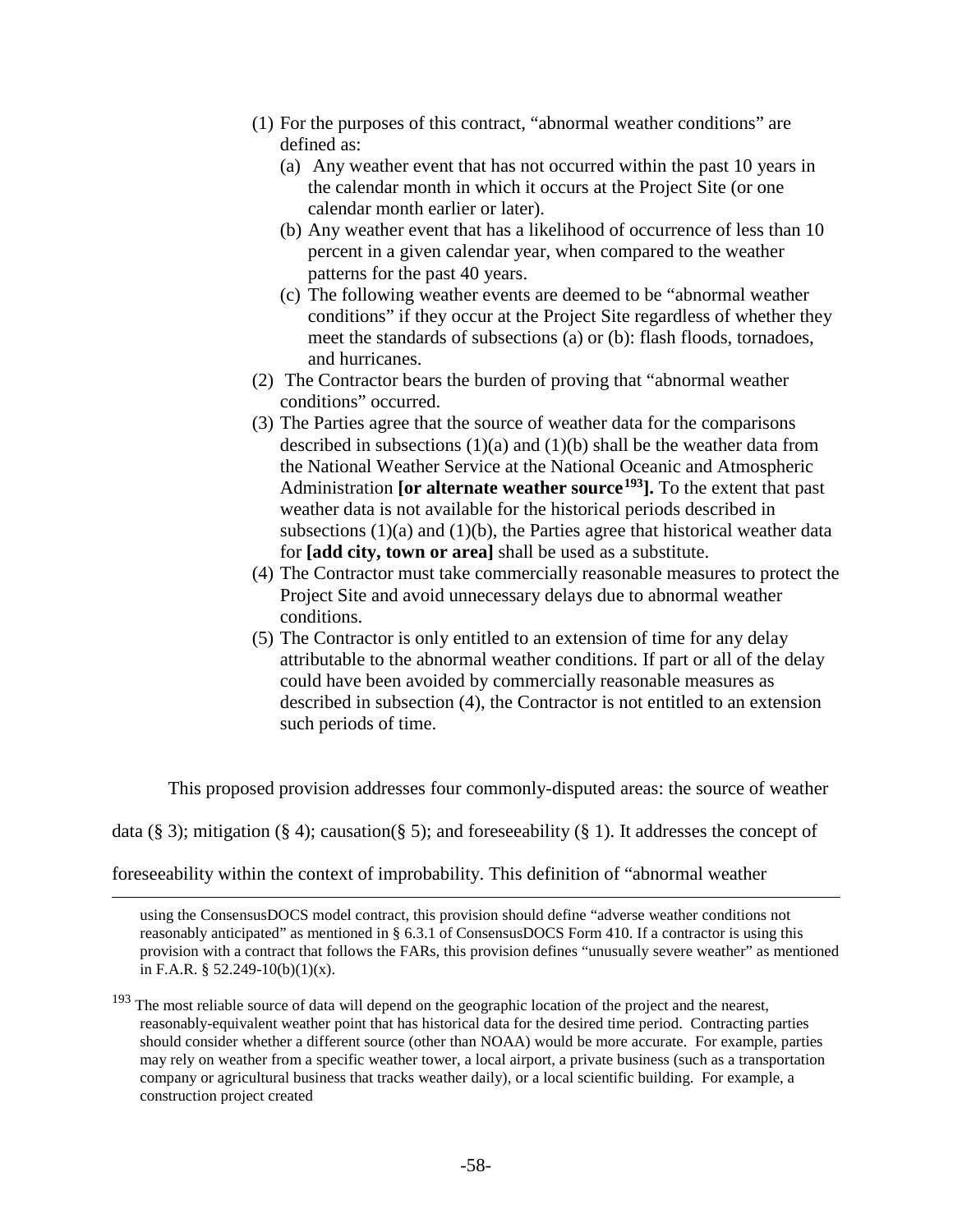conditions" addresses unforeseeability in three ways. First, some weather events are automatically considered to be abnormal weather events  $(\S 1(c))$ . Second, an event is unforeseeable if that weather event has not happened in the past 10 years, within two calendar months of the event at the Project Site  $(\S 1(a))$ .<sup>[194](#page-58-1)</sup> Third, our provision is designed to capture weather anomalies even if they have occurred recently  $(\S 1(b))$ .<sup>[195](#page-58-2)</sup>

We prefer our provision over existing form language because it eliminates disputes about the source of weather data and proper date range for comparison, and provides a framework for a decisionmaker to determine whether weather is unusual. Instead of relying on intuition or simple mathematical comparisons, this clause provides the decisionmaker with a slightly more workable basis for comparing the disputed weather with relevant historical weather patterns. This provision does not require in-depth study or technical analysis during contract formation. The parties select a weather source and an agreed-upon time frame, two fairly simple terms to negotiate.

# <span id="page-58-0"></span>**B. Defining the expected delay.**

Instead of focusing on unusual weather as the source of the delay, the contracting parties may mimic the approach of the Army Corps of Engineers by specifying an expected period of

<span id="page-58-1"></span><sup>&</sup>lt;sup>194</sup> Our provision is designed to capture truly unusual events, or weather that is occurring out of season. For example, suppose a Project Site in Fargo, North Dakota experienced 20°F temperatures in May. These temperatures may be very unusual for May, even if they would be expected in Fargo in the winter or early spring. Section 1(a) would define this weather as an abnormal weather condition if there were no reported instances of temperature 20°F or lower at the agreed-upon weather location in April, May or June of the past 10 years (the calendar month of the weather and one calendar month earlier or later).

<span id="page-58-2"></span><sup>&</sup>lt;sup>195</sup> For example, a location may suffer two historic droughts in a five-year period, due to random effects of weather. Under section 1(a), the second drought would not be an "abnormal weather condition" even if it were the second drought in the entire century, simply because it followed closely after the first drought. Section 1(b) is our attempt to balance the unduly harsh effects of two highly unusual weather events occurring in close temporal proximity, with the effect of climate change. Contracting parties can alter the risk (10%) and the time period (40 years) if they believe a different comparison is preferable. A shorter period will yield more accurate results for areas with consistent weather (such as Hawaii in March) or with greater effects from climate change. A longer period may be necessary for areas with greater weather variability (such as Minnesota in March) in order to get an accurate sense of the "expected" weather variability.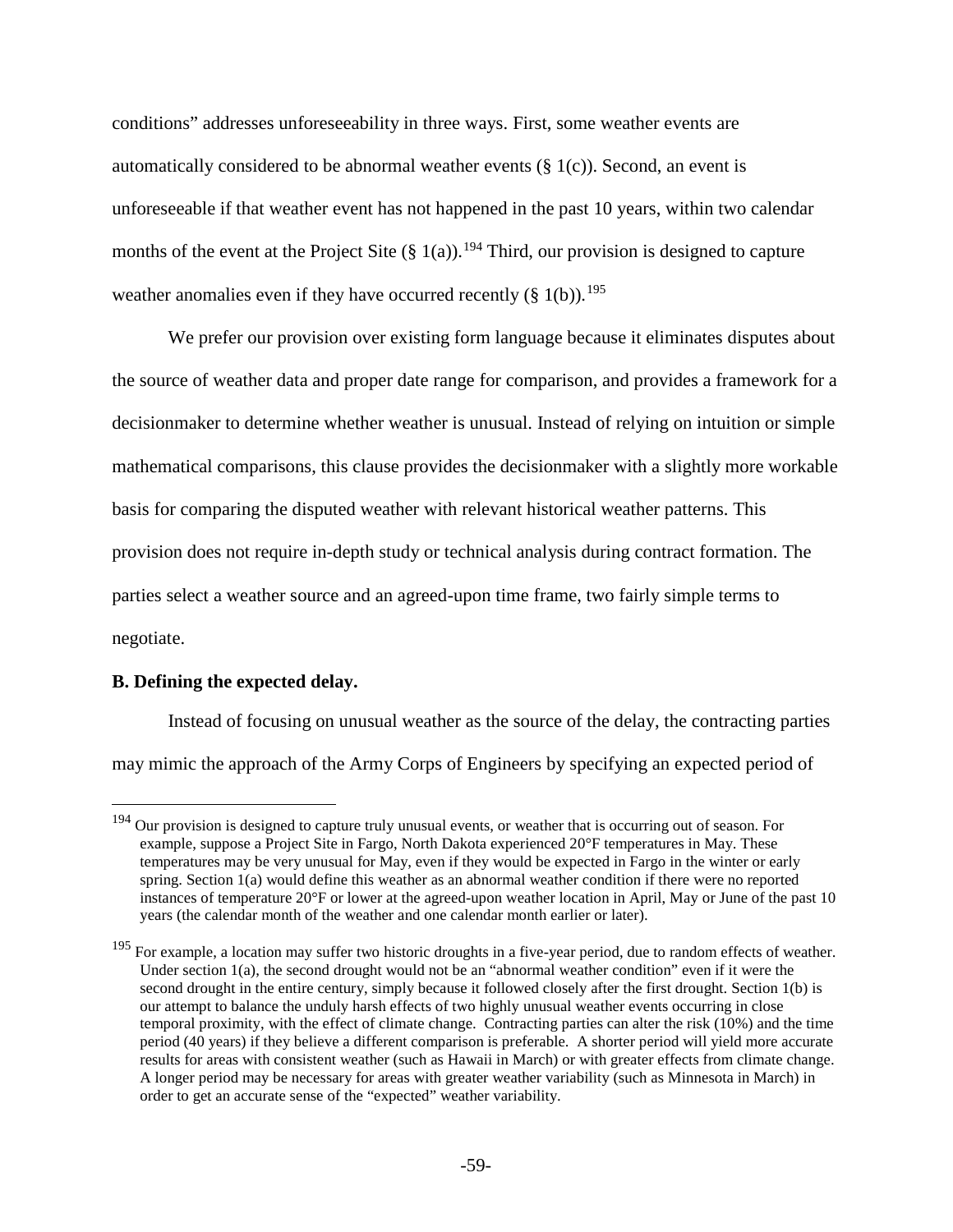delay. This approach is more time consuming at the contracting stage, but allows the parties to avoid the issue of "normal" versus "abnormal" weather, by focusing on the length of delay, instead of the cause of delay. We propose a clause that draws from some of the strengths of the Corps' approach, but modifies it to account for changing weather patterns.

First, parties should consider agreeing on the source and period of relevant weather data when establishing the substantial completion date for the project. Parties who use historical data should know that the data is an imperfect predictor of future weather patterns; they can adjust contract terms regarding price and time to account for this risk. Alternatively, parties could agree to adjust the historical data or projected number of delay days to account for the risk.

Second, the contracting parties can use the relevant weather data to form an agreement about the number of weather-delay days. The parties can agree about the types of weather events that qualify as abnormal, or they can jointly dictate that any weather event that interferes with contractual performance shall constitute abnormal weather.

Third, the contracting parties should consider agreeing on the calculation of adverseweather days. Rather than relying on the Corps' 50 percent rule, the parties would be wise to calculate delay based upon the approximate number of hours that work is delayed on each day.<sup>[196](#page-59-0)</sup>

Here is our suggested language:

Abnormal Weather Conditions. A contractor may obtain an extension of the contract time based on "abnormal weather conditions" if the following conditions are satisfied.

- (1) For the purposes of this contract, "abnormal weather conditions" are defined as any delay attributable to weather in excess of the estimated delay days in a given month, as established by Figure A below.
- (2) The Contractor bears the burden of proving that "abnormal weather conditions" occurred.

<span id="page-59-0"></span> $196$  For example, if a work day is eight hours long and a party encounters a four-hour delay on Day One and a fourhour delay on Day Two, the party could be entitled to a one-day extension. The parties may want to ignore delays of a given amount – such as delays of less than one hour.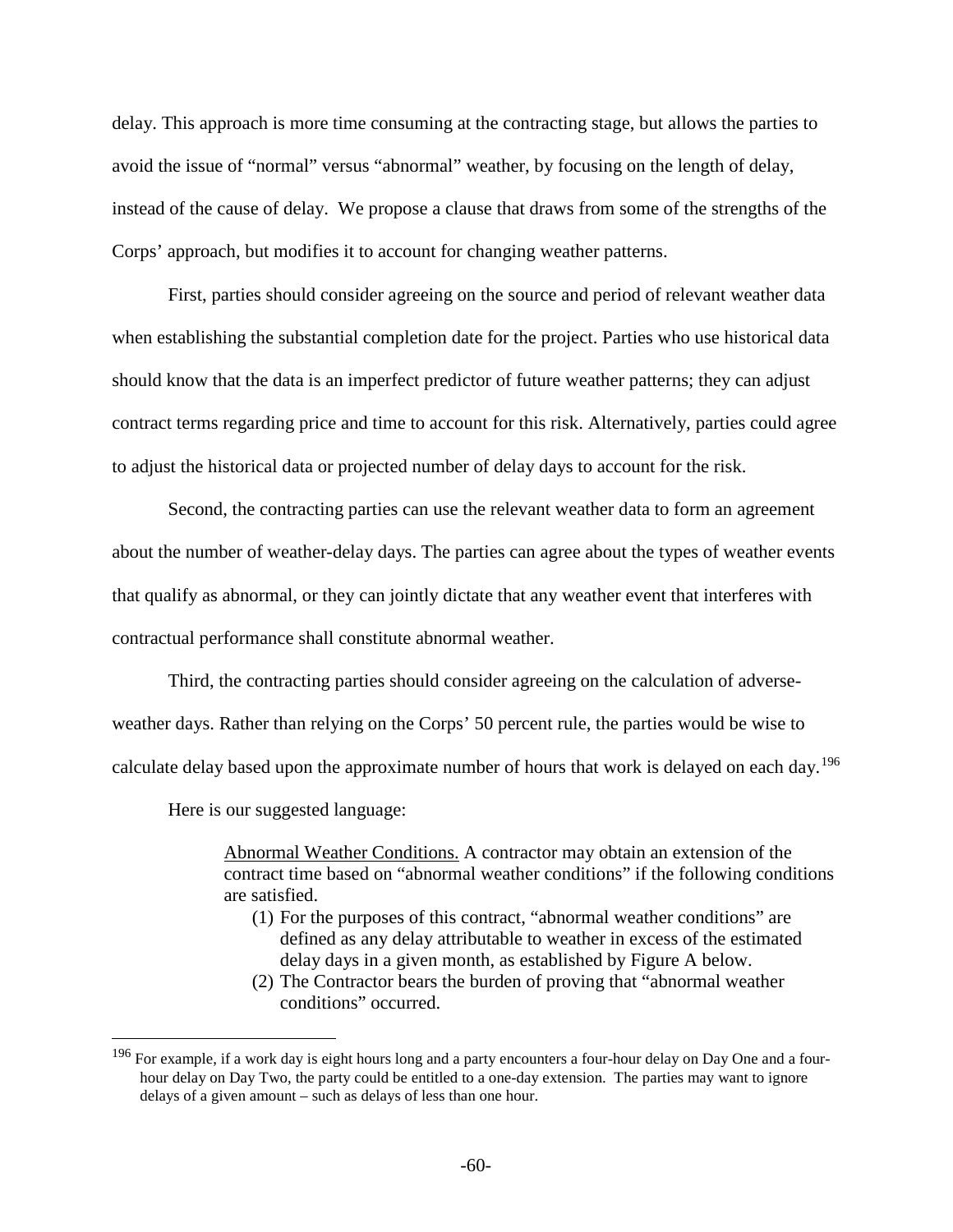- (3) The Contractor must take commercially reasonable measures to protect the Project Site and avoid unnecessary delays due to abnormal weather conditions.
- (4) The Contractor is only entitled to an extension of time for any delay attributable to the abnormal weather conditions. If part or all of the delay could have been avoided by commercially reasonable measures as described in subsection (4), the Contractor is not entitled to an extension such periods of time.
- (5) All delays must be entered in a log at the Project Site. The Contractor must include in the log: the start and end time of the delay, the weather event causing the delay, the type of work to be performed, and a brief explanation of why the weather event made continuation of work impossible.
- (6) The occurrence of delaying weather events must be verified by a weather source. The Parties agree that the following source shall be used for purposes of verifying a delaying weather event: the National Weather Service at the National Oceanic and Atmospheric Administration **[or alternate weather source[197](#page-60-0)]**.
- (7) Any delay of less than one hour in a working day shall not be counted for purposes of this provision. Any delay of more than one hour and less than one working day shall be counted in quarter hours. Delays of less than a full working day over multiple days may be added together to comprise one or more full days of delay. For the purposes of this provision, a working day shall be comprised of eight (8) hours.

Figure A: Monthly Anticipated Adverse Weather Delay (Based on 5-Day Work

Week)

| JAN |  | FEB   MAR   APR   MAY   JUN   JUL   AUG   SEP   OCT   NOV   DEC |  |  |  |  |
|-----|--|-----------------------------------------------------------------|--|--|--|--|
|     |  |                                                                 |  |  |  |  |

We propose this language because it increases certainty among the contracting parties. It

expresses more clearly the parties' assumptions of risk, allowing courts to better distinguish

which risks were allocated to a particular party and which risks were not considered. It also

forces both parties to carefully consider the historical weather data, which may lead parties to set

<span id="page-60-0"></span> <sup>197</sup> *See* footnot[e 193f](#page-57-1)or explanation of reasons parties would use alternate sources.